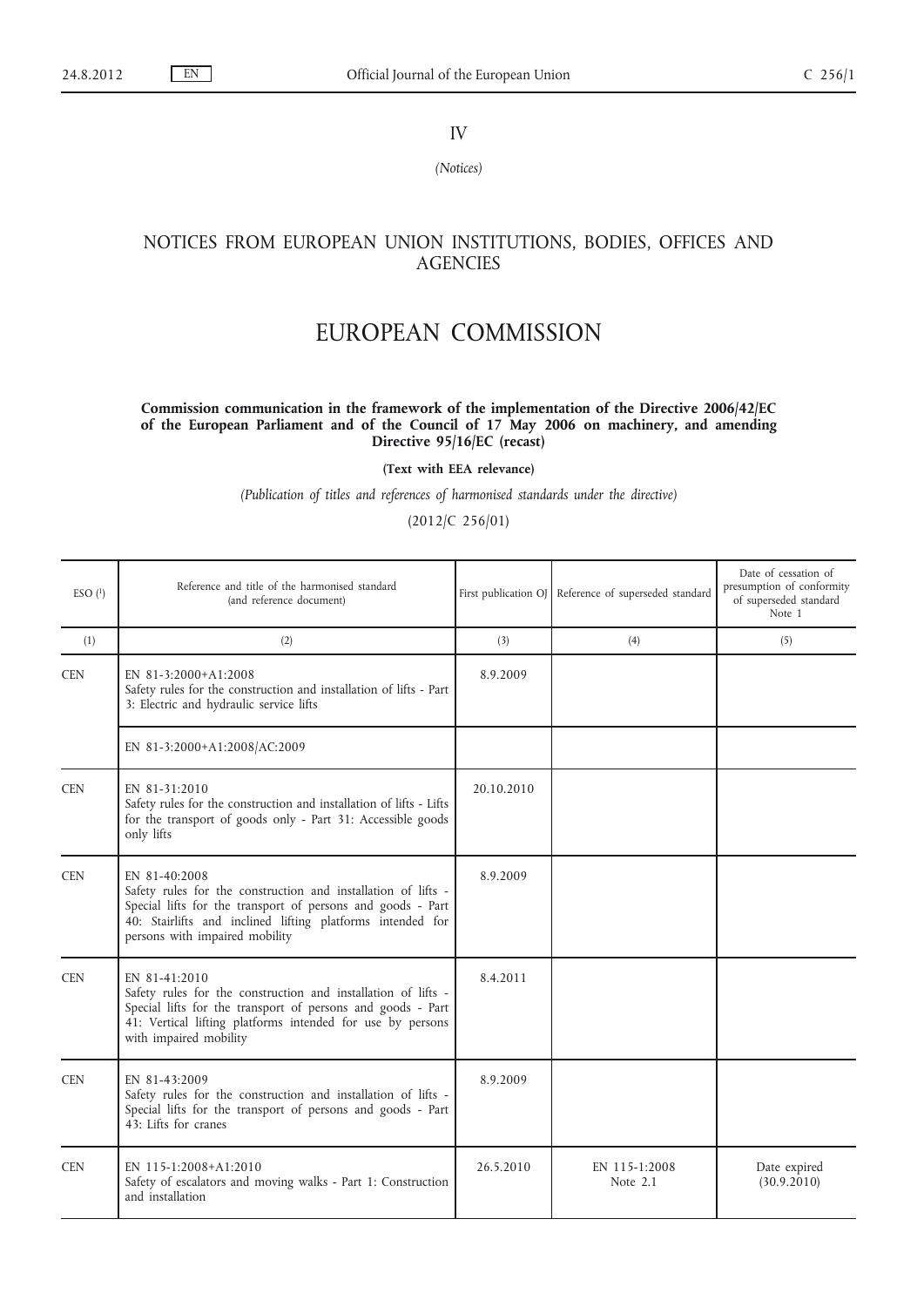| (1)        | (2)                                                                                                                                                                                                          | (3)        | (4)                                 | (5)                         |
|------------|--------------------------------------------------------------------------------------------------------------------------------------------------------------------------------------------------------------|------------|-------------------------------------|-----------------------------|
| <b>CEN</b> | EN 201:2009<br>Plastics and rubber machines - Injection moulding machines -<br>Safety requirements                                                                                                           | 18.12.2009 |                                     |                             |
| <b>CEN</b> | EN 267:2009+A1:2011<br>Automatic forced draught burners for liquid fuels                                                                                                                                     | 18.11.2011 | EN 267:2009<br>Note 2.1             | Date expired<br>(29.2.2012) |
| <b>CEN</b> | EN 280:2001+A2:2009<br>Mobile elevating work platforms - Design calculations -<br>Stability criteria - Construction - Safety - Examinations and<br>tests                                                     | 18.12.2009 |                                     |                             |
| <b>CEN</b> | EN 289:2004+A1:2008<br>Plastics and rubber machines - Presses - Safety requirements                                                                                                                          | 8.9.2009   |                                     |                             |
| <b>CEN</b> | EN 303-5:2012<br>Heating boilers - Part 5: Heating boilers for solid fuels,<br>manually and automatically stoked, nominal heat output of<br>up to 500 kW - Terminology, requirements, testing and<br>marking | 24.8.2012  |                                     |                             |
| <b>CEN</b> | EN 349:1993+A1:2008<br>Safety of machinery - Minimum gaps to avoid crushing of<br>parts of the human body                                                                                                    | 8.9.2009   |                                     |                             |
| <b>CEN</b> | EN 378-2:2008+A2:2012<br>Refrigerating systems and heat pumps - Safety and environ-<br>mental requirements - Part 2: Design, construction, testing,<br>marking and documentation                             | 24.8.2012  | EN 378-2:2008+A1:2009<br>Note $2.1$ | 30.11.2012                  |
| <b>CEN</b> | EN 415-1:2000+A1:2009<br>Packaging machines safety - Part 1: Terminology and classifi-<br>cation of packaging machines and associated equipment                                                              | 8.9.2009   |                                     |                             |
| <b>CEN</b> | EN 415-3:1999+A1:2009<br>Safety of packaging machines - Part 3: Form, fill and seal<br>machines                                                                                                              | 18.12.2009 |                                     |                             |
| <b>CEN</b> | EN 415-5:2006+A1:2009<br>Safety of packaging machines - Part 5: Wrapping machines                                                                                                                            | 18.12.2009 |                                     |                             |
| <b>CEN</b> | EN 415-6:2006+A1:2009<br>Safety of packaging machines - Part 6: Pallet wrapping<br>machines                                                                                                                  | 18.12.2009 |                                     |                             |
| <b>CEN</b> | EN 415-7:2006+A1:2008<br>Safety of packaging machines - Part 7: Group and secondary<br>packaging machines                                                                                                    | 8.9.2009   |                                     |                             |
| <b>CEN</b> | EN 415-8:2008<br>Safety of packaging machines - Part 8: Strapping machines                                                                                                                                   | 8.9.2009   |                                     |                             |
| <b>CEN</b> | EN 415-9:2009<br>Safety of packaging machines - Part 9: Noise measurement<br>methods for packaging machines, packaging lines and<br>associated equipment, grade of accuracy 2 and 3                          | 18.12.2009 |                                     |                             |
| <b>CEN</b> | EN 422:2009<br>Plastics and rubber machines - Blow moulding machines -<br>Safety requirements                                                                                                                | 8.9.2009   |                                     |                             |
| <b>CEN</b> | EN 453:2000+A1:2009<br>Food processing machinery - Dough mixers - Safety and<br>hygiene requirements                                                                                                         | 26.5.2010  |                                     |                             |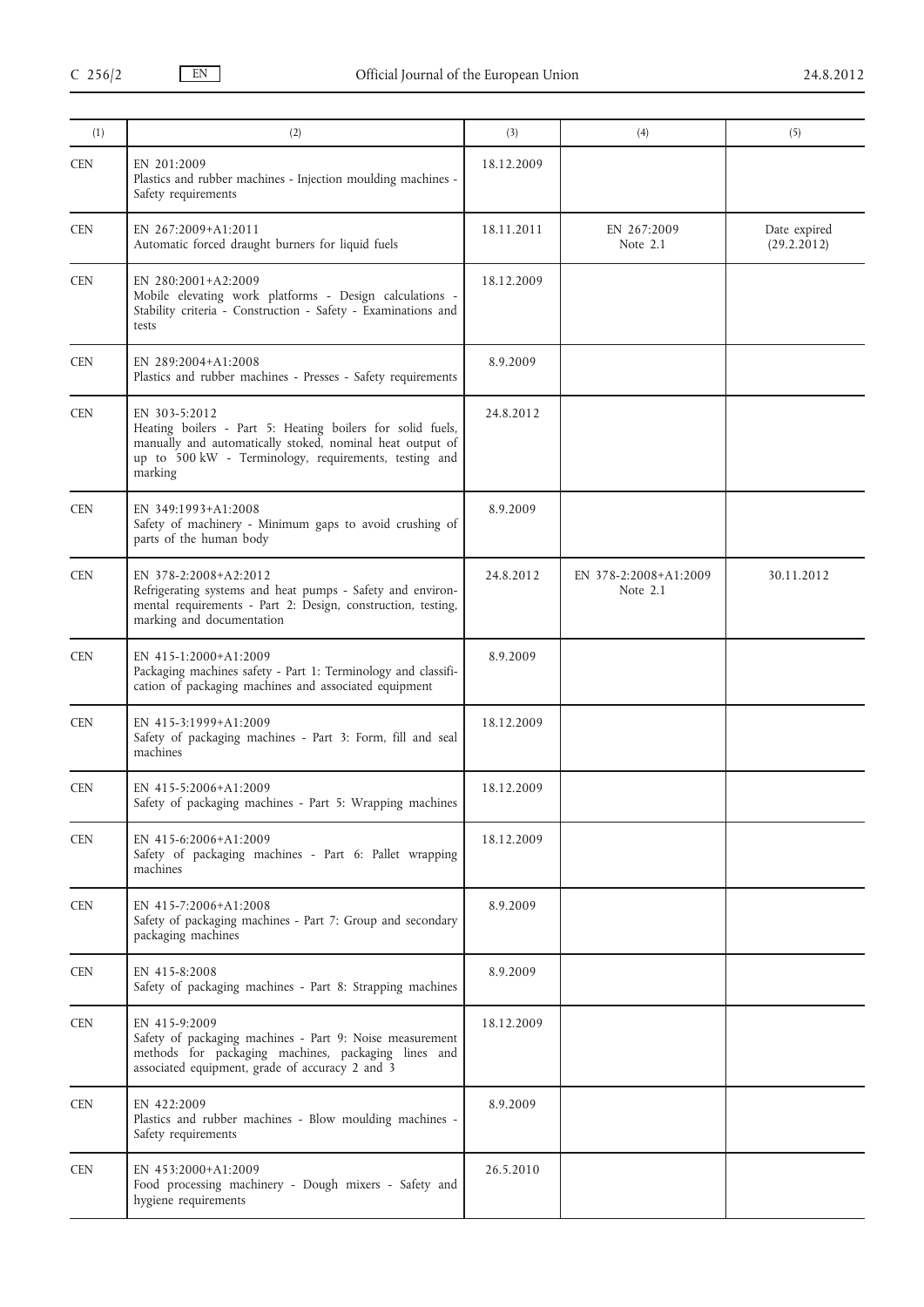| (1)        | (2)                                                                                                                                                             | (3)       | (4) | (5) |
|------------|-----------------------------------------------------------------------------------------------------------------------------------------------------------------|-----------|-----|-----|
| <b>CEN</b> | EN 454:2000+A1:2009<br>Food processing machinery - Planetary mixers - Safety and<br>hygiene requirements                                                        | 26.5.2010 |     |     |
| <b>CEN</b> | EN 474-1:2006+A1:2009<br>Earth-moving machinery - Safety - Part 1: General require-<br>ments                                                                    | 8.9.2009  |     |     |
| <b>CEN</b> | EN 474-2:2006+A1:2008<br>Earth-moving machinery - Safety - Part 2: Requirements for<br>tractor-dozers                                                           | 8.9.2009  |     |     |
| <b>CEN</b> | EN 474-3:2006+A1:2009<br>Earth-moving machinery - Safety - Part 3: Requirements for<br>loaders                                                                  | 8.9.2009  |     |     |
| <b>CEN</b> | EN 474-4:2006+A2:2012<br>Earth-moving machinery - Safety - Part 4: Requirements for<br>backhoe loaders                                                          | 23.3.2012 |     |     |
| <b>CEN</b> | EN 474-5:2006+A2:2012<br>Earth-moving machinery - Safety - Part 5: Requirements for<br>hydraulic excavators                                                     | 23.3.2012 |     |     |
| <b>CEN</b> | EN 474-6:2006+A1:2009<br>Earth-moving machinery - Safety - Part 6: Requirements for<br>dumpers                                                                  | 8.9.2009  |     |     |
| <b>CEN</b> | EN 474-7:2006+A1:2009<br>Earth-moving machinery - Safety - Part 7: Requirements for<br>scrapers                                                                 | 8.9.2009  |     |     |
| <b>CEN</b> | EN 474-8:2006+A1:2009<br>Earth-moving machinery - Safety - Part 8: Requirements for<br>graders                                                                  | 8.9.2009  |     |     |
| <b>CEN</b> | EN 474-9:2006+A1:2009<br>Earth-moving machinery - Safety - Part 9: Requirements for<br>pipelayers                                                               | 8.9.2009  |     |     |
| <b>CEN</b> | EN 474-10:2006+A1:2009<br>Earth-moving machinery - Safety - Part 10: Requirements for<br>trenchers                                                              | 8.9.2009  |     |     |
| <b>CEN</b> | EN 474-11:2006+A1:2008<br>Earth-moving machinery - Safety - Part 11: Requirements for<br>earth and landfill compactors                                          | 8.9.2009  |     |     |
| <b>CEN</b> | EN 474-12:2006+A1:2008<br>Earth-moving machinery - Safety - Part 12: Requirements for<br>cable excavators                                                       | 8.9.2009  |     |     |
| <b>CEN</b> | EN 500-1:2006+A1:2009<br>Mobile road construction machinery - Safety - Part 1:<br>Common requirements                                                           | 26.5.2010 |     |     |
| <b>CEN</b> | EN 500-2:2006+A1:2008<br>Mobile road construction machinery - Safety - Part 2: Specific<br>requirements for road-milling machines                               | 8.9.2009  |     |     |
| <b>CEN</b> | EN 500-3:2006+A1:2008<br>Mobile road construction machinery - Safety - Part 3: Specific<br>requirements for soil-stabilising machines and recycling<br>machines | 8.9.2009  |     |     |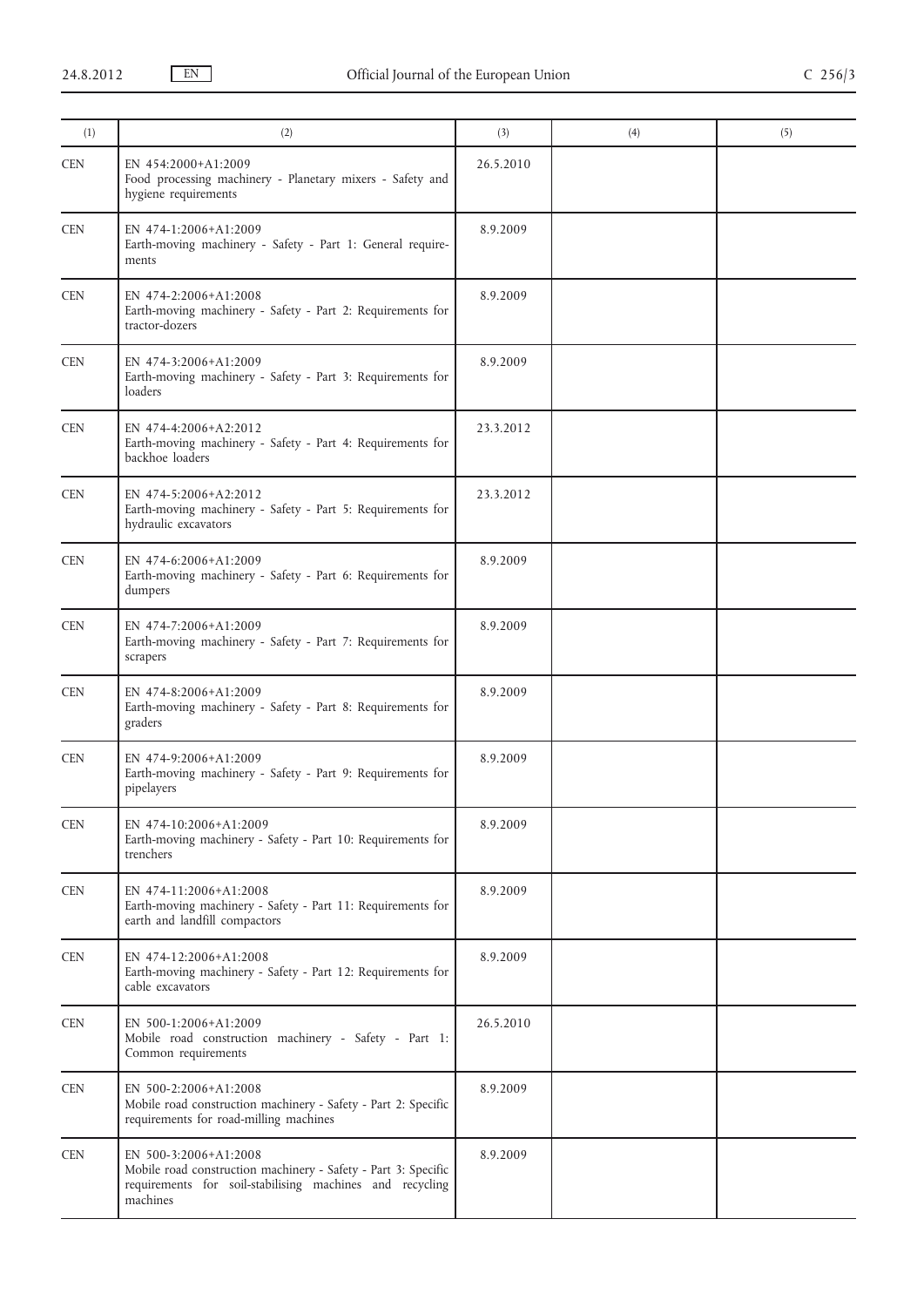| (1)        | (2)                                                                                                                                                                                          | (3)        | (4)                               | (5)                         |
|------------|----------------------------------------------------------------------------------------------------------------------------------------------------------------------------------------------|------------|-----------------------------------|-----------------------------|
| <b>CEN</b> | EN 500-4:2011<br>Mobile road construction machinery - Safety - Part 4: Specific<br>requirements for compaction machines                                                                      | 20.7.2011  | EN 500-4:2006+A1:2009<br>Note 2.1 | Date expired<br>(31.8.2011) |
| <b>CEN</b> | EN 500-6:2006+A1:2008<br>Mobile road construction machinery - Safety - Part 6: Specific<br>requirements for paver-finishers                                                                  | 8.9.2009   |                                   |                             |
| <b>CEN</b> | EN 528:2008<br>Rail dependent storage and retrieval equipment - Safety<br>requirements                                                                                                       | 8.9.2009   |                                   |                             |
| <b>CEN</b> | EN 547-1:1996+A1:2008<br>Safety of machinery - Human body measurements - Part 1:<br>Principles for determining the dimensions required for<br>openings for whole body access into machinery  | 8.9.2009   |                                   |                             |
| <b>CEN</b> | EN 547-2:1996+A1:2008<br>Safety of machinery - Human body measurements - Part 2:<br>Principles for determining the dimensions required for access<br>openings                                | 8.9.2009   |                                   |                             |
| <b>CEN</b> | EN 547-3:1996+A1:2008<br>Safety of machinery - Human body measurements - Part 3:<br>Anthropometric data                                                                                      | 8.9.2009   |                                   |                             |
| <b>CEN</b> | EN 574:1996+A1:2008<br>Safety of machinery - Two-hand control devices - Functional<br>aspects - Principles for design                                                                        | 8.9.2009   |                                   |                             |
| <b>CEN</b> | EN 609-1:1999+A2:2009<br>Agricultural and forestry machinery - Safety of log splitters -<br>Part 1: Wedge splitters                                                                          | 18.12.2009 |                                   |                             |
| <b>CEN</b> | EN 609-2:1999+A1:2009<br>Agricultural and forestry machinery - Safety of log splitters -<br>Part 2: Screw splitters                                                                          | 18.12.2009 |                                   |                             |
| <b>CEN</b> | EN 614-1:2006+A1:2009<br>Safety of machinery - Ergonomic design principles - Part 1:<br>Terminology and general principles                                                                   | 8.9.2009   |                                   |                             |
| <b>CEN</b> | EN 614-2:2000+A1:2008<br>Safety of machinery - Ergonomic design principles - Part 2:<br>Interactions between the design of machinery and work tasks                                          | 8.9.2009   |                                   |                             |
| CEN        | EN 617:2001+A1:2010<br>Continuous handling equipment and systems - Safety and<br>EMC requirements for the equipment for the storage of<br>bulk materials in silos, bunkers, bins and hoppers | 8.4.2011   |                                   |                             |
| <b>CEN</b> | EN 618:2002+A1:2010<br>Continuous handling equipment and systems - Safety and<br>EMC requirements for equipment for mechanical handling<br>of bulk materials except fixed belt conveyors     | 8.4.2011   |                                   |                             |
| CEN        | EN 619:2002+A1:2010<br>Continuous handling equipment and systems - Safety and<br>EMC requirements for equipment for mechanical handling<br>of unit loads                                     | 8.4.2011   |                                   |                             |
| <b>CEN</b> | EN 620:2002+A1:2010<br>Continuous handling equipment and systems - Safety and<br>EMC requirements for fixed belt conveyors for bulk materials                                                | 8.4.2011   |                                   |                             |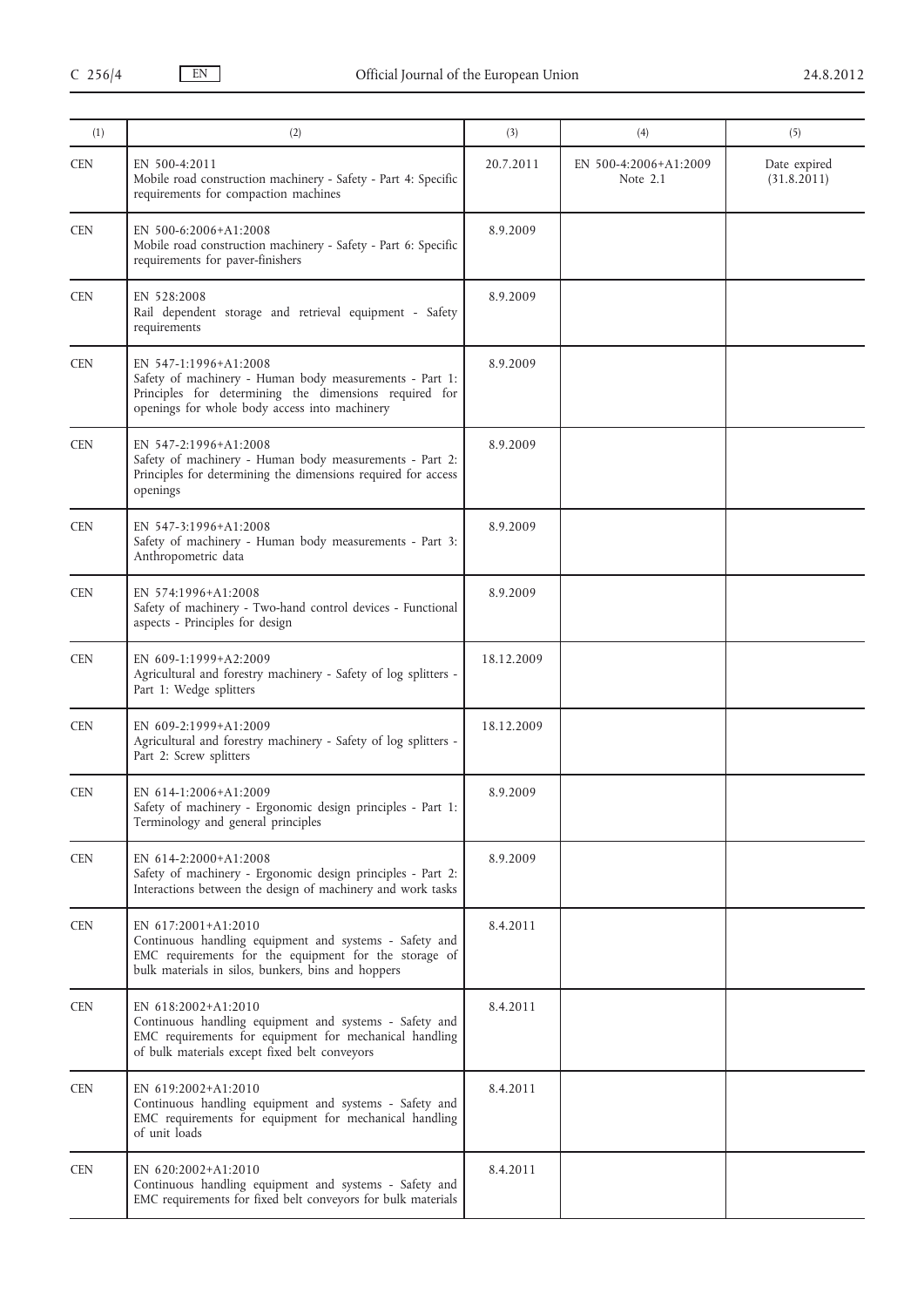| (2)                                                                                                                                                                                                    | (3)        | (4)                               | (5)                          |
|--------------------------------------------------------------------------------------------------------------------------------------------------------------------------------------------------------|------------|-----------------------------------|------------------------------|
| EN 626-1:1994+A1:2008<br>Safety of machinery - Reduction of risks to health from<br>hazardous substances emitted by machinery - Part 1: Prin-<br>ciples and specifications for machinery manufacturers | 8.9.2009   |                                   |                              |
| EN 626-2:1996+A1:2008<br>Safety of machinery - Reduction of risk to health from<br>hazardous substances emitted by machinery - Part 2:<br>Methodology leading to verification procedures               | 8.9.2009   |                                   |                              |
| EN 676:2003+A2:2008<br>Automatic forced draught burners for gaseous fuels                                                                                                                              | 8.9.2009   |                                   |                              |
| EN 676:2003+A2:2008/AC:2008                                                                                                                                                                            |            |                                   |                              |
| EN 690:1994+A1:2009<br>Agricultural machinery - Manure spreaders - Safety                                                                                                                              | 18.12.2009 |                                   |                              |
| EN 692:2005+A1:2009<br>Machine tools - Mechanical presses - Safety                                                                                                                                     | 8.9.2009   |                                   |                              |
| EN 693:2001+A2:2011<br>Machine tools - Safety - Hydraulic presses                                                                                                                                      | 18.11.2011 | EN 693:2001+A1:2009<br>Note $2.1$ | Date expired<br>(31.3.2012)  |
| EN 703:2004+A1:2009<br>Agricultural machinery - Silage loading, mixing and/or<br>chopping and distributing machines - Safety                                                                           | 18.12.2009 |                                   |                              |
| EN 706:1996+A1:2009<br>Agricultural machinery - Vine shoot tipping machines - Safety                                                                                                                   | 18.12.2009 |                                   |                              |
| EN 707:1999+A1:2009<br>Agricultural machinery - Slurry tankers - Safety                                                                                                                                | 18.12.2009 |                                   |                              |
| EN 709:1997+A4:2009<br>Agricultural and forestry machinery - Pedestrian controlled<br>tractors with mounted rotary cultivators, motor hoes, motor<br>hoes with drive wheel(s) - Safety                 | 26.5.2010  | EN 709:1997+A2:2009<br>Note $2.1$ | Date expired<br>(31.12.2010) |
| EN 710:1997+A1:2010<br>Safety requirements for foundry moulding and coremaking<br>machinery and plant associated equipment                                                                             | 20.10.2010 |                                   |                              |
| EN 741:2000+A1:2010<br>Continuous handling equipment and systems - Safety<br>requirements for systems and their components for<br>pneumatic handling of bulk materials                                 | 8.4.2011   |                                   |                              |
| EN 746-1:1997+A1:2009<br>Industrial thermoprocessing equipment - Part 1: Common<br>safety requirements for industrial thermoprocessing<br>equipment                                                    | 18.12.2009 |                                   |                              |
| EN 746-2:2010<br>Industrial thermoprocessing equipment - Part 2: Safety<br>requirements for combustion and fuel handling systems                                                                       | 20.10.2010 |                                   |                              |
| EN 746-3:1997+A1:2009<br>Industrial thermoprocessing equipment - Part 3: Safety<br>requirements for the generation and use of atmosphere gases                                                         | 8.9.2009   |                                   |                              |
| EN 786:1996+A2:2009<br>Garden equipment - Electrically powered walk-behind and<br>hand-held lawn trimmers and lawn edge trimmers - Mech-<br>anical safety                                              | 18.12.2009 |                                   |                              |
|                                                                                                                                                                                                        |            |                                   |                              |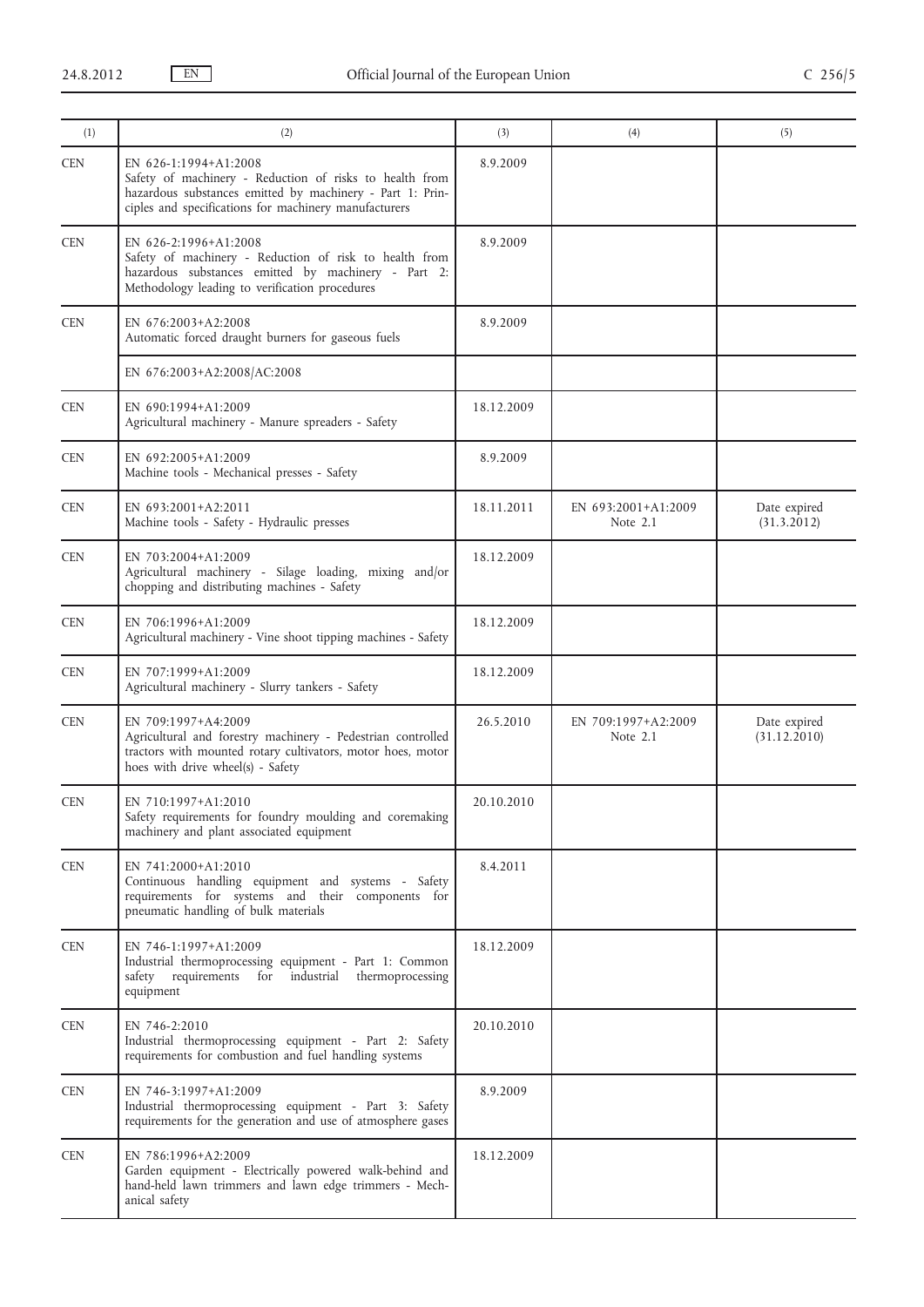| (1)        | (2)                                                                                                                                                                                             | (3)        | (4) | (5) |
|------------|-------------------------------------------------------------------------------------------------------------------------------------------------------------------------------------------------|------------|-----|-----|
| <b>CEN</b> | EN 791:1995+A1:2009<br>Drill rigs - Safety                                                                                                                                                      | 8.9.2009   |     |     |
| <b>CEN</b> | EN 792-7:2001+A1:2008<br>Hand-held non-electric power tools - Safety requirements -<br>Part 7: Grinders                                                                                         | 8.9.2009   |     |     |
| <b>CEN</b> | EN 792-12:2000+A1:2008<br>Hand-held non-electric power tools - Safety requirements -<br>Part 12: Small circular, small oscillating and reciprocating<br>saws                                    | 8.9.2009   |     |     |
| <b>CEN</b> | EN 792-13:2000+A1:2008<br>Hand-held non-electric power tools - Safety requirements -<br>Part 13: Fastener driving tools                                                                         | 8.9.2009   |     |     |
| <b>CEN</b> | EN 809:1998+A1:2009<br>Pumps and pump units for liquids - Common safety require-<br>ments                                                                                                       | 18.12.2009 |     |     |
|            | EN 809:1998+A1:2009/AC:2010                                                                                                                                                                     |            |     |     |
| <b>CEN</b> | EN 815:1996+A2:2008<br>Safety of unshielded tunnel boring machines and rodless shaft<br>boring machines for rock - Safety requirements                                                          | 8.9.2009   |     |     |
| <b>CEN</b> | EN 818-1:1996+A1:2008<br>Short link chain for lifting purposes - Safety - Part 1: General<br>conditions of acceptance                                                                           | 8.9.2009   |     |     |
| <b>CEN</b> | EN 818-2:1996+A1:2008<br>Short link chain for lifting purposes - Safety - Part 2: Medium<br>tolerance chain for chain slings - Grade 8                                                          | 8.9.2009   |     |     |
| <b>CEN</b> | EN 818-3:1999+A1:2008<br>Short link chain for lifting purposes - Safety - Part 3: Medium<br>tolerance chain for chain slings - Grade 4                                                          | 8.9.2009   |     |     |
| <b>CEN</b> | EN 818-4:1996+A1:2008<br>Short link chain for lifting purposes - Safety - Part 4: Chain<br>slings - Grade 8                                                                                     | 8.9.2009   |     |     |
| <b>CEN</b> | EN 818-5:1999+A1:2008<br>Short link chain for lifting purposes - Safety - Part 5: Chain<br>slings - Grade 4                                                                                     | 8.9.2009   |     |     |
| <b>CEN</b> | EN 818-6:2000+A1:2008<br>Short link chain for lifting purposes - Safety - Part 6: Chain<br>slings - Specification for information for use and maintenance<br>to be provided by the manufacturer | 8.9.2009   |     |     |
| <b>CEN</b> | EN 818-7:2002+A1:2008<br>Short link chain for lifting purposes - Safety - Part 7: Fine<br>tolerance hoist chain, Grade T (Types T, DAT and DT)                                                  | 8.9.2009   |     |     |
| <b>CEN</b> | EN 836:1997+A4:2011<br>Garden equipment - Powered lawnmowers - Safety                                                                                                                           | 18.11.2011 |     |     |
| <b>CEN</b> | EN 842:1996+A1:2008<br>Safety of machinery - Visual danger signals - General require-<br>ments, design and testing                                                                              | 8.9.2009   |     |     |
| <b>CEN</b> | EN 848-1:2007+A1:2009<br>Safety of woodworking machines - One side moulding<br>machines with rotating tool - Part 1: Single spindle vertical<br>moulding machines                               | 18.12.2009 |     |     |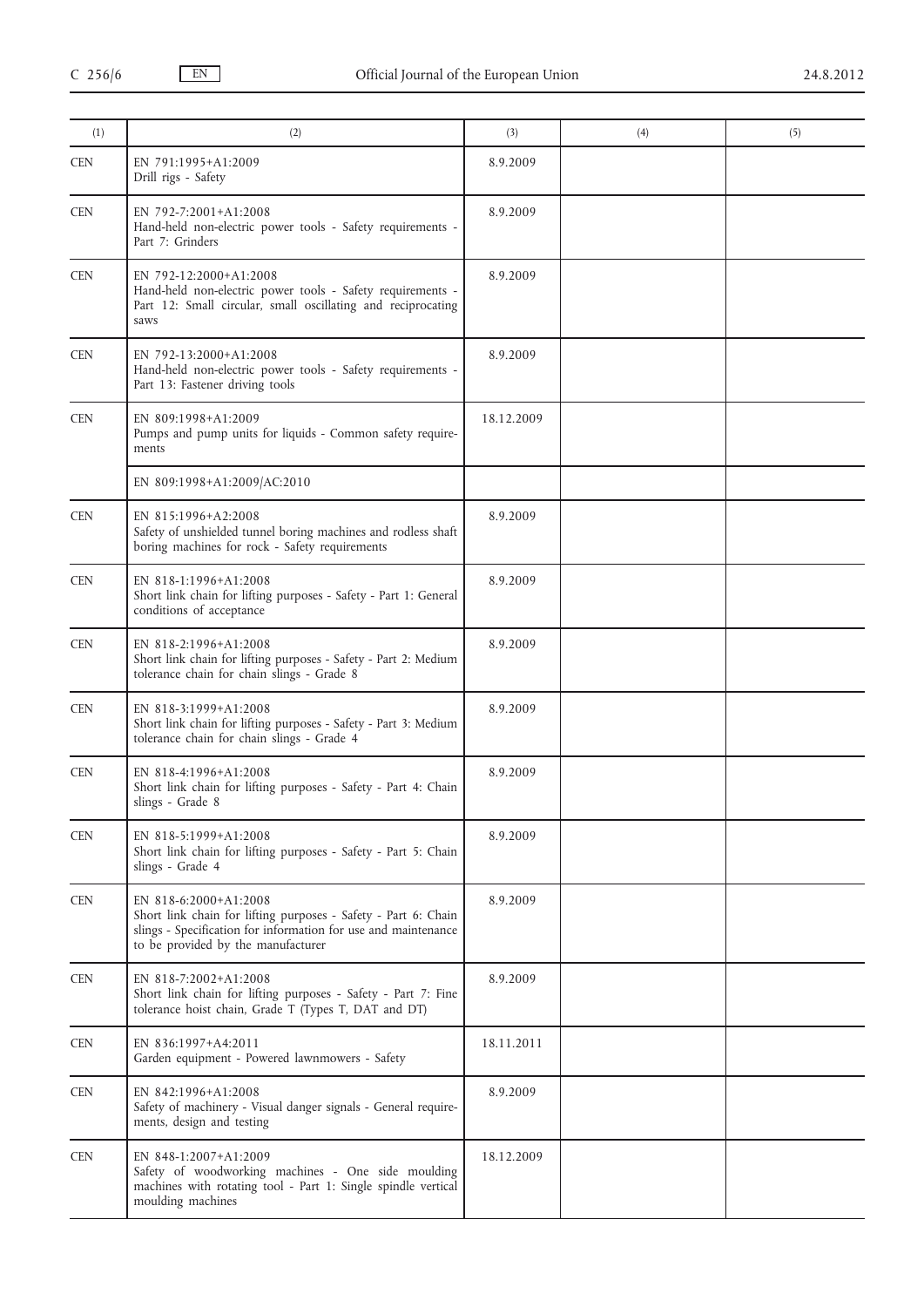| (1)                         | (2)                                                                                                                                                                                                                   | (3)        | (4)                               | (5)        |
|-----------------------------|-----------------------------------------------------------------------------------------------------------------------------------------------------------------------------------------------------------------------|------------|-----------------------------------|------------|
| <b>CEN</b>                  | EN 848-2:2007+A1:2009<br>Safety of woodworking machines - One side moulding                                                                                                                                           | 18.12.2009 |                                   |            |
|                             | machines with rotating tool - Part 2: Single spindle hand<br>fed/integrated fed routing machines                                                                                                                      |            |                                   |            |
| <b>CEN</b>                  | EN 848-3:2007+A2:2009<br>Safety of woodworking machines - One side moulding<br>machines with rotating tools - Part 3: Numerically controlled<br>(NC) boring and routing machines                                      | 18.12.2009 |                                   |            |
| <b>CEN</b>                  | EN 859:2007+A2:2012<br>Safety of woodworking machines - Hand fed surface planing<br>machines                                                                                                                          | 24.8.2012  | EN 859:2007+A1:2009<br>Note 2.1   | 31.12.2012 |
| <b>CEN</b>                  | EN 860:2007+A2:2012<br>Safety of woodworking machines - One side thickness<br>planing machines                                                                                                                        | 24.8.2012  | EN 860:2007+A1:2009<br>Note $2.1$ | 31.12.2012 |
| <b>CEN</b>                  | EN 861:2007+A2:2012<br>Safety of woodworking machines - Surface planing and thick-<br>nessing machines                                                                                                                | 24.8.2012  | EN 861:2007+A1:2009<br>Note 2.1   | 31.12.2012 |
| <b>CEN</b>                  | EN 869:2006+A1:2009<br>Safety of machinery - Safety requirements for pressure metal<br>diecasting units                                                                                                               | 8.9.2009   |                                   |            |
| <b>CEN</b>                  | EN 894-1:1997+A1:2008<br>Safety of machinery - Ergonomics requirements for the design<br>of displays and control actuators - Part 1: General principles<br>for human interactions with displays and control actuators | 8.9.2009   |                                   |            |
| <b>CEN</b>                  | EN 894-2:1997+A1:2008<br>Safety of machinery - Ergonomics requirements for the design<br>of displays and control actuators - Part 2: Displays                                                                         | 8.9.2009   |                                   |            |
| <b>CEN</b>                  | EN 894-3:2000+A1:2008<br>Safety of machinery - Ergonomics requirements for the design<br>of displays and control actuators - Part 3: Control actuators                                                                | 8.9.2009   |                                   |            |
| $\ensuremath{\mathsf{CEN}}$ | EN 894-4:2010<br>Safety of machinery - Ergonomics requirements for the design<br>of displays and control actuators - Part 4: Location and<br>arrangement of displays and control actuators                            | 20.10.2010 |                                   |            |
| <b>CEN</b>                  | EN 908:1999+A1:2009<br>Agricultural and forestry machinery - Reel machines for irri-<br>gation - Safety                                                                                                               | 18.12.2009 |                                   |            |
| <b>CEN</b>                  | EN 909:1998+A1:2009<br>Agricultural and forestry machinery - Centre pivot and<br>moving lateral types irrigation machines - Safety                                                                                    | 18.12.2009 |                                   |            |
| <b>CEN</b>                  | EN 930:1997+A2:2009<br>Footwear, leather and imitation leather goods manufacturing<br>machines - Roughing, scouring, polishing and trimming<br>machines - Safety requirements                                         | 18.12.2009 |                                   |            |
| <b>CEN</b>                  | EN 931:1997+A2:2009<br>Footwear manufacturing machines - Lasting machines - Safety<br>requirements                                                                                                                    | 18.12.2009 |                                   |            |
| <b>CEN</b>                  | EN 940:2009+A1:2012<br>Safety of woodworking machines - Combined woodworking<br>machines                                                                                                                              | 5.6.2012   | EN 940:2009<br>Note $2.1$         | 31.8.2012  |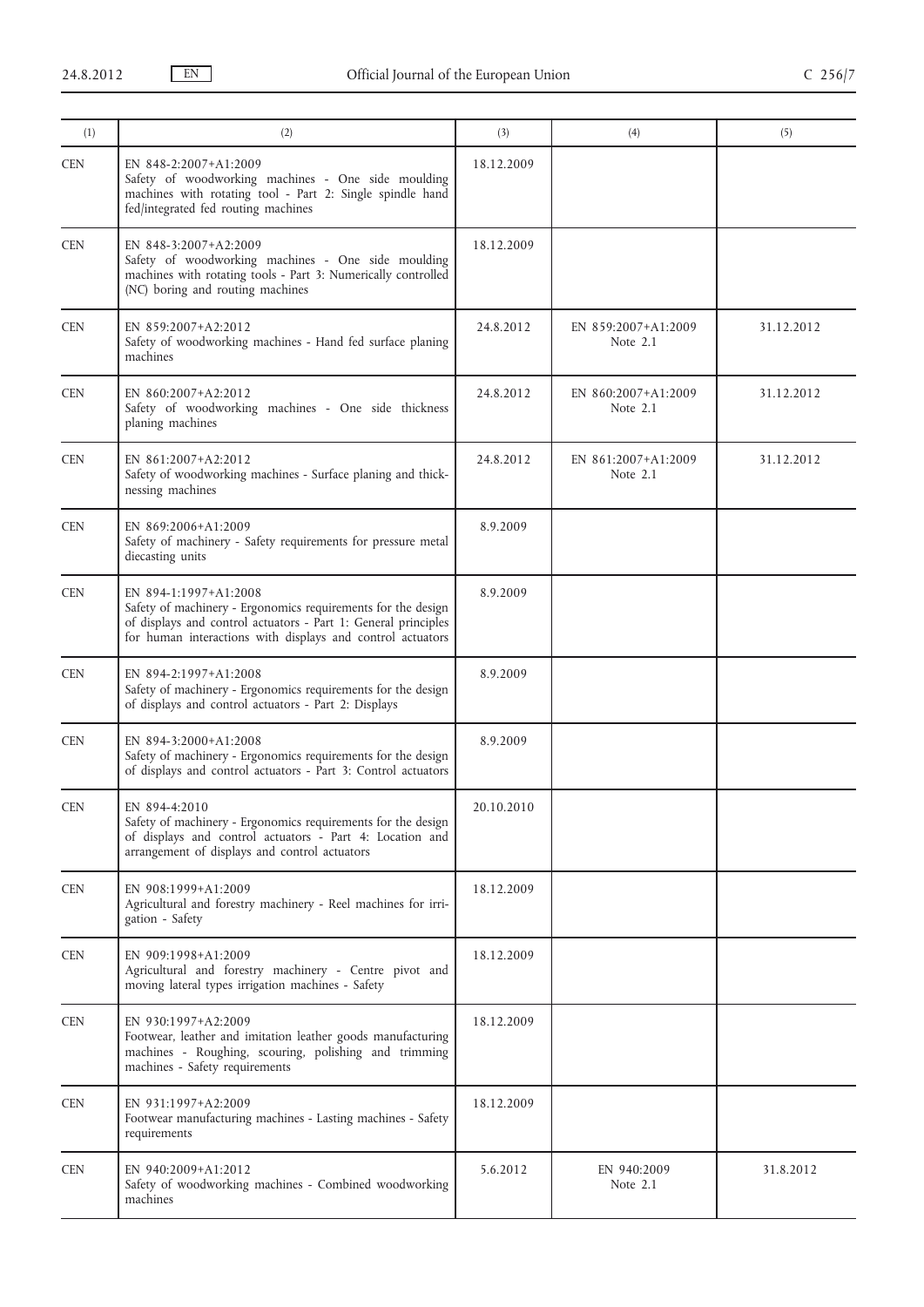| (1)        | (2)                                                                                                                                                                                                                             | (3)        | (4) | (5) |
|------------|---------------------------------------------------------------------------------------------------------------------------------------------------------------------------------------------------------------------------------|------------|-----|-----|
| <b>CEN</b> | EN 953:1997+A1:2009<br>Safety of machinery - Guards - General requirements for the<br>design and construction of fixed and movable guards                                                                                       | 8.9.2009   |     |     |
| <b>CEN</b> | EN 972:1998+A1:2010<br>Tannery machines - Reciprocating roller machines - Safety<br>requirements                                                                                                                                | 8.4.2011   |     |     |
|            | EN 972:1998+A1:2010/AC:2011                                                                                                                                                                                                     |            |     |     |
| <b>CEN</b> | EN 981:1996+A1:2008<br>Safety of machinery - System of auditory and visual danger<br>and information signals                                                                                                                    | 8.9.2009   |     |     |
| <b>CEN</b> | EN 996:1995+A3:2009<br>Piling equipment - Safety requirements                                                                                                                                                                   | 8.9.2009   |     |     |
| <b>CEN</b> | EN 1005-1:2001+A1:2008<br>Safety of machinery - Human physical performance - Part 1:<br>Terms and definitions                                                                                                                   | 8.9.2009   |     |     |
| <b>CEN</b> | EN 1005-2:2003+A1:2008<br>Safety of machinery - Human physical performance - Part 2:<br>Manual handling of machinery and component parts of<br>machinery                                                                        | 8.9.2009   |     |     |
| <b>CEN</b> | EN 1005-3:2002+A1:2008<br>Safety of machinery - Human physical performance - Part 3:<br>Recommended force limits for machinery operation                                                                                        | 8.9.2009   |     |     |
| <b>CEN</b> | EN 1005-4:2005+A1:2008<br>Safety of machinery - Human physical performance - Part 4:<br>Evaluation of working postures and movements in relation to<br>machinery                                                                | 8.9.2009   |     |     |
| <b>CEN</b> | EN 1010-1:2004+A1:2010<br>Safety of machinery - Safety requirements for the design and<br>construction of printing and paper converting machines - Part<br>1: Common requirements                                               | 8.4.2011   |     |     |
| <b>CEN</b> | EN 1010-2:2006+A1:2010<br>Safety of machinery - Safety requirements for the design and<br>construction of printing and paper converting machines - Part<br>2: Printing and varnishing machines including pre-press<br>machinery | 8.4.2011   |     |     |
| <b>CEN</b> | EN 1010-3:2002+A1:2009<br>Safety of machinery - Safety requirements for the design and<br>construction of printing and paper converting machines - Part<br>3: Cutting machines                                                  | 18.12.2009 |     |     |
| <b>CEN</b> | EN 1010-4:2004+A1:2009<br>Safety of machinery - Safety requirements for the design and<br>construction of printing and paper converting machines - Part<br>4: Bookbinding, paper converting and finishing machines              | 18.12.2009 |     |     |
| <b>CEN</b> | EN 1012-1:2010<br>Compressors and vacuum pumps - Safety requirements - Part<br>1: Air compressors                                                                                                                               | 8.4.2011   |     |     |
| <b>CEN</b> | EN 1012-2:1996+A1:2009<br>Compressors and vacuum pumps - Safety requirements - Part<br>2: Vacuum pumps                                                                                                                          | 18.12.2009 |     |     |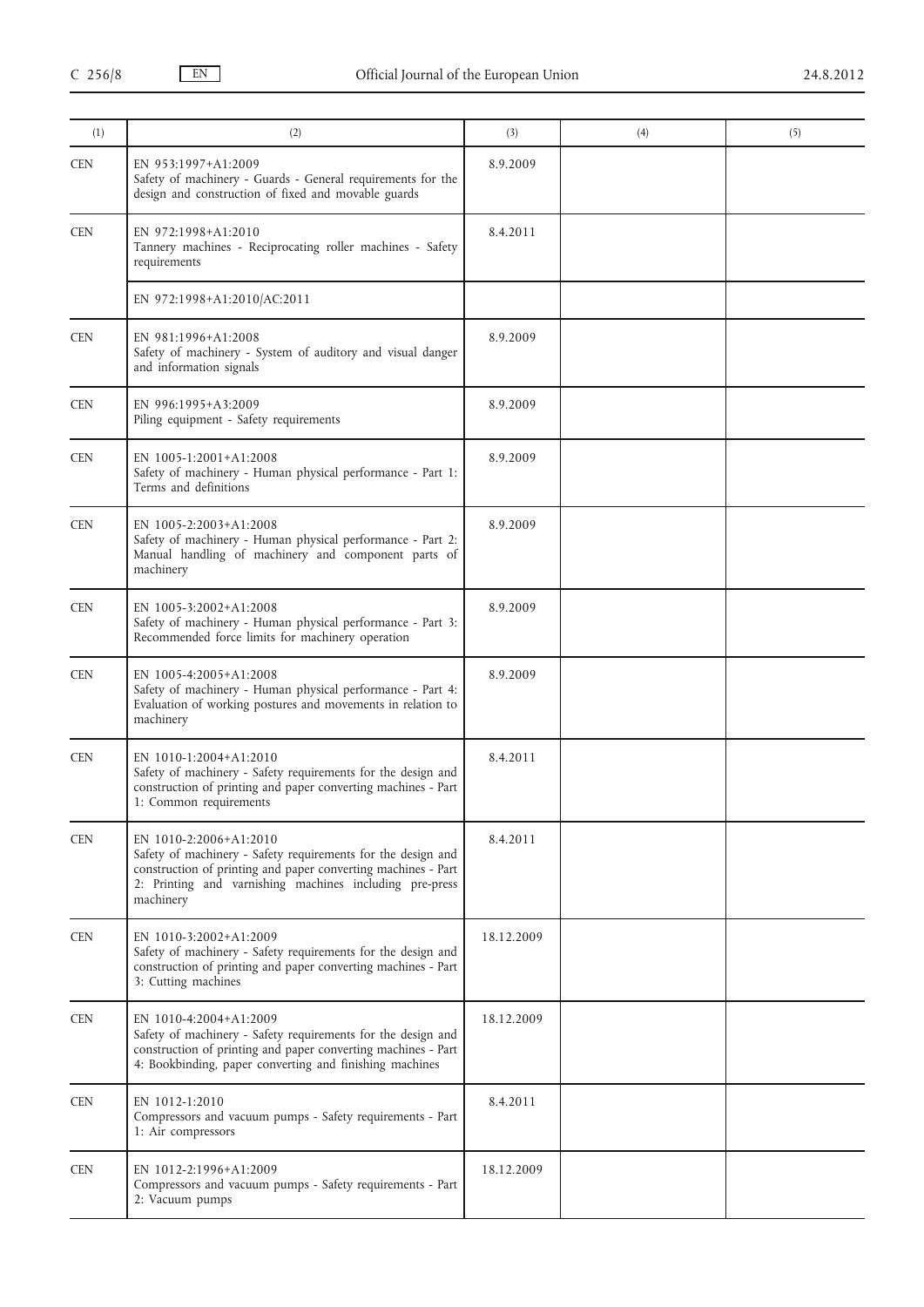| (1)        | (2)                                                                                                                                                                                                 | (3)       | (4)                                | (5)                         |
|------------|-----------------------------------------------------------------------------------------------------------------------------------------------------------------------------------------------------|-----------|------------------------------------|-----------------------------|
| <b>CEN</b> | EN 1028-1:2002+A1:2008<br>Fire-fighting pumps - Fire-fighting centrifugal pumps with<br>primer - Part 1: Classification - General and safety require-<br>ments                                      | 8.9.2009  |                                    |                             |
| <b>CEN</b> | EN 1028-2:2002+A1:2008<br>Fire-fighting pumps - Fire-fighting centrifugal pumps with<br>primer - Part 2: Verification of general and safety require-<br>ments                                       | 8.9.2009  |                                    |                             |
| <b>CEN</b> | EN 1032:2003+A1:2008<br>Mechanical vibration - Testing of mobile machinery in order<br>to determine the vibration emission value                                                                    | 8.9.2009  |                                    |                             |
| <b>CEN</b> | EN 1034-1:2000+A1:2010<br>Safety of machinery - Safety requirements for the design and<br>construction of paper making and finishing machines - Part 1:<br>Common requirements                      | 26.5.2010 |                                    |                             |
| <b>CEN</b> | EN 1034-2:2005+A1:2009<br>Safety of machinery - Safety requirements for the design and<br>construction of paper making and finishing machines - Part 2:<br>Barking drums                            | 26.5.2010 |                                    |                             |
| <b>CEN</b> | EN 1034-3:2011<br>Safety of machinery - Safety requirements for the design and<br>construction of paper making and finishing machines - Part 3:<br>Rereelers and winders                            | 29.2.2012 | EN 1034-3:1999+A1:2009<br>Note 2.1 | Date expired<br>(30.6.2012) |
| <b>CEN</b> | EN 1034-4:2005+A1:2009<br>Safety of machinery - Safety requirements for the design and<br>construction of paper making and finishing machines - Part 4:<br>Pulpers and their loading facilities     | 26.5.2010 |                                    |                             |
| <b>CEN</b> | EN 1034-5:2005+A1:2009<br>Safety of machinery - Safety requirements for the design and<br>construction of paper making and finishing machines - Part 5:<br>Sheeters                                 | 26.5.2010 |                                    |                             |
| <b>CEN</b> | EN 1034-6:2005+A1:2009<br>Safety of machinery - Safety requirements for the design and<br>construction of paper making and finishing machines - Part 6:<br>Calender                                 | 26.5.2010 |                                    |                             |
| <b>CEN</b> | EN 1034-7:2005+A1:2009<br>Safety of machinery - Safety requirements for the design and<br>construction of paper making and finishing machines - Part 7:<br>Chests                                   | 26.5.2010 |                                    |                             |
| <b>CEN</b> | EN 1034-8:2012<br>Safety of machinery - Safety requirements for the design and<br>construction of paper making and finishing machines - Part 8:<br>Refining plants                                  | 5.6.2012  |                                    |                             |
| <b>CEN</b> | EN 1034-13:2005+A1:2009<br>Safety of machinery - Safety requirements for the design and<br>construction of paper making and finishing machines - Part<br>13: Machines for de-wiring bales and units | 26.5.2010 |                                    |                             |
| <b>CEN</b> | EN 1034-14:2005+A1:2009<br>Safety of machinery - Safety requirements for the design and<br>construction of paper making and finishing machines - Part<br>14: Reel splitter                          | 26.5.2010 |                                    |                             |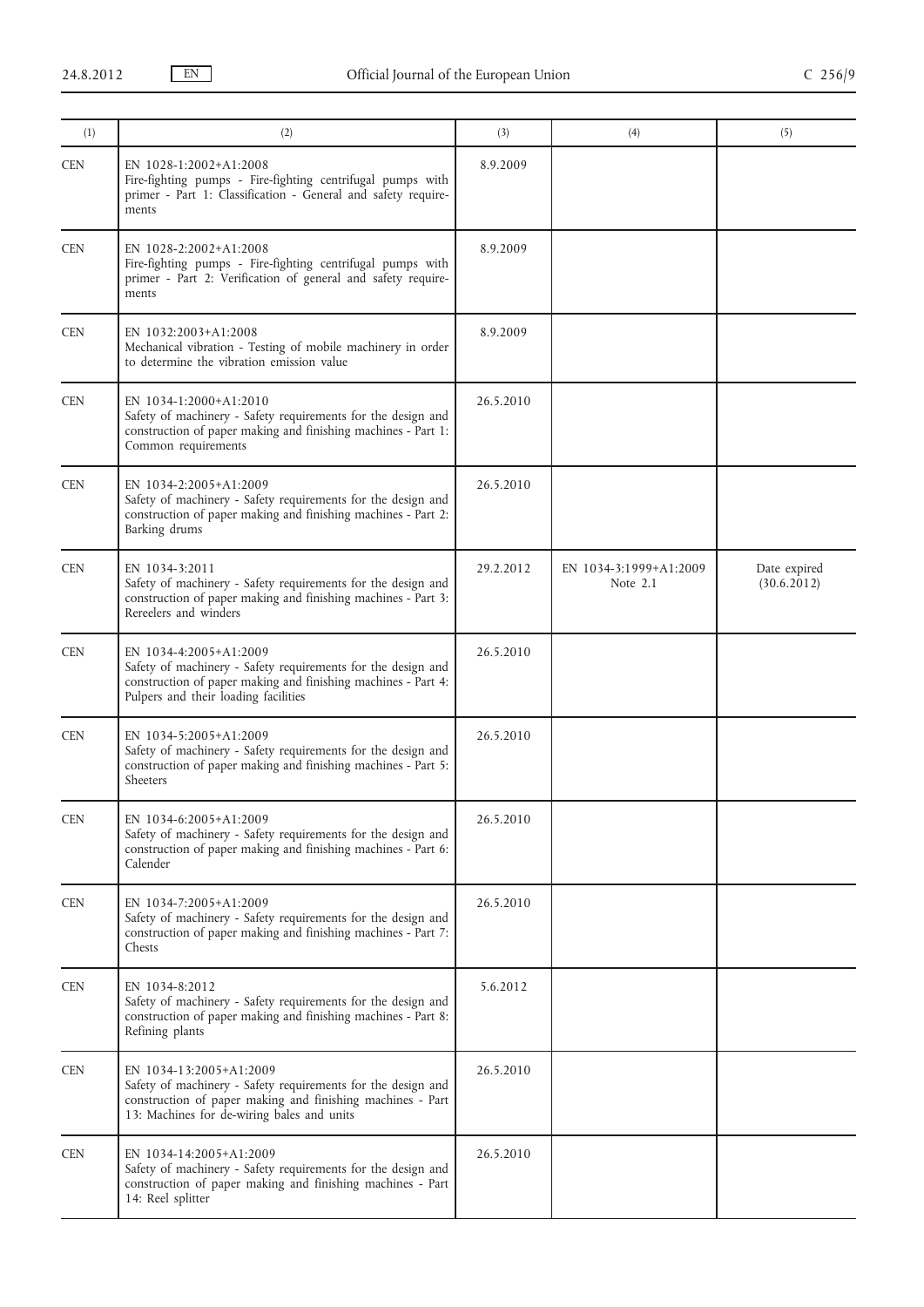| (1)        | (2)                                                                                                                                                                                                         | (3)       | (4) | (5) |
|------------|-------------------------------------------------------------------------------------------------------------------------------------------------------------------------------------------------------------|-----------|-----|-----|
| <b>CEN</b> | EN 1034-16:2012<br>Safety of machinery - Safety requirements for the design and<br>construction of paper making and finishing machines - Part<br>16: Paper and board making machines                        | 5.6.2012  |     |     |
| <b>CEN</b> | EN 1034-22:2005+A1:2009<br>Safety of machinery - Safety requirements for the design and<br>construction of paper making and finishing machines - Part<br>22: Wood Grinders                                  | 26.5.2010 |     |     |
| <b>CEN</b> | EN 1034-26:2012<br>Safety of machinery - Safety requirements for the design and<br>construction of paper making and finishing machines - Part<br>26: Roll packaging machines                                | 24.8.2012 |     |     |
| <b>CEN</b> | EN 1037:1995+A1:2008<br>Safety of machinery - Prevention of unexpected start-up                                                                                                                             | 8.9.2009  |     |     |
| <b>CEN</b> | EN 1088:1995+A2:2008<br>Safety of machinery - Interlocking devices associated with<br>guards - Principles for design and selection                                                                          | 8.9.2009  |     |     |
| <b>CEN</b> | EN 1093-1:2008<br>Safety of machinery - Evaluation of the emission of airborne<br>hazardous substances - Part 1: Selection of test methods                                                                  | 8.9.2009  |     |     |
| <b>CEN</b> | EN 1093-2:2006+A1:2008<br>Safety of machinery - Evaluation of the emission of airborne<br>hazardous substances - Part 2: Tracer gas method for the<br>measurement of the emission rate of a given pollutant | 8.9.2009  |     |     |
| <b>CEN</b> | EN 1093-3:2006+A1:2008<br>Safety of machinery - Evaluation of the emission of airborne<br>hazardous substances - Part 3: Test bench method for the<br>measurement of the emission rate of a given pollutant | 8.9.2009  |     |     |
| <b>CEN</b> | EN 1093-4:1996+A1:2008<br>Safety of machinery - Evaluation of the emission of airborne<br>hazardous substances - Part 4: Capture efficiency of an<br>exhaust system - Tracer method                         | 8.9.2009  |     |     |
| <b>CEN</b> | EN 1093-6:1998+A1:2008<br>Safety of machinery - Evaluation of the emission of airborne<br>hazardous substances - Part 6: Separation efficiency by mass,<br>unducted outlet                                  | 8.9.2009  |     |     |
| <b>CEN</b> | EN 1093-7:1998+A1:2008<br>Safety of machinery - Evaluation of the emission of airborne<br>hazardous substances - Part 7: Separation efficiency by mass,<br>ducted outlet                                    | 8.9.2009  |     |     |
| <b>CEN</b> | EN 1093-8:1998+A1:2008<br>Safety of machinery - Evaluation of the emission of airborne<br>hazardous substances - Part 8: Pollutant concentration<br>parameter, test bench method                            | 8.9.2009  |     |     |
| <b>CEN</b> | EN 1093-9:1998+A1:2008<br>Safety of machinery - Evaluation of the emission of airborne<br>hazardous substances - Part 9: Pollutant concentration<br>parameter, room method                                  | 8.9.2009  |     |     |
| <b>CEN</b> | EN 1093-11:2001+A1:2008<br>Safety of machinery - Evaluation of the emission of airborne<br>hazardous substances - Part 11: Decontamination index                                                            | 8.9.2009  |     |     |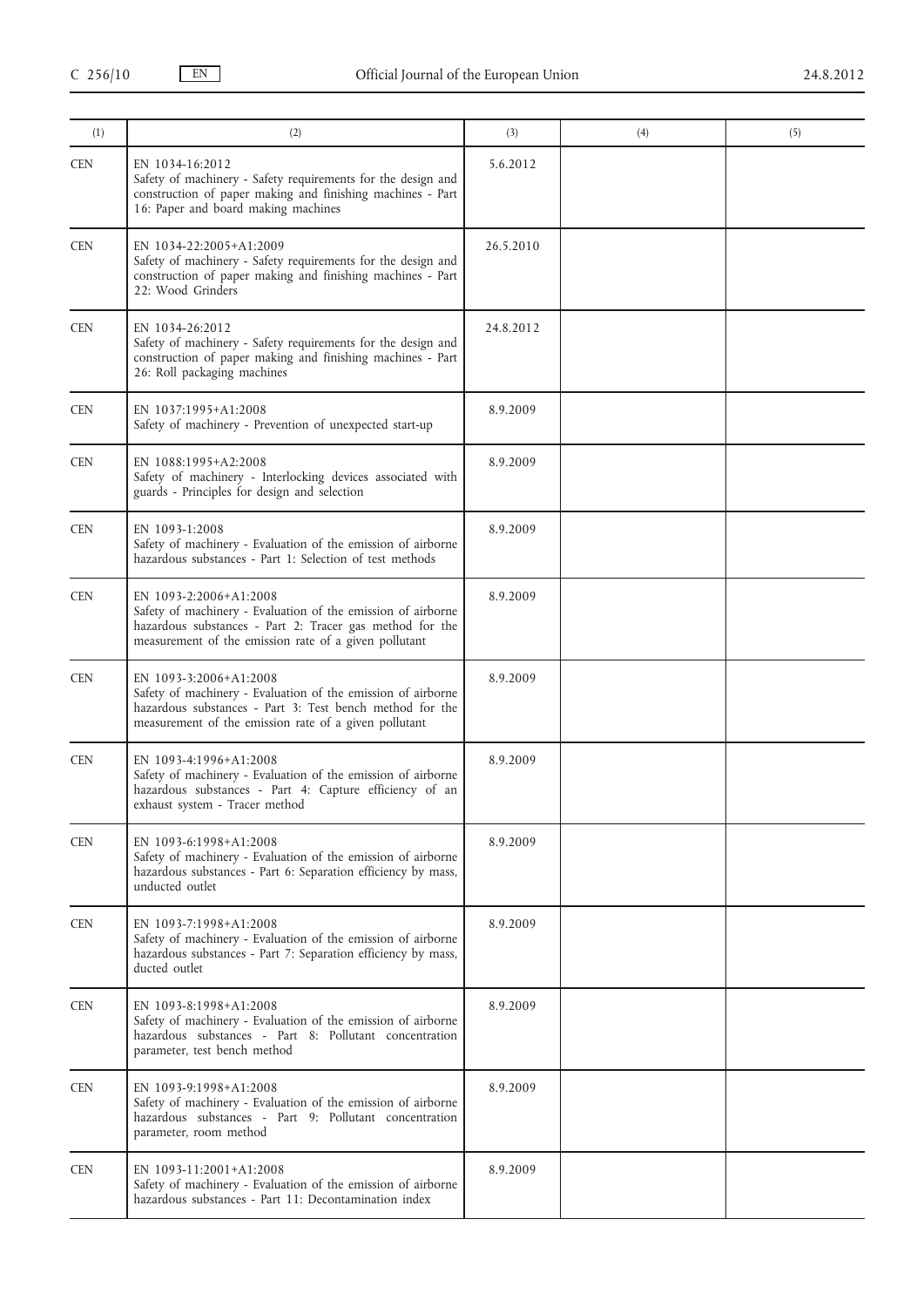| (1)        | (2)                                                                                                                                                                                                            | (3)        | (4)                        | (5)       |
|------------|----------------------------------------------------------------------------------------------------------------------------------------------------------------------------------------------------------------|------------|----------------------------|-----------|
| <b>CEN</b> | EN 1114-1:2011<br>Plastics and rubber machines - Extruders and extrusion lines -<br>Part 1: Safety requirements for extruders                                                                                  | 29.2.2012  |                            |           |
| <b>CEN</b> | EN 1114-3:2001+A1:2008<br>Plastics and rubber machines - Extruders and extrusion lines -<br>Part 3: Safety requirements for haul-offs                                                                          | 8.9.2009   |                            |           |
| <b>CEN</b> | EN 1127-1:2011<br>Explosive atmospheres - Explosion prevention and protection<br>- Part 1: Basic concepts and methodology                                                                                      | 18.11.2011 | EN 1127-1:2007<br>Note 2.1 | 31.7.2014 |
| <b>CEN</b> | EN 1127-2:2002+A1:2008<br>Explosive atmospheres - Explosion prevention and protection<br>- Part 2: Basic concepts and methodology for mining                                                                   | 8.9.2009   |                            |           |
| <b>CEN</b> | EN 1175-1:1998+A1:2010<br>Safety of industrial trucks - Electrical requirements - Part 1:<br>General requirements for battery powered trucks                                                                   | 8.4.2011   |                            |           |
| <b>CEN</b> | EN 1175-2:1998+A1:2010<br>Safety of industrial trucks - Electrical requirements - Part 2:<br>General requirements of internal combustion engine powered<br>trucks                                              | 8.4.2011   |                            |           |
| <b>CEN</b> | EN 1175-3:1998+A1:2010<br>Safety of industrial trucks - Electrical requirements - Part 3:<br>Specific requirements for the electric power transmission<br>systems of internal combustion engine powered trucks | 8.4.2011   |                            |           |
| <b>CEN</b> | EN 1218-1:1999+A1:2009<br>Safety of woodworking machines - Tenoning machines - Part<br>1: Single end tenoning machines with sliding table                                                                      | 18.12.2009 |                            |           |
| <b>CEN</b> | EN 1218-2:2004+A1:2009<br>Safety of woodworking machines - Tenoning machines - Part<br>2: Double end tenoning and/or profiling machines fed by<br>chain or chains                                              | 8.9.2009   |                            |           |
| <b>CEN</b> | EN 1218-3:2001+A1:2009<br>Safety of woodworking machines - Tenoning machines - Part<br>3: Hand fed tenoning machines with sliding table for cutting<br>structural timbers                                      | 8.9.2009   |                            |           |
| <b>CEN</b> | EN 1218-4:2004+A2:2009<br>Safety of woodworking machines - Tenoning machines - Part<br>4: Edge banding machines fed by chain(s)                                                                                | 8.9.2009   |                            |           |
| <b>CEN</b> | EN 1218-5:2004+A1:2009<br>Safety of woodworking machines - Tenoning machines - Part<br>5: One side profiling machines with fixed table and feed<br>rollers or feed chain                                       | 18.12.2009 |                            |           |
| <b>CEN</b> | EN 1247:2004+A1:2010<br>Foundry machinery - Safety requirements for ladles, pouring<br>equipment, centrifugal casting machines, continuous and semi<br>continuous casting machines                             | 8.4.2011   |                            |           |
| <b>CEN</b> | EN 1248:2001+A1:2009<br>Foundry machinery - Safety requirements for abrasive blasting<br>equipment                                                                                                             | 8.9.2009   |                            |           |
| <b>CEN</b> | EN 1265:1999+A1:2008<br>Safety of machinery - Noise test code for foundry machines<br>and equipment                                                                                                            | 8.9.2009   |                            |           |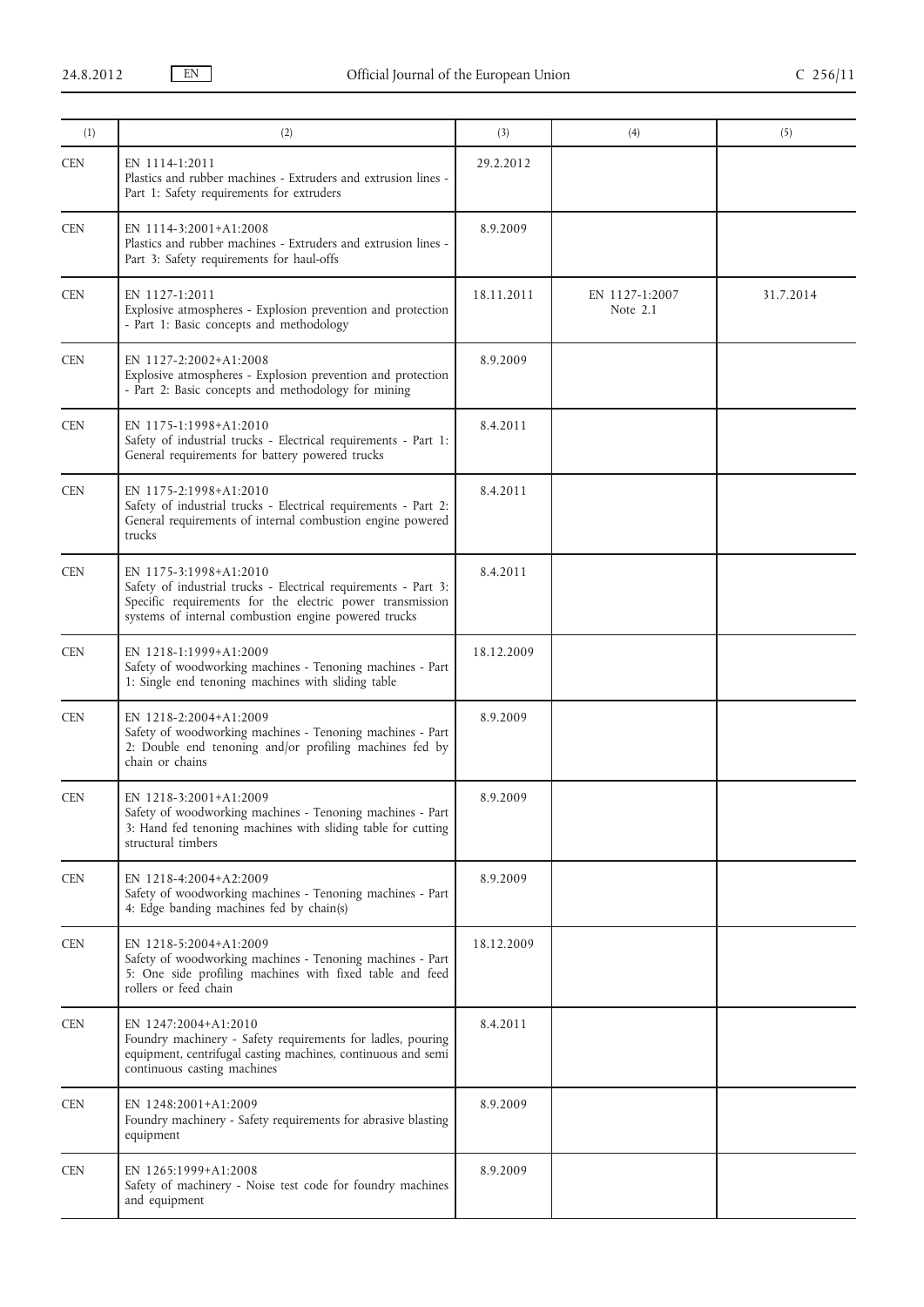| (1)        | (2)                                                                                                                                               | (3)        | (4)                              | (5)                        |
|------------|---------------------------------------------------------------------------------------------------------------------------------------------------|------------|----------------------------------|----------------------------|
| <b>CEN</b> | EN 1299:1997+A1:2008<br>Mechanical vibration and shock - Vibration isolation of<br>machines - Information for the application of source isolation | 8.9.2009   |                                  |                            |
| <b>CEN</b> | EN 1374:2000+A1:2010<br>Agricultural machinery - Silos stationary unloaders for round<br>silos - Safety                                           | 20.10.2010 |                                  |                            |
| <b>CEN</b> | EN 1398:2009<br>Dock levellers - Safety requirements                                                                                              | 8.9.2009   |                                  |                            |
| <b>CEN</b> | EN 1417:1996+A1:2008<br>Plastics and rubber machines - Two roll mills - Safety require-<br>ments                                                  | 8.9.2009   |                                  |                            |
|            | EN 1417:1996+A1:2008/AC:2009                                                                                                                      |            |                                  |                            |
| <b>CEN</b> | EN 1459:1998+A3:2012<br>Safety of industrial trucks - Self-propelled variable reach<br>trucks                                                     | 23.3.2012  |                                  |                            |
| <b>CEN</b> | EN 1492-1:2000+A1:2008<br>Textile slings - Safety - Part 1: Flat woven webbing slings<br>made of man-made fibres for general purpose use          | 8.9.2009   |                                  |                            |
| <b>CEN</b> | EN 1492-2:2000+A1:2008<br>Textile slings - Safety - Part 2: Roundslings made of man-<br>made fibres for general purpose use                       | 8.9.2009   |                                  |                            |
| <b>CEN</b> | EN 1492-4:2004+A1:2008<br>Textile slings - Safety - Part 4: Lifting slings for general service<br>made from natural and man-made fibre ropes      | 8.9.2009   |                                  |                            |
| <b>CEN</b> | EN 1493:2010<br>Vehicle lifts                                                                                                                     | 8.4.2011   | EN 1493:1998+A1:2008<br>Note 2.1 | Date expired<br>(4.8.2011) |
| <b>CEN</b> | EN 1494:2000+A1:2008<br>Mobile or movable jacks and associated lifting equipment                                                                  | 8.9.2009   |                                  |                            |
| <b>CEN</b> | EN 1495:1997+A2:2009<br>Lifting platforms - Mast climbing work platforms                                                                          | 18.12.2009 |                                  |                            |
|            | EN 1495:1997+A2:2009/AC:2010                                                                                                                      |            |                                  |                            |

Warning: This publication does not concern paragraph 5.3.2.4, the last subparagraph of 7.1.2.12, table 8 and figure 9 of standard EN 1495:1997, in respect of which it grants no presumption of conformity to the provisions of Directive 2006/42/EC.

| <b>CEN</b> | EN 1501-1:2011<br>Refuse collection vehicles - General requirements and safety<br>requirements - Part 1: Rear loaded refuse collection vehicles                                                 | 18.11.2011 | EN 1501-1:1998+A2:2009<br>Note $2.1$ | Date expired<br>(29.2.2012) |
|------------|-------------------------------------------------------------------------------------------------------------------------------------------------------------------------------------------------|------------|--------------------------------------|-----------------------------|
| <b>CEN</b> | EN 1501-2:2005+A1:2009<br>Refuse collection vehicles and associated lifting devices -<br>General requirements and safety requirements - Part 2: Side<br>loaded refuse collection vehicles       | 29.12.2009 |                                      |                             |
| <b>CEN</b> | EN 1501-3:2008<br>Refuse collection vehicles and their associated lifting devices -<br>General requirements and safety requirements - Part 3: Front<br>loaded refuse collection vehicles        | 8.9.2009   |                                      |                             |
| <b>CEN</b> | EN 1501-4:2007<br>Refuse collection vehicles and their associated lifting devices -<br>General requirements and safety requirements - Part 4: Noise<br>test code for refuse collection vehicles | 8.9.2009   |                                      |                             |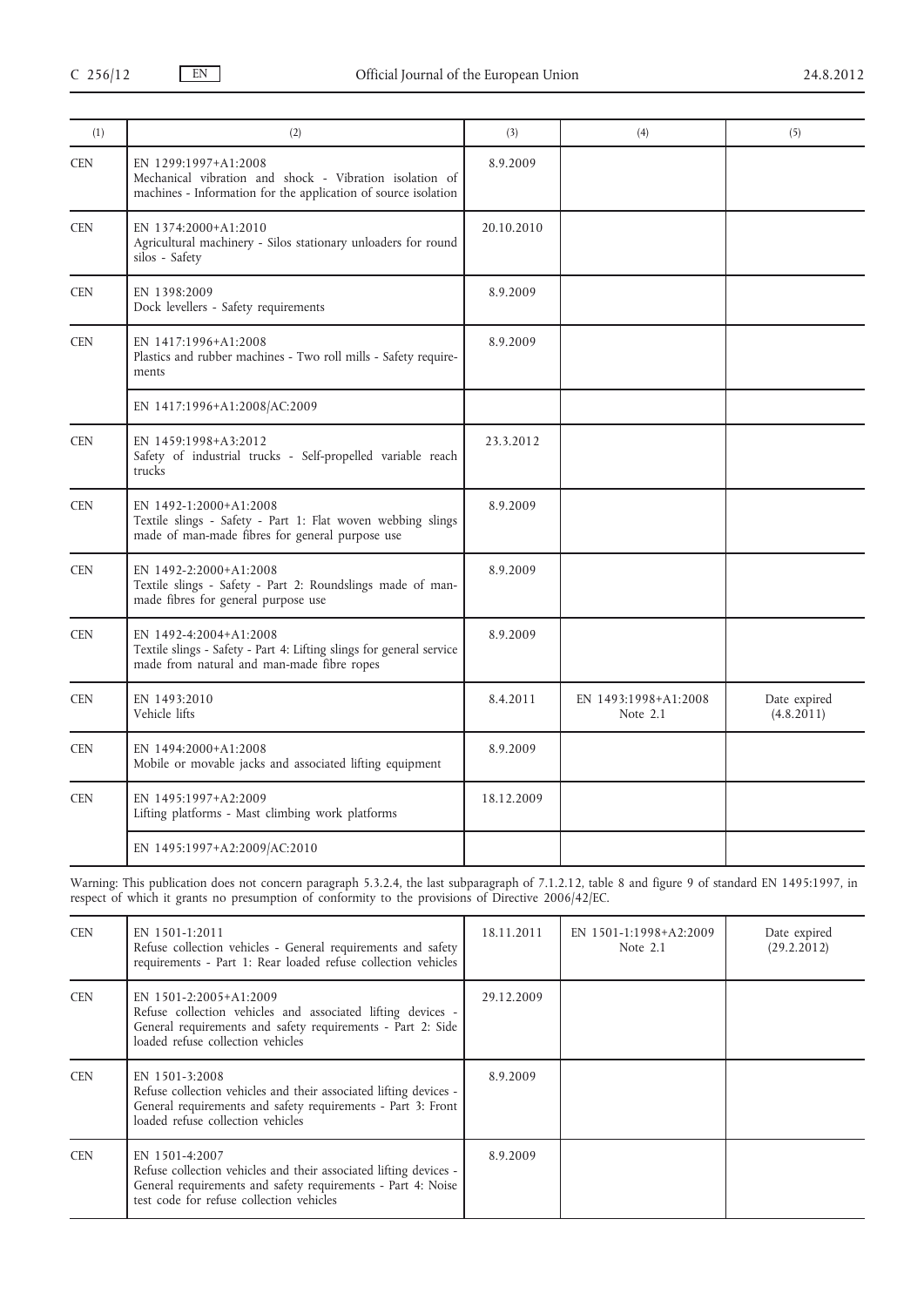| (1)        | (2)                                                                                                                                                                        | (3)        | (4)                                | (5)                         |
|------------|----------------------------------------------------------------------------------------------------------------------------------------------------------------------------|------------|------------------------------------|-----------------------------|
| <b>CEN</b> | EN 1501-5:2011<br>Refuse collection vehicles - General requirements and safety<br>requirements - Part 5: Lifting devices for refuse collection<br>vehicles                 | 18.11.2011 | EN 1501-1:1998+A2:2009<br>Note 2.1 | Date expired<br>(29.2.2012) |
| <b>CEN</b> | EN 1526:1997+A1:2008<br>Safety of industrial trucks - Additional requirements for<br>automated functions on trucks                                                         | 8.9.2009   |                                    |                             |
| <b>CEN</b> | EN 1539:2009<br>Dryers and ovens, in which flammable substances are released<br>- Safety requirements                                                                      | 26.5.2010  |                                    |                             |
| <b>CEN</b> | EN 1547:2001+A1:2009<br>Industrial thermoprocessing equipment - Noise test code for<br>industrial thermoprocessing equipment including its ancillary<br>handling equipment | 8.9.2009   |                                    |                             |
| <b>CEN</b> | EN 1550:1997+A1:2008<br>Machine-tools safety - Safety requirements for the design and<br>construction of work holding chucks                                               | 8.9.2009   |                                    |                             |
| <b>CEN</b> | EN 1554:2012<br>Conveyor belts - Drum friction testing                                                                                                                     | 24.8.2012  |                                    |                             |
| <b>CEN</b> | EN 1570-1:2011<br>Safety requirements for lifting tables - Part 1: Lifting tables<br>serving up to two fixed landings                                                      | 29.2.2012  | EN 1570:1998+A2:2009<br>Note $2.1$ | Date expired<br>(30.4.2012) |
| <b>CEN</b> | EN 1612-1:1997+A1:2008<br>Plastics and rubber machines - Reaction moulding machines -<br>Part 1: Safety requirements for metering and mixing units                         | 8.9.2009   |                                    |                             |
| <b>CEN</b> | EN 1672-2:2005+A1:2009<br>Food processing machinery - Basic concepts - Part 2: Hygiene<br>requirements                                                                     | 8.9.2009   |                                    |                             |
| <b>CEN</b> | EN 1673:2000+A1:2009<br>Food processing machinery - Rotary rack ovens - Safety and<br>hygiene requirements                                                                 | 26.5.2010  |                                    |                             |
| <b>CEN</b> | EN 1674:2000+A1:2009<br>Food processing machinery - Dough and pastry brakes -<br>Safety and hygiene requirements                                                           | 26.5.2010  |                                    |                             |
| <b>CEN</b> | EN 1677-1:2000+A1:2008<br>Components for slings - Safety - Part 1: Forged steel<br>components, Grade 8                                                                     | 8.9.2009   |                                    |                             |
| <b>CEN</b> | EN 1677-2:2000+A1:2008<br>Components for slings - Safety - Part 2: Forged steel lifting<br>hooks with latch, Grade 8                                                       | 8.9.2009   |                                    |                             |
| <b>CEN</b> | EN 1677-3:2001+A1:2008<br>Components for slings - Safety - Part 3: Forged steel self-<br>locking hooks - Grade 8                                                           | 8.9.2009   |                                    |                             |
| <b>CEN</b> | EN 1677-4:2000+A1:2008<br>Components for slings - Safety - Part 4: Links, Grade 8                                                                                          | 8.9.2009   |                                    |                             |
| <b>CEN</b> | EN 1677-5:2001+A1:2008<br>Components for slings - Safety - Part 5: Forged steel lifting<br>hooks with latch - Grade 4                                                      | 8.9.2009   |                                    |                             |
| <b>CEN</b> | EN 1677-6:2001+A1:2008<br>Components for slings - Safety - Part 6: Links - Grade 4                                                                                         | 8.9.2009   |                                    |                             |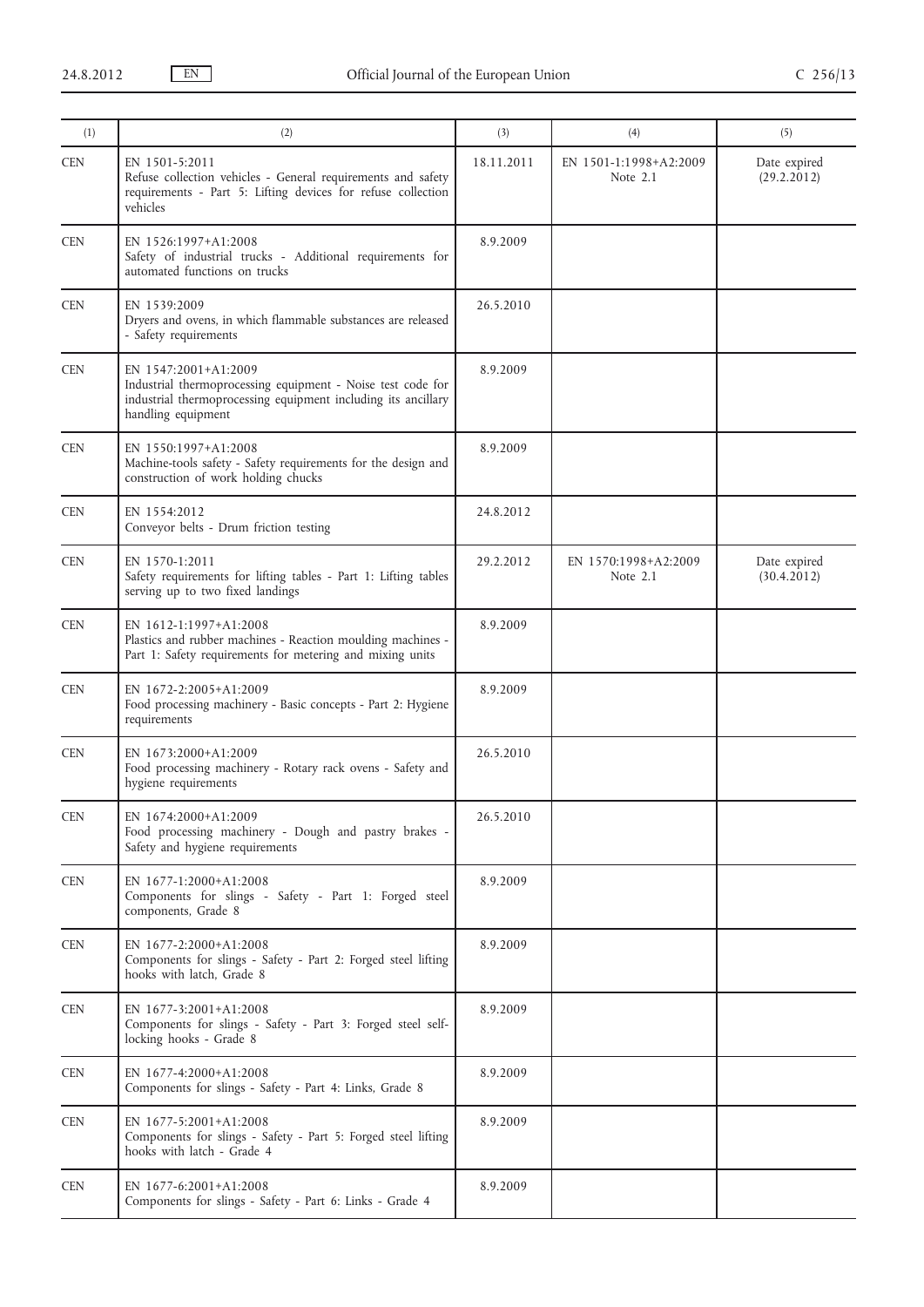| (1)        | (2)                                                                                                                                                                                                                  | (3)        | (4)                                | (5)                         |
|------------|----------------------------------------------------------------------------------------------------------------------------------------------------------------------------------------------------------------------|------------|------------------------------------|-----------------------------|
| <b>CEN</b> | EN 1678:1998+A1:2010<br>Food processing machinery - Vegetable cutting machines -<br>Safety and hygiene requirements                                                                                                  | 20.10.2010 |                                    |                             |
| <b>CEN</b> | EN 1679-1:1998+A1:2011<br>Reciprocating internal combustion engines - Safety - Part 1:<br>Compression ignition engines                                                                                               | 20.7.2011  |                                    |                             |
| <b>CEN</b> | EN 1710:2005+A1:2008<br>Equipment and components intended for use in potentially<br>explosive atmospheres in underground mines                                                                                       | 8.9.2009   |                                    |                             |
|            | EN 1710:2005+A1:2008/AC:2010                                                                                                                                                                                         |            |                                    |                             |
| <b>CEN</b> | EN 1755:2000+A1:2009<br>Safety of industrial trucks - Operation in potentially explosive<br>atmospheres - Use in flammable gas, vapour, mist and dust                                                                | 8.9.2009   |                                    |                             |
| <b>CEN</b> | EN 1756-1:2001+A1:2008<br>Tail lifts - Platform lifts for mounting on wheeled vehicles -<br>Safety requirements - Part 1: Tail lifts for goods                                                                       | 8.9.2009   |                                    |                             |
| <b>CEN</b> | EN 1756-2:2004+A1:2009<br>Tail lifts - Platform lifts for mounting on wheeled vehicles -<br>Safety requirements - Part 2: Tail lifts for passengers                                                                  | 18.12.2009 |                                    |                             |
| <b>CEN</b> | EN 1760-1:1997+A1:2009<br>Safety of machinery - Pressure sensitive protective devices -<br>Part 1: General principles for the design and testing of<br>pressure sensitive mats and pressure sensitive floors         | 8.9.2009   |                                    |                             |
| <b>CEN</b> | EN 1760-2:2001+A1:2009<br>Safety of machinery - Pressure sensitive protective devices -<br>Part 2: General principles for the design and testing of<br>pressure sensitive edges and pressure sensitive bars          | 8.9.2009   |                                    |                             |
| <b>CEN</b> | EN 1760-3:2004+A1:2009<br>Safety of machinery - Pressure sensitive protective devices -<br>Part 3: General principles for the design and testing of<br>pressure sensitive bumpers, plates, wires and similar devices | 8.9.2009   |                                    |                             |
| <b>CEN</b> | EN 1777:2010<br>Hydraulic platforms (HPs) for fire fighting and rescue services<br>- Safety requirements and testing                                                                                                 | 26.5.2010  | EN 1777:2004+A1:2009<br>Note $2.1$ | Date expired<br>(30.9.2010) |
| <b>CEN</b> | EN 1804-1:2001+A1:2010<br>Machines for underground mines - Safety requirements for<br>hydraulic powered roof supports - Part 1: Support units<br>and general requirements                                            | 26.5.2010  |                                    |                             |
| <b>CEN</b> | EN 1804-2:2001+A1:2010<br>Machines for underground mines - Safety requirements for<br>hydraulic powered roof supports - Part 2: Power set legs<br>and rams                                                           | 26.5.2010  |                                    |                             |
| <b>CEN</b> | EN 1804-3:2006+A1:2010<br>Machines for underground mines - Safety requirements for<br>hydraulic powered roof supports - Part 3: Hydraulic control<br>systems                                                         | 26.5.2010  |                                    |                             |
| <b>CEN</b> | EN 1807:1999+A1:2009<br>Safety of woodworking machines - Band sawing machines                                                                                                                                        | 18.12.2009 |                                    |                             |
| <b>CEN</b> | EN 1808:1999+A1:2010<br>Safety requirements on Suspended Access Equipment - Design<br>calculations, stability criteria, construction - Tests                                                                         | 20.10.2010 |                                    |                             |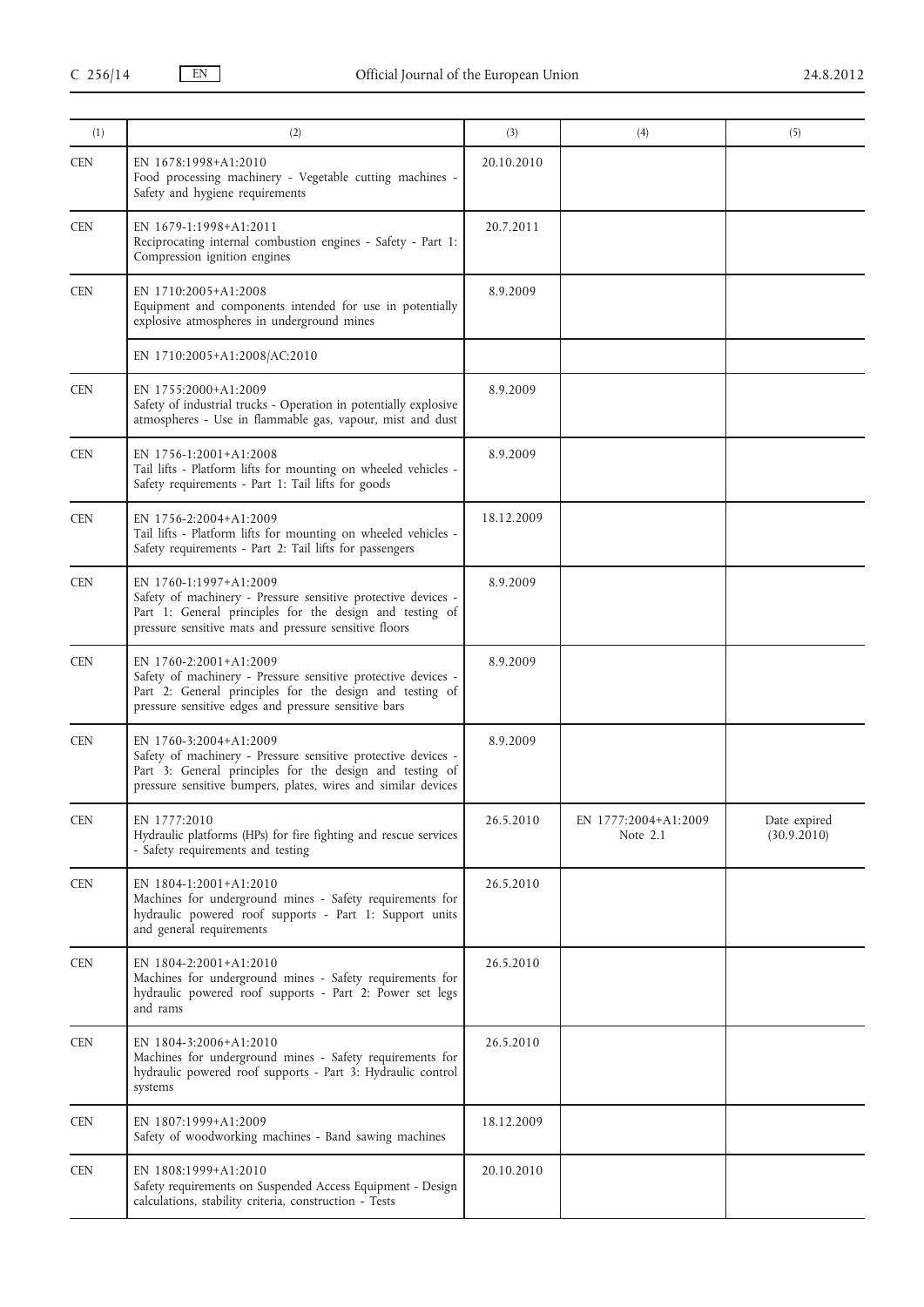| (1)        | (2)                                                                                                                                                                                                                                                            | (3)        | (4)                                | (5)                         |
|------------|----------------------------------------------------------------------------------------------------------------------------------------------------------------------------------------------------------------------------------------------------------------|------------|------------------------------------|-----------------------------|
| <b>CEN</b> | EN 1829-1:2010<br>High pressure water jet machines - Safety requirements - Part<br>1: Machines                                                                                                                                                                 | 26.5.2010  |                                    |                             |
| <b>CEN</b> | EN 1829-2:2008<br>High-pressure water jet machines - Safety requirements - Part<br>2: Hoses, hose lines and connectors                                                                                                                                         | 8.9.2009   |                                    |                             |
|            | EN 1829-2:2008/AC:2011                                                                                                                                                                                                                                         |            |                                    |                             |
| <b>CEN</b> | EN 1837:1999+A1:2009<br>Safety of machinery - Integral lighting of machines                                                                                                                                                                                    | 18.12.2009 |                                    |                             |
| <b>CEN</b> | EN 1845:2007<br>Footwear manufacturing machines - Footwear moulding<br>machines - Safety requirements                                                                                                                                                          | 8.9.2009   |                                    |                             |
| <b>CEN</b> | EN 1846-2:2009<br>Firefighting and rescue service vehicles - Part 2: Common<br>requirements - Safety and performance                                                                                                                                           | 18.12.2009 | EN 1846-2:2001+A3:2009<br>Note 2.1 | Date expired<br>(28.2.2011) |
| <b>CEN</b> | EN 1846-3:2002+A1:2008<br>Firefighting and rescue service vehicles - Part 3: Permanently<br>installed equipment - Safety and performance                                                                                                                       | 8.9.2009   |                                    |                             |
| <b>CEN</b> | EN 1853:1999+A1:2009<br>Agricultural machinery - Trailers with tipping body - Safety                                                                                                                                                                           | 18.12.2009 |                                    |                             |
| <b>CEN</b> | EN 1870-1:2007+A1:2009<br>Safety of woodworking machines - Circular sawing machines<br>- Part 1: Circular saw benches (with and without sliding<br>table), dimension saws and building site saws                                                               | 8.9.2009   |                                    |                             |
| <b>CEN</b> | EN 1870-3:2001+A1:2009<br>Safety of woodworking machines - Circular sawing machines<br>- Part 3: Down cutting cross-cut saws and dual purpose down<br>cutting cross-cut saws/circular saw benches                                                              | 8.9.2009   |                                    |                             |
| <b>CEN</b> | EN 1870-4:2012<br>Safety of woodworking machines - Circular sawing machines<br>- Part 4: Multiblade rip sawing machines with manual loading<br>and/or unloading                                                                                                | 5.6.2012   | EN 1870-4:2001+A1:2009<br>Note 2.1 | 30.9.2012                   |
| <b>CEN</b> | EN 1870-5:2002+A1:2009<br>Safety of woodworking machines - Circular sawing machines<br>- Part 5: Circular sawbenches/up-cutting cross-cut sawing<br>machines                                                                                                   | 18.12.2009 |                                    |                             |
| <b>CEN</b> | EN 1870-6:2002+A1:2009<br>Safety of woodworking machines - Circular sawing machines<br>- Part 6: Circular sawing machines for firewood and dual<br>purpose circular sawing machines for firewood/circular saw<br>benches, with manual loading and/or unloading | 18.12.2009 |                                    |                             |
| <b>CEN</b> | EN 1870-7:2002+A1:2009<br>Safety of woodworking machines - Circular sawing machines<br>- Part 7: Single blade log sawing machines with integrated<br>feed table and manual loading and/or unloading                                                            | 18.12.2009 |                                    |                             |
| <b>CEN</b> | EN 1870-8:2001+A1:2009<br>Safety of woodworking machines - Circular sawing machines<br>- Part 8: Single blade edging circular rip sawing machines<br>with power driven saw unit and manual loading and/or<br>unloading                                         | 18.12.2009 |                                    |                             |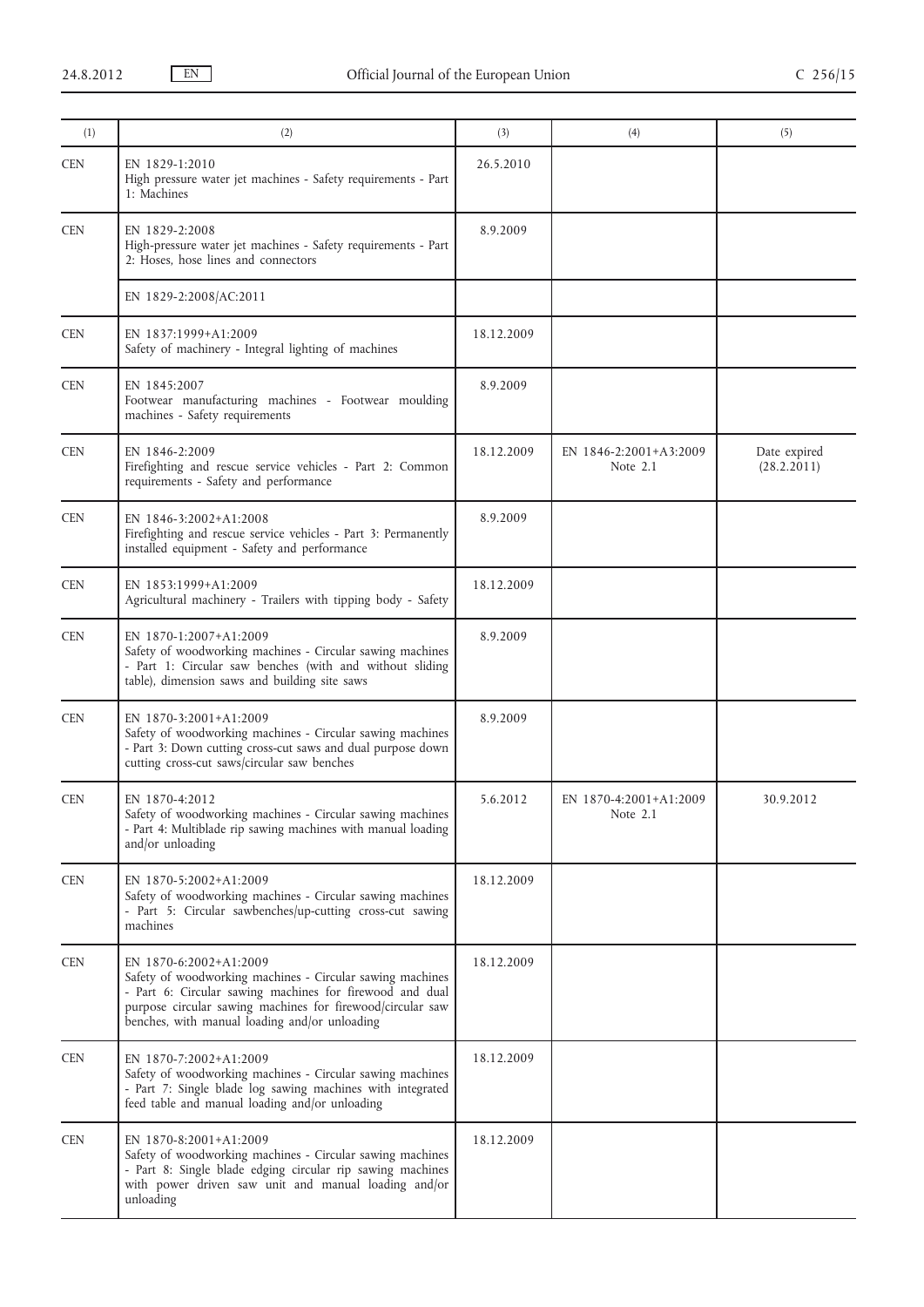| (1)        | (2)                                                                                                                                                                                                                           | (3)        | (4)                                   | (5)       |
|------------|-------------------------------------------------------------------------------------------------------------------------------------------------------------------------------------------------------------------------------|------------|---------------------------------------|-----------|
| <b>CEN</b> | EN 1870-9:2000+A1:2009<br>Safety of woodworking machines - Circular sawing machines<br>- Part 9: Double blade circular sawing machines for cross-<br>cutting with integrated feed and with manual loading and/or<br>unloading | 18.12.2009 |                                       |           |
| <b>CEN</b> | EN 1870-10:2003+A1:2009<br>Safety of woodworking machines - Circular sawing machines<br>- Part 10: Single blade automatic and semi-automatic up-<br>cutting cross-cut sawing machines                                         | 18.12.2009 |                                       |           |
| <b>CEN</b> | EN 1870-11:2003+A1:2009<br>Safety of woodworking machines - Circular sawing machines<br>- Part 11: Semi-automatic and automatic horizontal cross-cut<br>sawing machines with one saw unit (radial arm saws)                   | 18.12.2009 |                                       |           |
| <b>CEN</b> | EN 1870-12:2003+A1:2009<br>Safety of woodworking machines - Circular sawing machines<br>- Part 12: Pendulum cross-cut sawing machines                                                                                         | 18.12.2009 |                                       |           |
| <b>CEN</b> | EN 1870-13:2007+A2:2012<br>Safety of woodworking machines - Circular sawing machines<br>- Part 13: Horizontal beam panel sawing machines                                                                                      | 5.6.2012   | EN 1870-13:2007+A1:2009<br>Note $2.1$ | 30.9.2012 |
| <b>CEN</b> | EN 1870-14:2007+A2:2012<br>Safety of woodworking machines - Circular sawing machines<br>- Part 14: Vertical panel sawing machines                                                                                             | 5.6.2012   | EN 1870-14:2007+A1:2009<br>Note $2.1$ | 30.9.2012 |
| <b>CEN</b> | EN 1870-15:2004+A1:2009<br>Safety of woodworking machines - Circular sawing machines<br>- Part 15: Multiblade cross-cut sawing machines with inte-<br>grated feed of the workpiece and manual loading and/or<br>unloading     | 18.12.2009 |                                       |           |
| <b>CEN</b> | EN 1870-16:2005+A1:2009<br>Safety of woodworking machines - Circular sawing machines<br>- Part 16: Double mitre sawing machines for V-cutting                                                                                 | 18.12.2009 |                                       |           |
| <b>CEN</b> | EN 1870-17:2007+A2:2009<br>Safety of woodworking machines - Circular sawing machines<br>- Part 17: Manual horizontal cutting cross-cut sawing<br>machines with one saw unit (manual radial arm saws)                          | 18.12.2009 |                                       |           |
| <b>CEN</b> | EN 1889-1:2011<br>Machines for underground mines - Mobile machines working<br>underground - Safety - Part 1: Rubber tyred vehicles                                                                                            | 18.11.2011 |                                       |           |
| <b>CEN</b> | EN 1889-2:2003+A1:2009<br>Machines for underground mines - Mobile machines working<br>underground - Safety - Part 2: Rail locomotives                                                                                         | 8.9.2009   |                                       |           |
| <b>CEN</b> | EN 1915-1:2001+A1:2009<br>Aircraft ground support equipment - General requirements -<br>Part 1: Basic safety requirements                                                                                                     | 8.9.2009   |                                       |           |
| <b>CEN</b> | EN 1915-2:2001+A1:2009<br>Aircraft ground support equipment - General requirements -<br>Part 2: Stability and strength requirements, calculations and<br>test methods                                                         | 8.9.2009   |                                       |           |
| CEN        | EN 1915-3:2004+A1:2009<br>Aircraft ground support equipment - General requirements -<br>Part 3: Vibration measurement methods and reduction                                                                                   | 8.9.2009   |                                       |           |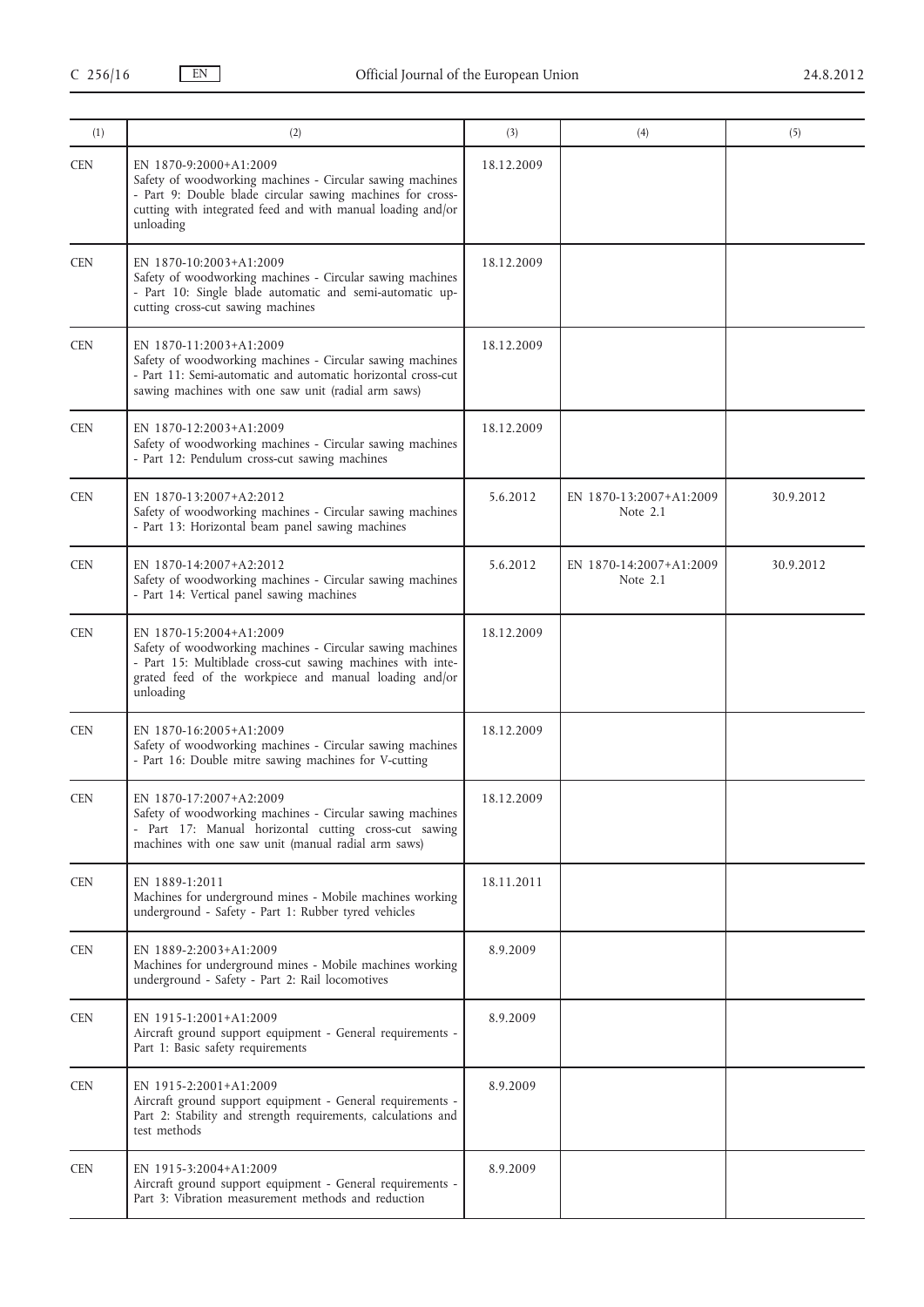| (1)        | (2)                                                                                                                                                                                                                                                                                               | (3)        | (4)                              | (5)                         |
|------------|---------------------------------------------------------------------------------------------------------------------------------------------------------------------------------------------------------------------------------------------------------------------------------------------------|------------|----------------------------------|-----------------------------|
| <b>CEN</b> | EN 1915-4:2004+A1:2009<br>Aircraft ground support equipment - General requirements -<br>Part 4: Noise measurement methods and reduction                                                                                                                                                           | 8.9.2009   |                                  |                             |
| <b>CEN</b> | EN 1953:1998+A1:2009<br>Atomising and spraying equipment for coating materials -<br>Safety requirements                                                                                                                                                                                           | 18.12.2009 |                                  |                             |
| <b>CEN</b> | EN 1974:1998+A1:2009<br>Food processing machinery - Slicing machines - Safety and<br>hygiene requirements                                                                                                                                                                                         | 18.12.2009 |                                  |                             |
| <b>CEN</b> | EN ISO 2151:2008<br>Acoustics - Noise test code for compressors and vacuum<br>pumps - Engineering method (Grade 2) (ISO 2151:2004)                                                                                                                                                                | 8.9.2009   |                                  |                             |
| <b>CEN</b> | EN ISO 2860:2008<br>Earth-moving machinery - Minimum access dimensions (ISO<br>2860:1992)                                                                                                                                                                                                         | 8.9.2009   |                                  |                             |
| <b>CEN</b> | EN ISO 2867:2011<br>Earth-moving machinery - Access systems (ISO 2867:2011)                                                                                                                                                                                                                       | 18.11.2011 | EN ISO 2867:2008<br>Note 2.1     | 31.7.2014                   |
| <b>CEN</b> | EN ISO 3164:2008<br>Earth-moving machinery - Laboratory evaluations of<br>protective structures - Specifications for deflection-limiting<br>volume (ISO 3164:1995)                                                                                                                                | 8.9.2009   |                                  |                             |
| <b>CEN</b> | EN ISO 3266:2010<br>Forged steel eyebolts grade 4 for general lifting purposes (ISO<br>3266:2010)                                                                                                                                                                                                 | 20.10.2010 |                                  |                             |
| <b>CEN</b> | EN ISO 3411:2007<br>Earth-moving machinery - Physical dimensions of operators<br>and minimum operator space envelope (ISO 3411:2007)                                                                                                                                                              | 8.9.2009   |                                  |                             |
| <b>CEN</b> | EN ISO 3449:2008<br>Earth-moving machinery - Falling-object protective structures<br>- Laboratory tests and performance requirements (ISO<br>3449:2005)                                                                                                                                           | 8.9.2009   |                                  |                             |
| <b>CEN</b> | EN ISO 3450:2011<br>Earth-moving machinery - Wheeled or high-speed rubber-<br>tracked machines - Performance requirements and test<br>procedures for brake systems (ISO 3450:2011)                                                                                                                | 29.2.2012  | EN ISO 3450:2008<br>Note 2.1     | Date expired<br>(31.5.2012) |
| <b>CEN</b> | EN ISO 3457:2008<br>Earth-moving machinery - Guards - Definitions and<br>requirements (ISO 3457:2003)                                                                                                                                                                                             | 8.9.2009   |                                  |                             |
| <b>CEN</b> | EN ISO 3471:2008<br>Earth-moving machinery - Roll-over protective structures -<br>Laboratory tests and performance requirements (ISO<br>3471:2008)                                                                                                                                                | 8.9.2009   |                                  |                             |
| <b>CEN</b> | EN ISO 3741:2010<br>Acoustics - Determination of sound power levels and sound<br>energy levels of noise sources using sound pressure -<br>Precision methods for reverberation test rooms (ISO<br>3741:2010)                                                                                       | 8.4.2011   | EN ISO 3741:2009<br>Note $2.1$   | Date expired<br>(30.4.2011) |
| <b>CEN</b> | EN ISO 3743-1:2010<br>Acoustics - Determination of sound power levels and sound<br>energy levels of noise sources using sound pressure - Engin-<br>eering methods for small movable sources in reverberant<br>fields - Part 1: Comparison method for a hard-walled test<br>room (ISO 3743-1:2010) | 8.4.2011   | EN ISO 3743-1:2009<br>Note $2.1$ | Date expired<br>(30.4.2011) |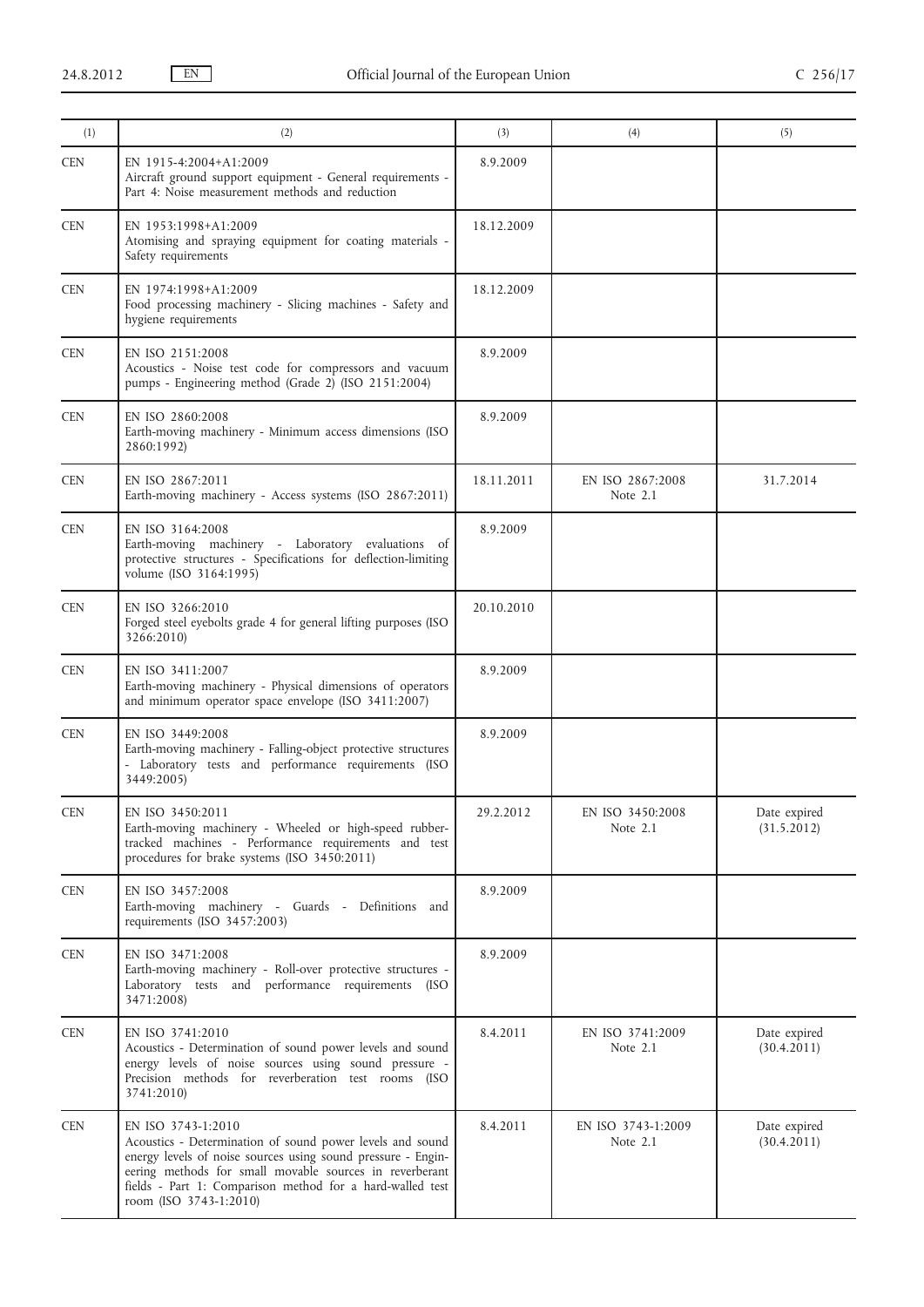| (1)        | (2)                                                                                                                                                                                                                                                                     | (3)        | (4)                             | (5)                         |
|------------|-------------------------------------------------------------------------------------------------------------------------------------------------------------------------------------------------------------------------------------------------------------------------|------------|---------------------------------|-----------------------------|
| <b>CEN</b> | EN ISO 3743-2:2009<br>Acoustics - Determination of sound power levels of noise<br>sources using sound pressure - Engineering methods for<br>small, movable sources in reverberant fields - Part 2:<br>Methods for special reverberation test rooms (ISO 3743-<br>2:1994 | 18.12.2009 |                                 |                             |
| <b>CEN</b> | EN ISO 3744:2010<br>Acoustics - Determination of sound power levels and sound<br>energy levels of noise sources using sound pressure - Engin-<br>eering methods for an essentially free field over a reflecting<br>plane (ISO 3744:2010)                                | 8.4.2011   | EN ISO 3744:2009<br>Note 2.1    | Date expired<br>(30.4.2011) |
| <b>CEN</b> | EN ISO 3745:2012<br>Acoustics - Determination of sound power levels and sound<br>energy levels of noise sources using sound pressure -<br>Precision methods for anechoic rooms and hemi-anechoic<br>rooms (ISO 3745:2012)                                               | 5.6.2012   | EN ISO 3745:2009<br>Note 2.1    | 30.9.2012                   |
| <b>CEN</b> | EN ISO 3746:2010<br>Acoustics - Determination of sound power levels and sound<br>energy levels of noise sources using sound pressure - Survey<br>method using an enveloping measurement surface over a<br>reflecting plane (ISO 3746:2010)                              | 8.4.2011   | EN ISO 3746:2009<br>Note 2.1    | Date expired<br>(30.6.2011) |
| <b>CEN</b> | EN ISO 3747:2010<br>Acoustics - Determination of sound power levels and sound<br>energy levels of noise sources using sound pressure - Engin-<br>eering/survey methods for use in situ in a reverberant<br>environment (ISO 3747:2010)                                  | 8.4.2011   | EN ISO 3747:2009<br>Note 2.1    | Date expired<br>(30.6.2011) |
| <b>CEN</b> | EN ISO 4254-1:2009<br>Agricultural machinery - Safety - Part 1: General requirements<br>$(ISO 4254-1:2008)$                                                                                                                                                             | 18.12.2009 |                                 |                             |
|            | EN ISO 4254-1:2009/AC:2010                                                                                                                                                                                                                                              |            |                                 |                             |
| <b>CEN</b> | EN ISO 4254-5:2009<br>Agricultural machinery - Safety - Part 5: Power-driven soil-<br>working machines (ISO 4254-5:2008)                                                                                                                                                | 26.5.2010  |                                 |                             |
|            | EN ISO 4254-5:2009/AC:2011                                                                                                                                                                                                                                              |            |                                 |                             |
| <b>CEN</b> | EN ISO 4254-6:2009<br>Agricultural machinery - Safety - Part 6: Sprayers and liquid<br>fertilizer distributors (ISO 4254-6:2009)                                                                                                                                        | 26.5.2010  |                                 |                             |
|            | EN ISO 4254-6:2009/AC:2010                                                                                                                                                                                                                                              |            |                                 |                             |
| <b>CEN</b> | EN ISO 4254-7:2009<br>Agricultural machinery - Safety - Part 7: Combine harvesters,<br>forage harvesters and cotton harvesters (ISO 4254-7:2008)                                                                                                                        | 26.5.2010  |                                 |                             |
|            | EN ISO 4254-7:2009/AC:2010                                                                                                                                                                                                                                              |            |                                 |                             |
| <b>CEN</b> | EN ISO 4254-10:2009<br>Agricultural machinery - Safety - Part 10: Rotary tedders and<br>rakes (ISO 4254-10:2009)                                                                                                                                                        | 26.5.2010  |                                 |                             |
|            | EN ISO 4254-10:2009/AC:2010                                                                                                                                                                                                                                             |            |                                 |                             |
| <b>CEN</b> | EN ISO 4254-11:2010<br>Agricultural machinery - Safety - Part 11: Pick-up balers (ISO<br>4254-11:2010)                                                                                                                                                                  | 8.4.2011   | EN 704:1999+A1:2009<br>Note 2.1 | Date expired<br>(30.6.2011) |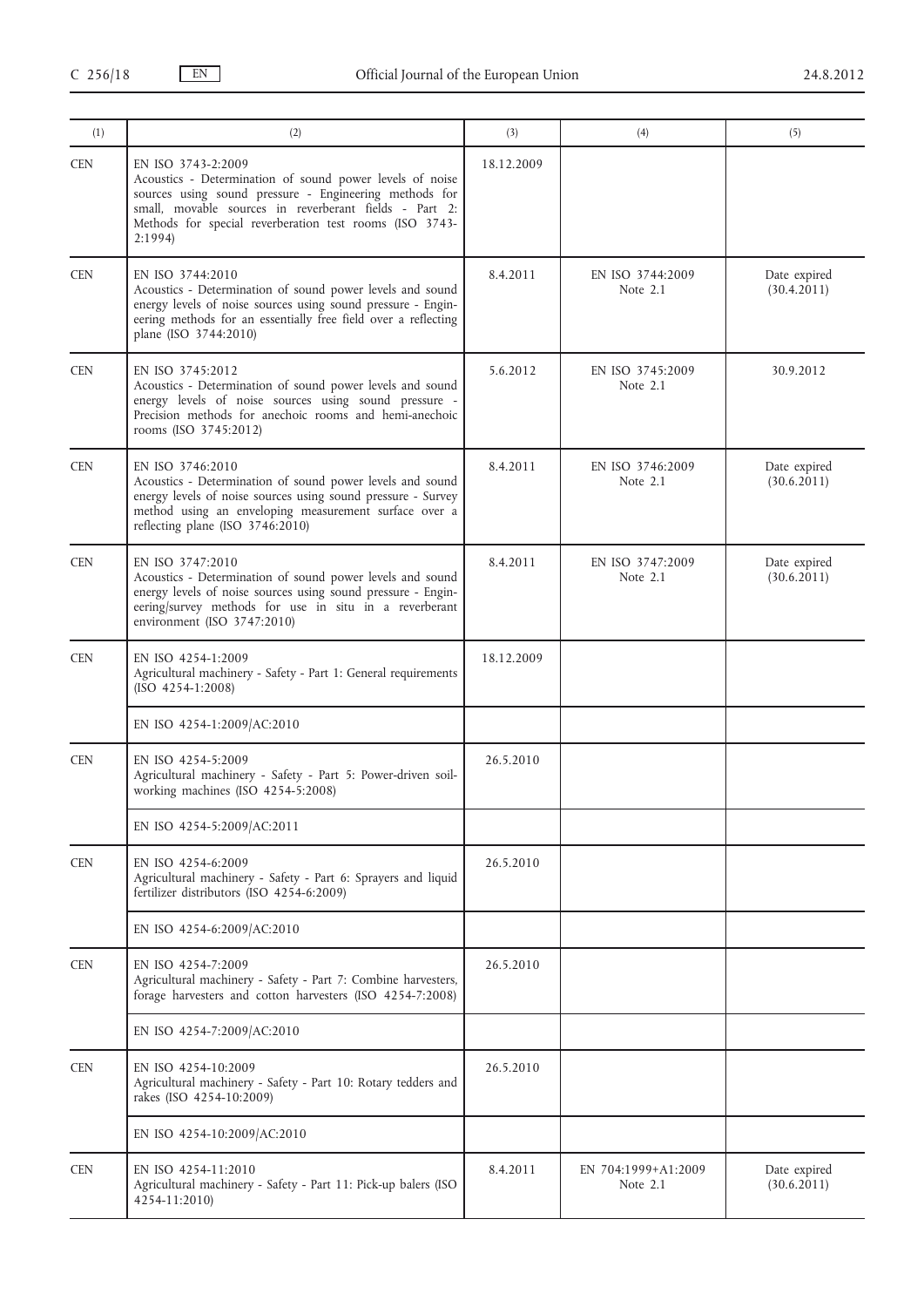| (1)        | (2)                                                                                                                                                                                                                                  | (3)        | (4)                               | (5)                          |
|------------|--------------------------------------------------------------------------------------------------------------------------------------------------------------------------------------------------------------------------------------|------------|-----------------------------------|------------------------------|
| <b>CEN</b> | EN ISO 4254-12:2012<br>Agricultural machinery - Safety - Part 12: Rotary disc and<br>drum mowers and flail mowers (ISO 4254-12:2012)                                                                                                 | 24.8.2012  | EN 745:1999+A1:2009<br>Note 2.1   | 31.12.2012                   |
| <b>CEN</b> | EN ISO 4413:2010<br>Hydraulic fluid power - General rules and safety requirements<br>for systems and their components (ISO 4413:2010)                                                                                                | 8.4.2011   | EN 982:1996+A1:2008<br>Note $2.1$ | Date expired<br>(30.11.2011) |
| <b>CEN</b> | EN ISO 4414:2010<br>Pneumatic fluid power - General rules and safety requirements<br>for systems and their components (ISO $4414:2010$ )                                                                                             | 8.4.2011   | EN 983:1996+A1:2008<br>Note 2.1   | Date expired<br>(30.11.2011) |
| <b>CEN</b> | EN ISO 4871:2009<br>Acoustics - Declaration and verification of noise emission<br>values of machinery and equipment (ISO 4871:1996)                                                                                                  | 18.12.2009 |                                   |                              |
| <b>CEN</b> | EN ISO 5136:2009<br>Acoustics - Determination of sound power radiated into a<br>duct by fans and other air-moving devices - In-duct method<br>(ISO 5136:2003)                                                                        | 18.12.2009 |                                   |                              |
| <b>CEN</b> | EN ISO 5674:2009<br>Tractors and machinery for agriculture and forestry - Guards<br>for power take-off (PTO) drive-shafts - Strength and wear tests<br>and acceptance criteria (ISO 5674:2004, corrected version<br>$2005 - 07 - 01$ | 8.9.2009   |                                   |                              |
| <b>CEN</b> | EN ISO 6682:2008<br>Earth-moving machinery - Zones of comfort and reach for<br>controls (ISO 6682:1986, including Amd 1:1989)                                                                                                        | 8.9.2009   |                                   |                              |
| <b>CEN</b> | EN ISO 6683:2008<br>Earth-moving machinery - Seat belts and seat belt anchorages<br>- Performance requirements and tests (ISO 6683:2005)                                                                                             | 8.9.2009   |                                   |                              |
| <b>CEN</b> | EN ISO 7096:2008<br>Earth-moving machinery - Laboratory evaluation of operator<br>seat vibration (ISO 7096:2000)                                                                                                                     | 8.9.2009   |                                   |                              |
|            | EN ISO 7096:2008/AC:2009                                                                                                                                                                                                             |            |                                   |                              |
| <b>CEN</b> | EN ISO 7235:2009<br>Acoustics - Laboratory measurement procedures for ducted<br>silencers and air-terminal units - Insertion loss, flow noise<br>and total pressure loss (ISO 7235:2003)                                             | 18.12.2009 |                                   |                              |
| <b>CEN</b> | EN ISO 7731:2008<br>Ergonomics - Danger signals for public and work areas -<br>Auditory danger signals (ISO 7731:2003)                                                                                                               | 8.9.2009   |                                   |                              |
| <b>CEN</b> | EN ISO 8230-1:2008<br>Safety requirements for dry-cleaning machines - Part 1:<br>Common safety requirements (ISO 8230-1:2008)                                                                                                        | 8.9.2009   |                                   |                              |
| <b>CEN</b> | EN ISO 8230-2:2008<br>Safety requirements for dry-cleaning machines - Part 2:<br>Machines using perchloroethylene (ISO 8230-2:2008)                                                                                                  | 8.9.2009   |                                   |                              |
| <b>CEN</b> | EN ISO 8230-3:2008<br>Safety requirements for dry-cleaning machines - Part 3:<br>Machines using combustible solvents (ISO 8230-3:2008)                                                                                               | 8.9.2009   |                                   |                              |
| <b>CEN</b> | EN ISO 9614-1:2009<br>Acoustics - Determination of sound power levels of noise<br>sources using sound intensity - Part 1: Measurement at<br>discrete points (ISO 9614-1:1993)                                                        | 18.12.2009 |                                   |                              |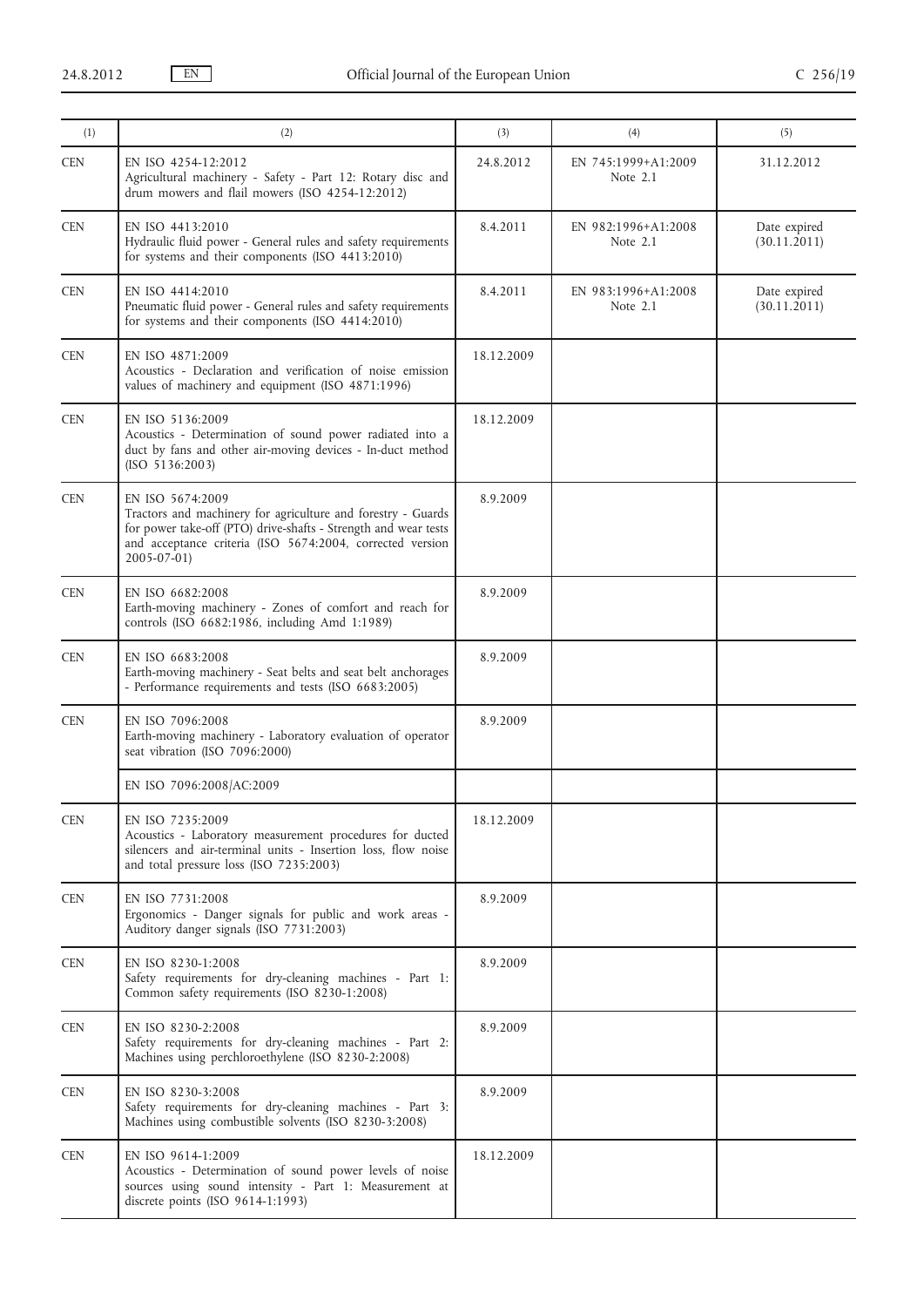| (1)        | (2)                                                                                                                                                                                         | (3)        | (4)                             | (5)                          |
|------------|---------------------------------------------------------------------------------------------------------------------------------------------------------------------------------------------|------------|---------------------------------|------------------------------|
| <b>CEN</b> | EN ISO 9614-3:2009<br>Acoustics - Determination of sound power levels of noise<br>sources using sound intensity - Part 3: Precision method for<br>measurement by scanning (ISO 9614-3:2002) | 18.12.2009 |                                 |                              |
| <b>CEN</b> | EN ISO 9902-1:2001<br>Textile machinery - Noise test code - Part 1: Common<br>requirements (ISO 9902-1:2001)                                                                                | 18.12.2009 |                                 |                              |
|            | EN ISO 9902-1:2001/A1:2009                                                                                                                                                                  | 18.12.2009 | Note 3                          | Date expired<br>(28.12.2009) |
| <b>CEN</b> | EN ISO 9902-2:2001<br>Textile machinery - Noise test code - Part 2: Spinning<br>preparatory and spinning machinery (ISO 9902-2:2001)                                                        | 18.12.2009 |                                 |                              |
|            | EN ISO 9902-2:2001/A1:2009                                                                                                                                                                  | 18.12.2009 | Note 3                          | Date expired<br>(28.12.2009) |
| <b>CEN</b> | EN ISO 9902-3:2001<br>Textile machinery - Noise test code - Part 3: Nonwoven<br>machinery (ISO 9902-3:2001)                                                                                 | 18.12.2009 |                                 |                              |
|            | EN ISO 9902-3:2001/A1:2009                                                                                                                                                                  | 18.12.2009 | Note 3                          | Date expired<br>(28.12.2009) |
| <b>CEN</b> | EN ISO 9902-4:2001<br>Textile machinery - Noise test code - Part 4: Yarn processing,<br>cordage and rope manufacturing machinery (ISO 9902-<br>4:2001                                       | 18.12.2009 |                                 |                              |
|            | EN ISO 9902-4:2001/A1:2009                                                                                                                                                                  | 18.12.2009 | Note 3                          | Date expired<br>(28.12.2009) |
| <b>CEN</b> | EN ISO 9902-5:2001<br>Textile machinery - Noise test code - Part 5: Weaving and<br>knitting preparatory machinery (ISO 9902-5:2001)                                                         | 18.12.2009 |                                 |                              |
|            | EN ISO 9902-5:2001/A1:2009                                                                                                                                                                  | 18.12.2009 | Note 3                          | Date expired<br>(28.12.2009) |
| <b>CEN</b> | EN ISO 9902-6:2001<br>Textile machinery - Noise test code - Part 6: Fabric manu-<br>facturing machinery (ISO 9902-6:2001)                                                                   | 18.12.2009 |                                 |                              |
|            | EN ISO 9902-6:2001/A1:2009                                                                                                                                                                  | 18.12.2009 | Note 3                          | Date expired<br>(28.12.2009) |
| <b>CEN</b> | EN ISO 9902-7:2001<br>Textile machinery - Noise test code - Part 7: Dyeing and<br>finishing machinery (ISO 9902-7:2001)                                                                     | 18.12.2009 |                                 |                              |
|            | EN ISO 9902-7:2001/A1:2009                                                                                                                                                                  | 18.12.2009 | Note 3                          | Date expired<br>(28.12.2009) |
| <b>CEN</b> | EN ISO 10218-1:2011<br>Robots and robotic devices - Safety requirements for<br>industrial robots - Part 1: Robots (ISO 10218-1:2011)                                                        | 18.11.2011 | EN ISO 10218-1:2008<br>Note 2.1 | 1.1.2013                     |
| <b>CEN</b> | EN ISO 10218-2:2011<br>Robots and robotic devices - Safety requirements for<br>industrial robots - Part 2: Robot systems and integration<br>$(ISO 10218-2:2011)$                            | 18.11.2011 |                                 |                              |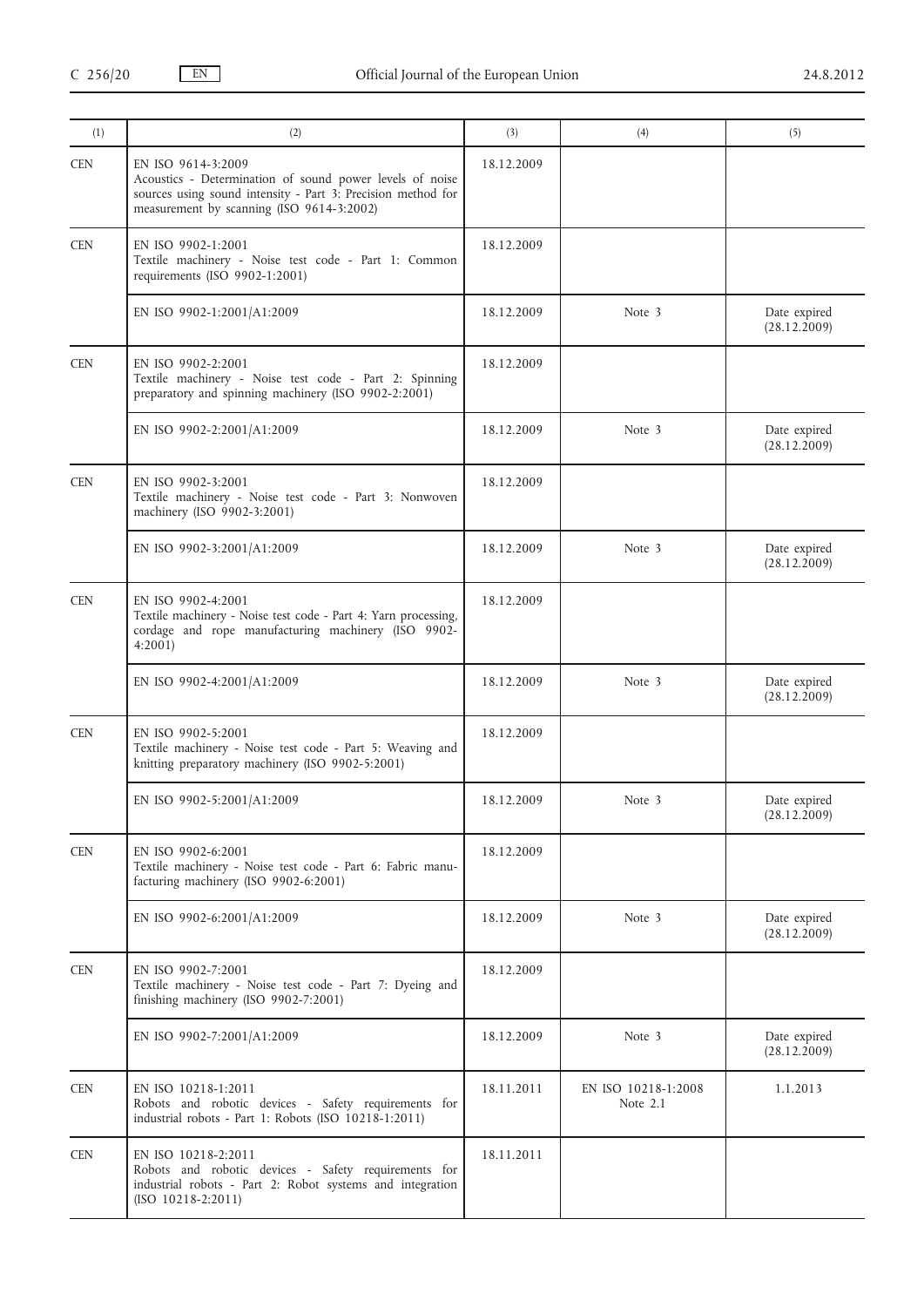| (1)        | (2)                                                                                                                                                                          | (3)        | (4)    | (5)                          |
|------------|------------------------------------------------------------------------------------------------------------------------------------------------------------------------------|------------|--------|------------------------------|
| <b>CEN</b> | EN ISO 10472-1:2008<br>Safety requirements for industrial laundry machinery - Part 1:<br>Common requirements (ISO 10472-1:1997)                                              | 8.9.2009   |        |                              |
| <b>CEN</b> | EN ISO 10472-2:2008<br>Safety requirements for industrial laundry machinery - Part 2:<br>Washing machines and washer-extractors (ISO 10472-<br>2:1997                        | 8.9.2009   |        |                              |
| <b>CEN</b> | EN ISO 10472-3:2008<br>Safety requirements for industrial laundry machinery - Part 3:<br>Washing tunnel lines including component machines (ISO<br>10472-3:1997)             | 8.9.2009   |        |                              |
| <b>CEN</b> | EN ISO 10472-4:2008<br>Safety requirements for industrial laundry machinery - Part 4:<br>Air dryers (ISO 10472-4:1997)                                                       | 8.9.2009   |        |                              |
| <b>CEN</b> | EN ISO 10472-5:2008<br>Safety requirements for industrial laundry machinery - Part 5:<br>Flatwork ironers, feeders and folders (ISO 10472-5:1997)                            | 8.9.2009   |        |                              |
| <b>CEN</b> | EN ISO 10472-6:2008<br>Safety requirements for industrial laundry machinery - Part 6:<br>Ironing and fusing presses (ISO 10472-6:1997)                                       | 8.9.2009   |        |                              |
| <b>CEN</b> | EN ISO 10517:2009<br>Powered hand-held hedge trimmers - Safety<br>(ISO<br>10517:2009)                                                                                        | 18.12.2009 |        |                              |
| <b>CEN</b> | EN ISO 10821:2005<br>Industrial sewing machines - Safety requirements for sewing<br>machines, units and systems (ISO 10821:2005)                                             | 18.12.2009 |        |                              |
|            | EN ISO 10821:2005/A1:2009                                                                                                                                                    | 18.12.2009 | Note 3 | Date expired<br>(28.12.2009) |
| <b>CEN</b> | EN ISO 11102-1:2009<br>Reciprocating internal combustion engines - Handle starting<br>equipment - Part 1: Safety requirements and tests (ISO<br>11102-1:1997)                | 18.12.2009 |        |                              |
| <b>CEN</b> | EN ISO 11102-2:2009<br>Reciprocating internal combustion engines - Handle starting<br>equipment - Part 2: Method of testing the angle of<br>disengagement (ISO 11102-2:1997) | 8.9.2009   |        |                              |
| <b>CEN</b> | EN ISO 11111-1:2009<br>Textile machinery - Safety requirements - Part 1: Common<br>requirements (ISO 11111-1:2009)                                                           | 18.12.2009 |        |                              |
| <b>CEN</b> | EN ISO 11111-2:2005<br>Textile machinery - Safety requirements - Part 2: Spinning<br>preparatory and spinning machines (ISO 11111-2:2005)                                    | 18.12.2009 |        |                              |
|            | EN ISO 11111-2:2005/A1:2009                                                                                                                                                  | 18.12.2009 | Note 3 | Date expired<br>(31.1.2010)  |
| <b>CEN</b> | EN ISO 11111-3:2005<br>Textile machinery - Safety requirements - Part 3: Nonwoven<br>machinery (ISO 11111-3:2005)                                                            | 18.12.2009 |        |                              |
|            | EN ISO 11111-3:2005/A1:2009                                                                                                                                                  | 18.12.2009 | Note 3 | Date expired<br>(31.1.2010)  |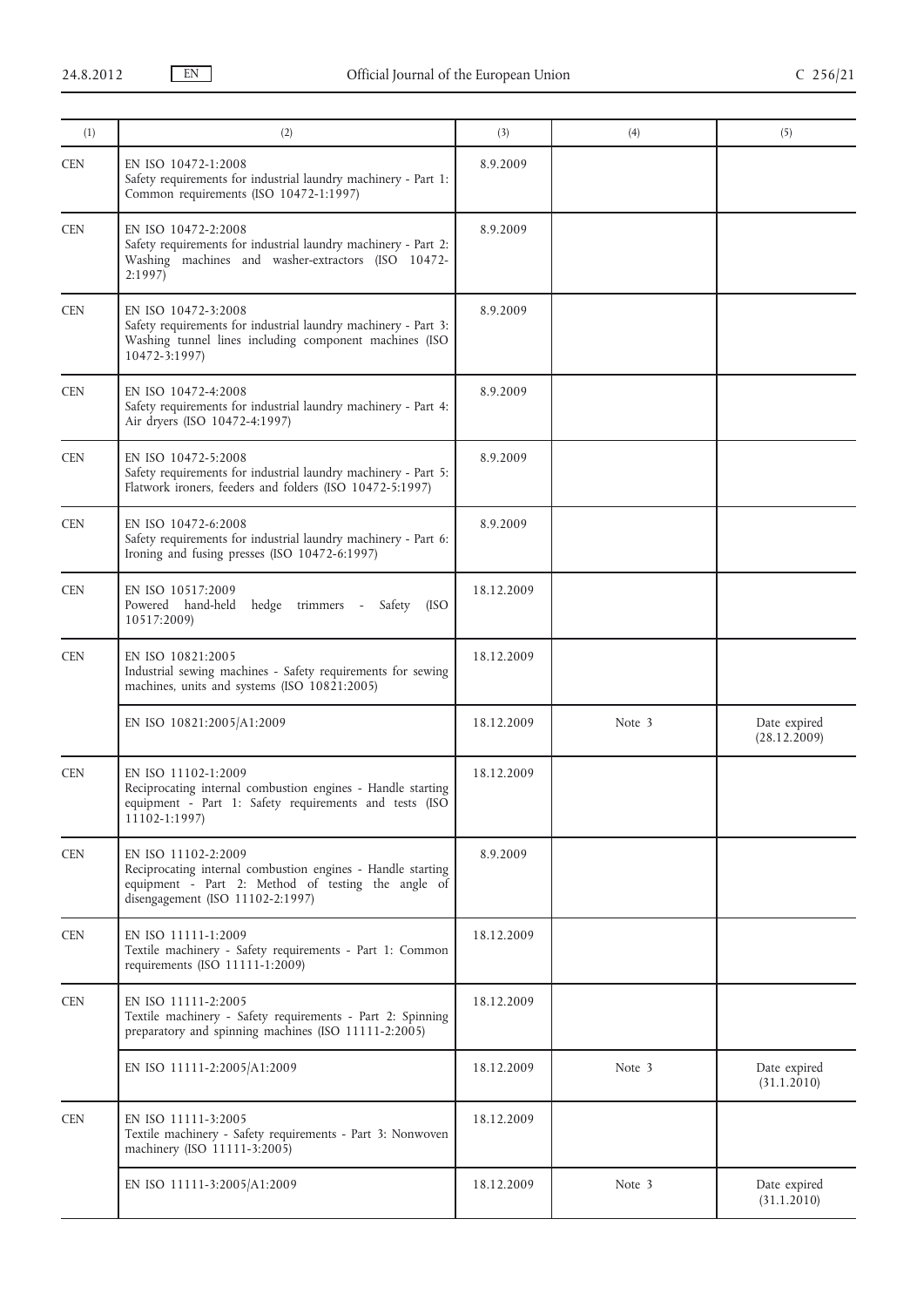| (1)        | (2)                                                                                                                                                                           | (3)        | (4)                                 | (5)                         |
|------------|-------------------------------------------------------------------------------------------------------------------------------------------------------------------------------|------------|-------------------------------------|-----------------------------|
| <b>CEN</b> | EN ISO 11111-4:2005<br>Textile machinery - Safety requirements - Part 4: Yarn<br>processing, cordage and rope manufacturing machinery (ISO<br>11111-4:2005)                   | 18.12.2009 |                                     |                             |
|            | EN ISO 11111-4:2005/A1:2009                                                                                                                                                   | 18.12.2009 | Note 3                              | Date expired<br>(31.1.2010) |
| <b>CEN</b> | EN ISO 11111-5:2005<br>Textile machinery - Safety requirements - Part 5: Preparatory<br>machinery to weaving and knitting (ISO 11111-5:2005)                                  | 18.12.2009 |                                     |                             |
|            | EN ISO 11111-5:2005/A1:2009                                                                                                                                                   | 18.12.2009 | Note 3                              | Date expired<br>(31.1.2010) |
| <b>CEN</b> | EN ISO 11111-6:2005<br>Textile machinery - Safety requirements - Part 6: Fabric manu-<br>facturing machinery (ISO 11111-6:2005)                                               | 18.12.2009 |                                     |                             |
|            | EN ISO 11111-6:2005/A1:2009                                                                                                                                                   | 18.12.2009 | Note 3                              | Date expired<br>(31.1.2010) |
| <b>CEN</b> | EN ISO 11111-7:2005<br>Textile machinery - Safety requirements - Part 7: Dyeing and<br>finishing machinery (ISO 11111-7:2005)                                                 | 18.12.2009 |                                     |                             |
|            | EN ISO 11111-7:2005/A1:2009                                                                                                                                                   | 18.12.2009 | Note 3                              | Date expired<br>(31.1.2010) |
| <b>CEN</b> | EN ISO 11145:2008<br>Optics and photonics - Lasers and laser-related equipment -<br>Vocabulary and symbols (ISO 11145:2006)                                                   | 8.9.2009   |                                     |                             |
| <b>CEN</b> | EN ISO 11148-1:2011<br>Hand-held non-electric power tools - Safety requirements -<br>Part 1: Assembly power tools for non-threaded mechanical<br>fasteners (ISO 11148-1:2011) | 24.8.2012  | EN 792-1:2000+A1:2008<br>Note $2.1$ | Date expired<br>(30.6.2012) |
| <b>CEN</b> | EN ISO 11148-2:2011<br>Hand-held non-electric power tools - Safety requirements -<br>Part 2: Cutting-off and crimping power tools (ISO/FDIS<br>11148-2:2011)                  | 29.2.2012  | EN 792-2:2000+A1:2008<br>Note $2.1$ | Date expired<br>(30.6.2012) |
| <b>CEN</b> | EN ISO 11148-3:2010<br>Hand-held non-electric power tools - Safety requirements -<br>Part 3: Drills and tappers (ISO 11148-3:2010)                                            | 8.4.2011   | EN 792-3:2000+A1:2008<br>Note 2.1   | Date expired<br>(30.4.2011) |
| <b>CEN</b> | EN ISO 11148-4:2010<br>Hand-held non-electric power tools - Safety requirements -<br>Part 4: Nonrotary percussive power tools (ISO 11148-<br>4:2010                           | 8.4.2011   | EN 792-4:2000+A1:2008<br>Note 2.1   | Date expired<br>(30.4.2011) |
| <b>CEN</b> | EN ISO 11148-5:2011<br>Hand-held non-electric power tools - Safety requirements -<br>Part 5: Rotary percussive drills (ISO 11148-5:2011)                                      | 29.2.2012  | EN 792-5:2000+A1:2008<br>Note $2.1$ | Date expired<br>(30.6.2012) |
| <b>CEN</b> | EN ISO 11148-6:2010<br>Hand-held non-electric power tools - Safety requirements -<br>Part 6: Assembly power tools for threaded fasteners (ISO<br>11148-6:2010)                | 8.4.2011   | EN 792-6:2000+A1:2008<br>Note 2.1   | Date expired<br>(30.4.2011) |
| <b>CEN</b> | EN ISO 11148-8:2011<br>Hand-held non-electric power tools - Safety requirements -<br>Part 8: Sanders and polishers (ISO 11148-8:2011)                                         | 29.2.2012  | EN 792-8:2001+A1:2008<br>Note $2.1$ | Date expired<br>(30.6.2012) |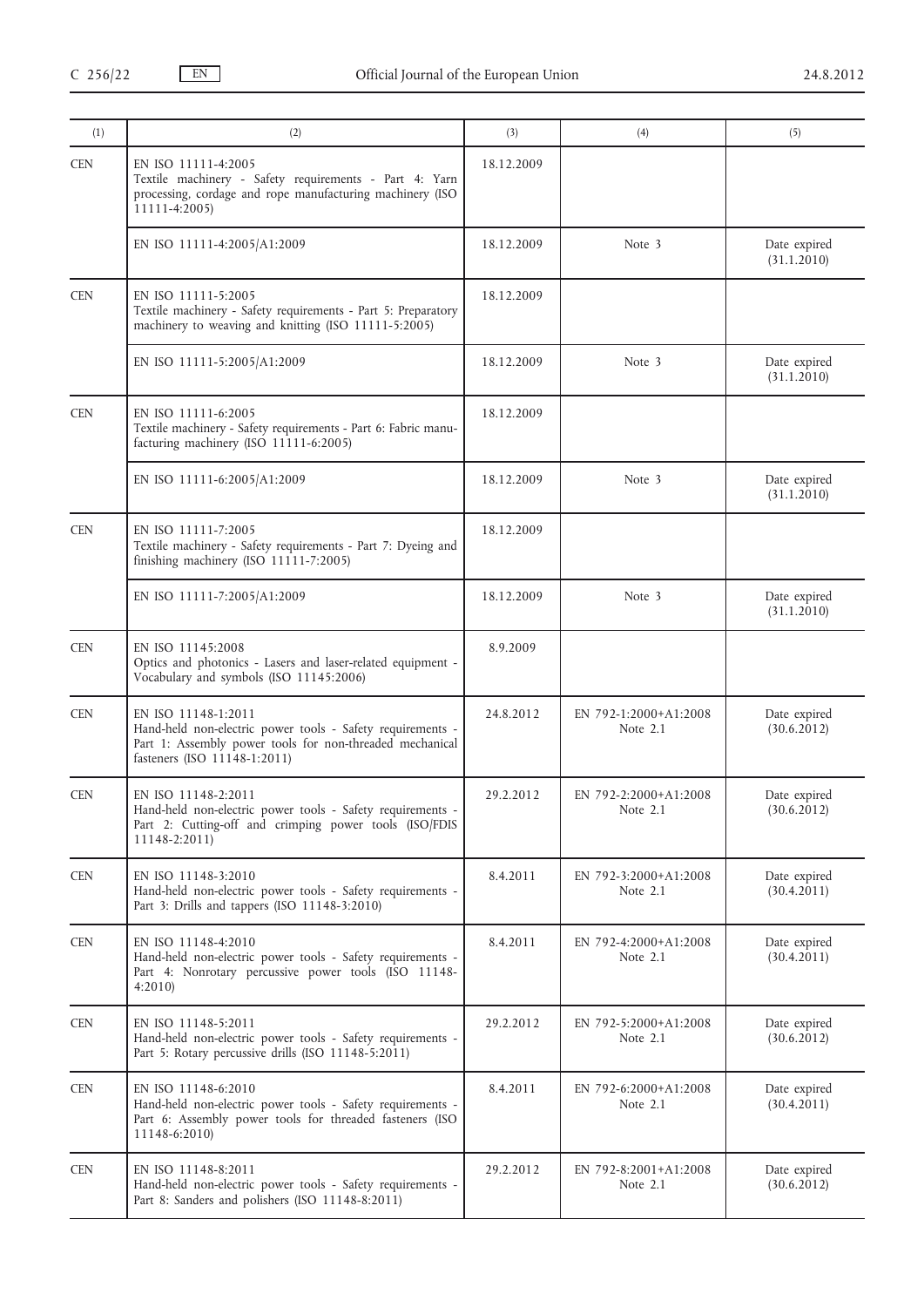| (1)        | (2)                                                                                                                                                                                                                                                                                                        | (3)        | (4)                                | (5)                          |
|------------|------------------------------------------------------------------------------------------------------------------------------------------------------------------------------------------------------------------------------------------------------------------------------------------------------------|------------|------------------------------------|------------------------------|
| <b>CEN</b> | EN ISO 11148-9:2011<br>Hand-held non-electric power tools - Safety requirements -<br>Part 9: Die grinders (ISO 11148-9:2011)                                                                                                                                                                               | 29.2.2012  | EN 792-9:2001+A1:2008<br>Note 2.1  | Date expired<br>(1.6.2012)   |
| <b>CEN</b> | EN ISO 11148-10:2011<br>Hand-held non-electric power tools - Safety requirements -<br>Part 10: Compression power tools (ISO 11148-10:2011)                                                                                                                                                                 | 29.2.2012  | EN 792-10:2000+A1:2008<br>Note 2.1 | Date expired<br>(30.6.2012)  |
| <b>CEN</b> | EN ISO 11148-11:2011<br>Hand-held non-electric power tools - Safety requirements -<br>Part 11: Nibblers and shears (ISO 11148-11:2011)                                                                                                                                                                     | 29.2.2012  | EN 792-11:2000+A1:2008<br>Note 2.1 | Date expired<br>(30.6.2012)  |
| <b>CEN</b> | EN ISO 11161:2007<br>Safety of machinery - Integrated manufacturing systems -<br>Basic requirements (ISO 11161:2007)                                                                                                                                                                                       | 26.5.2010  |                                    |                              |
|            | EN ISO 11161:2007/A1:2010                                                                                                                                                                                                                                                                                  | 26.5.2010  | Note 3                             | Date expired<br>(30.9.2010)  |
| <b>CEN</b> | EN ISO 11200:2009<br>Acoustics - Noise emitted by machinery and equipment -<br>Guidelines for the use of basic standards for the deter-<br>mination of emission sound pressure levels at a work<br>station and at other specified positions (ISO 11200:1995,<br>including Cor 1:1997)                      | 18.12.2009 |                                    |                              |
| <b>CEN</b> | EN ISO 11201:2010<br>Acoustics - Noise emitted by machinery and equipment -<br>Determination of emission sound pressure levels at a work<br>station and at other specified positions in an essentially free<br>field over a reflecting plane with negligible environmental<br>corrections (ISO 11201:2010) | 20.10.2010 | EN ISO 11201:2009<br>Note 2.1      | Date expired<br>(30.11.2010) |
| <b>CEN</b> | EN ISO 11202:2010<br>Acoustics - Noise emitted by machinery and equipment -<br>Determination of emission sound pressure levels at a work<br>station and at other specified positions applying approximate<br>environmental corrections (ISO 11202:2010)                                                    | 20.10.2010 | EN ISO 11202:2009<br>Note 2.1      | Date expired<br>(30.11.2010) |
| <b>CEN</b> | EN ISO 11203:2009<br>Acoustics - Noise emitted by machinery and equipment -<br>Determination of emission sound pressure levels at a work<br>station and at other specified positions from the sound power<br>level (ISO 11203:1995)                                                                        | 18.12.2009 |                                    |                              |
| <b>CEN</b> | EN ISO 11204:2010<br>Acoustics - Noise emitted by machinery and equipment -<br>Determination of emission sound pressure levels at a work<br>station and at other specified positions applying accurate<br>environmental corrections (ISO 11204:2010)                                                       | 20.10.2010 | EN ISO 11204:2009<br>Note $2.1$    | Date expired<br>(30.11.2010) |
| <b>CEN</b> | EN ISO 11205:2009<br>Acoustics - Noise emitted by machinery and equipment -<br>Engineering method for the determination of emission<br>sound pressure levels in situ at the work station and at<br>other specified positions using sound intensity (ISO<br>11205:2003)                                     | 18.12.2009 |                                    |                              |
| <b>CEN</b> | EN ISO 11252:2008<br>Lasers and laser-related equipment - Laser device - Minimum<br>requirements for documentation (ISO 11252:2004)                                                                                                                                                                        | 8.9.2009   |                                    |                              |
| <b>CEN</b> | EN ISO 11546-1:2009<br>Acoustics - Determination of sound insulation performances<br>of enclosures - Part 1: Measurements under laboratory<br>conditions (for declaration purposes) (ISO 11546-1:1995)                                                                                                     | 18.12.2009 |                                    |                              |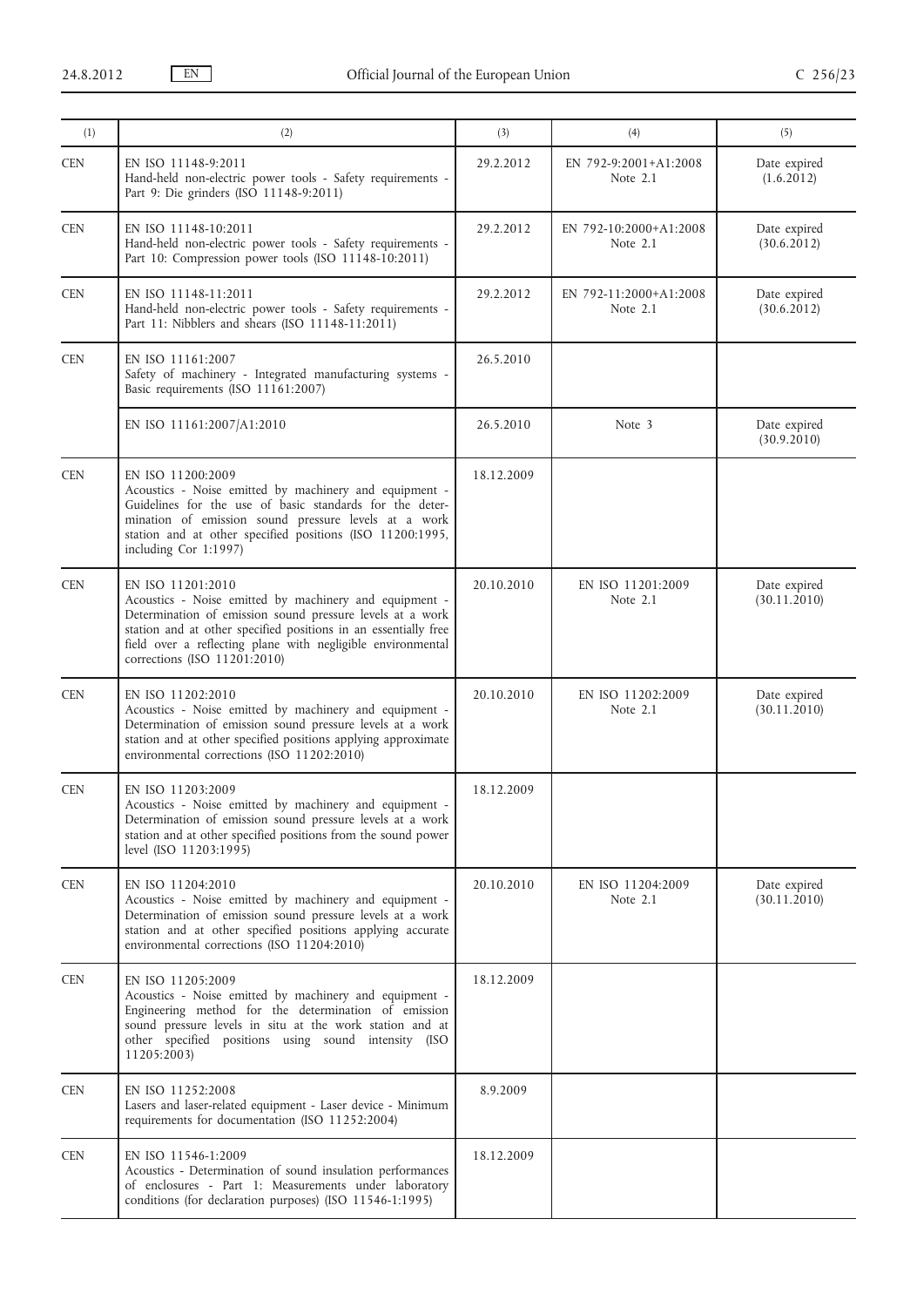| (1)        | (2)                                                                                                                                                                                                                                                     | (3)        | (4)                                 | (5)                         |
|------------|---------------------------------------------------------------------------------------------------------------------------------------------------------------------------------------------------------------------------------------------------------|------------|-------------------------------------|-----------------------------|
| <b>CEN</b> | EN ISO 11546-2:2009<br>Acoustics - Determination of sound insulation performances<br>of enclosures - Part 2: Measurements in situ (for acceptance<br>and verification purposes) (ISO 11546-2:1995)                                                      | 18.12.2009 |                                     |                             |
| <b>CEN</b> | EN ISO 11553-1:2008<br>Safety of machinery - Laser processing machines - Part 1:<br>General safety requirements (ISO 11553-1:2005)                                                                                                                      | 8.9.2009   |                                     |                             |
| <b>CEN</b> | EN ISO 11553-2:2008<br>Safety of machinery - Laser processing machines - Part 2:<br>Safety requirements for hand-held laser processing devices<br>$(ISO 11553-2:2007)$                                                                                  | 8.9.2009   |                                     |                             |
| <b>CEN</b> | EN ISO 11554:2008<br>Optics and photonics - Lasers and laser-related equipment -<br>Test methods for laser beam power, energy and temporal<br>characteristics (ISO 11554:2006)                                                                          | 8.9.2009   |                                     |                             |
| <b>CEN</b> | EN ISO 11680-1:2011<br>Machinery for forestry - Safety requirements and testing for<br>pole-mounted powered pruners - Part 1: Machines fitted with<br>an integral combustion engine (ISO 11680-1:2011)                                                  | 29.2.2012  | EN ISO 11680-1:2008<br>Note 2.1     | Date expired<br>(30.6.2012) |
| <b>CEN</b> | EN ISO 11680-2:2011<br>Machinery for forestry - Safety requirements and testing for<br>pole-mounted powered pruners - Part 2: Machines for use<br>with back-pack power source (ISO 11680-2:2011)                                                        | 29.2.2012  | EN ISO 11680-2:2008<br>Note 2.1     | Date expired<br>(30.6.2012) |
| <b>CEN</b> | EN ISO 11681-1:2011<br>Machinery for forestry - Portable chain-saw<br>safety<br>requirements and testing - Part 1: Chain-saws for forest<br>service (ISO 11681-1:2011)                                                                                  | 29.2.2012  | EN ISO 11681-1:2008<br>Note $2.1$   | Date expired<br>(30.6.2012) |
| <b>CEN</b> | EN ISO 11681-2:2011<br>Machinery for forestry - Portable chain-saw safety<br>requirements and testing - Part 2: Chain-saws for tree<br>service (ISO 11681-2:2011)                                                                                       | 29.2.2012  | EN ISO 11681-2:2008<br>Note 2.1     | Date expired<br>(30.6.2012) |
| <b>CEN</b> | EN ISO 11688-1:2009<br>Acoustics - Recommended practice for the design of low-<br>noise machinery and equipment - Part 1: Planning (ISO/TR<br>11688-1:1995)                                                                                             | 18.12.2009 |                                     |                             |
| <b>CEN</b> | EN ISO 11691:2009<br>Acoustics - Measurement of insertion loss of ducted silencers<br>without flow - Laboratory survey method (ISO 11691:1995)                                                                                                          | 18.12.2009 |                                     |                             |
| <b>CEN</b> | EN ISO 11806-1:2011<br>Agricultural and forestry machinery - Safety requirements and<br>testing for portable, hand-held, powered brush-cutters and<br>grass-trimmers - Part 1: Machines fitted with an integral<br>combustion engine (ISO 11806-1:2011) | 29.2.2012  | EN ISO 11806:2008<br>Note 2.1       |                             |
| <b>CEN</b> | EN ISO 11806-2:2011<br>Agricultural and forestry machinery - Safety requirements and<br>testing for portable, hand-held, powered brush-cutters and<br>grass-trimmers - Part 2: Machines for use with back-pack<br>power unit (ISO 11806-2:2011)         | 29.2.2012  |                                     |                             |
| <b>CEN</b> | EN ISO 11850:2011<br>Machinery for forestry - General safety requirements (ISO<br>11850:2011)                                                                                                                                                           | 29.2.2012  | EN 14861:2004+A1:2009<br>Note $2.1$ | Date expired<br>(31.5.2012) |
| <b>CEN</b> | EN ISO 11957:2009<br>Acoustics - Determination of sound insulation performance<br>of cabins - Laboratory and in situ measurements (ISO<br>11957:1996)                                                                                                   | 18.12.2009 |                                     |                             |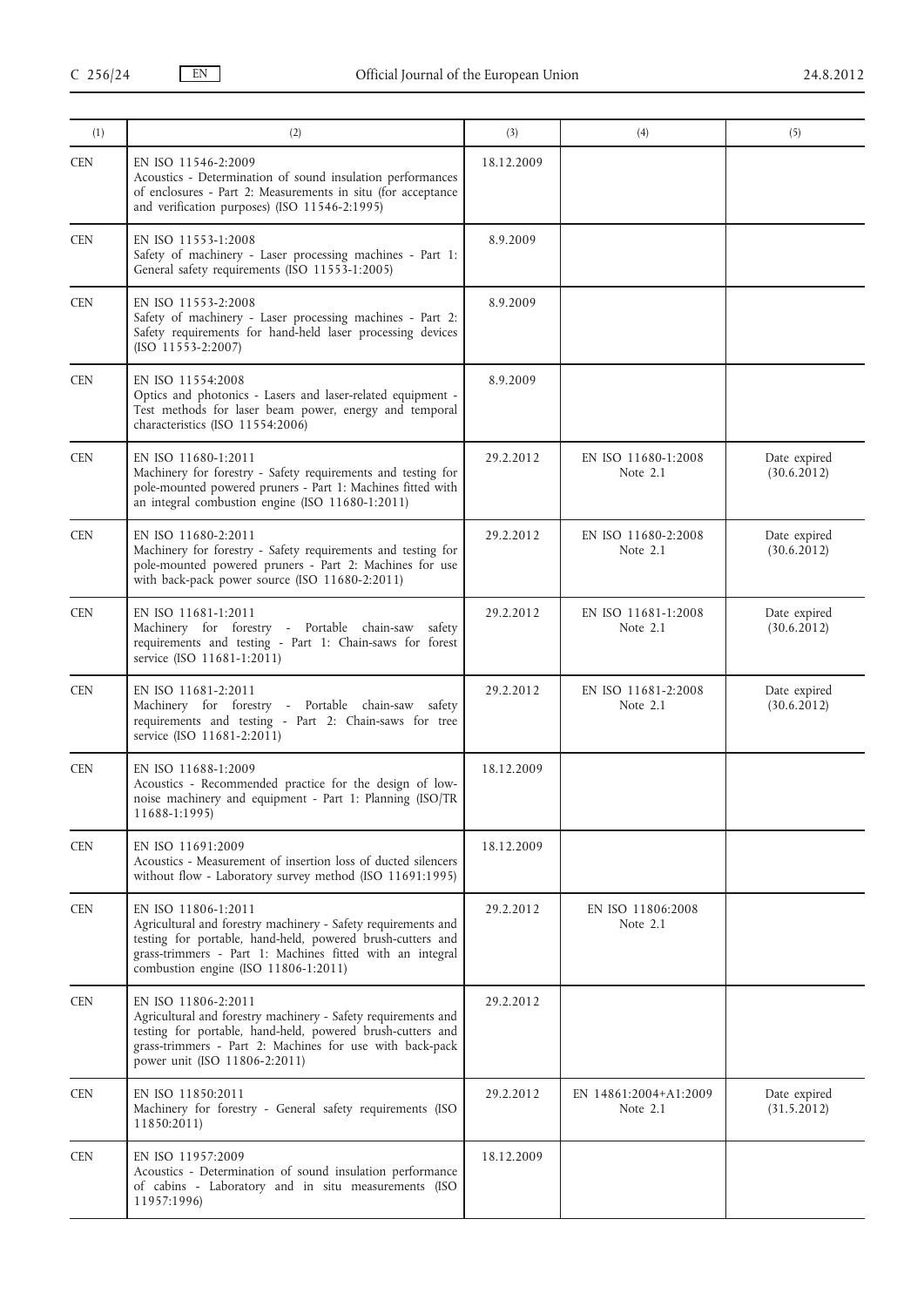| (1)        | (2)                                                                                                                                                         | (3)        | (4)                                                                           | (5)        |
|------------|-------------------------------------------------------------------------------------------------------------------------------------------------------------|------------|-------------------------------------------------------------------------------|------------|
| <b>CEN</b> | EN 12001:2003+A1:2009<br>Conveying, spraying and placing machines for concrete and<br>mortar - Safety requirements                                          | 26.5.2010  |                                                                               |            |
| <b>CEN</b> | EN 12012-1:2007+A1:2008<br>Plastics and rubber machines - Size reduction machines - Part<br>1: Safety requirements for blade granulators                    | 8.9.2009   |                                                                               |            |
| <b>CEN</b> | EN 12012-3:2001+A1:2008<br>Plastics and rubber machines - Size reduction machines - Part<br>3: Safety requirements for shredders                            | 8.9.2009   |                                                                               |            |
| <b>CEN</b> | EN 12012-4:2006+A1:2008<br>Plastics and rubber machines - Size reduction machines - Part<br>4: Safety requirements for agglomerators                        | 8.9.2009   |                                                                               |            |
| <b>CEN</b> | EN 12013:2000+A1:2008<br>Plastics and rubber machines - Internal mixers - Safety<br>requirements                                                            | 8.9.2009   |                                                                               |            |
| <b>CEN</b> | EN 12016:2004+A1:2008<br>Electromagnetic compatibility - Product family standard for<br>lifts, escalators and moving walks - Immunity                       | 8.9.2009   |                                                                               |            |
| <b>CEN</b> | EN 12041:2000+A1:2009<br>Food processing machinery - Moulders - Safety and hygiene<br>requirements                                                          | 18.12.2009 |                                                                               |            |
| <b>CEN</b> | EN 12042:2005+A1:2010<br>Food processing machinery - Automatic dividers - Safety and<br>hygiene requirements                                                | 8.4.2011   |                                                                               |            |
| <b>CEN</b> | EN 12043:2000+A1:2010<br>Food processing machinery - Intermediate provers - Safety<br>and hygiene requirements                                              | 8.4.2011   |                                                                               |            |
| <b>CEN</b> | EN 12044:2005+A1:2009<br>Footwear, leather and imitation leather goods manufacturing<br>machines - Cutting and punching machines - Safety require-<br>ments | 18.12.2009 |                                                                               |            |
| <b>CEN</b> | EN 12053:2001+A1:2008<br>Safety of industrial trucks - Test methods for measuring noise<br>emissions                                                        | 8.9.2009   |                                                                               |            |
| <b>CEN</b> | EN 12077-2:1998+A1:2008<br>Cranes safety - Requirements for health and safety - Part 2:<br>Limiting and indicating devices                                  | 8.9.2009   |                                                                               |            |
| <b>CEN</b> | EN ISO 12100:2010<br>Safety of machinery - General principles for design - Risk<br>assessment and risk reduction (ISO 12100:2010)                           | 8.4.2011   | EN ISO 12100-1:2003<br>EN ISO 12100-2:2003<br>EN ISO 14121-1:2007<br>Note 2.1 | 30.11.2013 |
| <b>CEN</b> | EN 12110:2002+A1:2008<br>Tunnelling machines - Air locks - Safety requirements                                                                              | 8.9.2009   |                                                                               |            |
| <b>CEN</b> | EN 12111:2002+A1:2009<br>Tunnelling machines - Road headers, continuous miners and<br>impact rippers - Safety requirements                                  | 18.12.2009 |                                                                               |            |
| <b>CEN</b> | EN 12158-1:2000+A1:2010<br>Builders' hoists for goods - Part 1: Hoists with accessible<br>platforms                                                         | 8.4.2011   |                                                                               |            |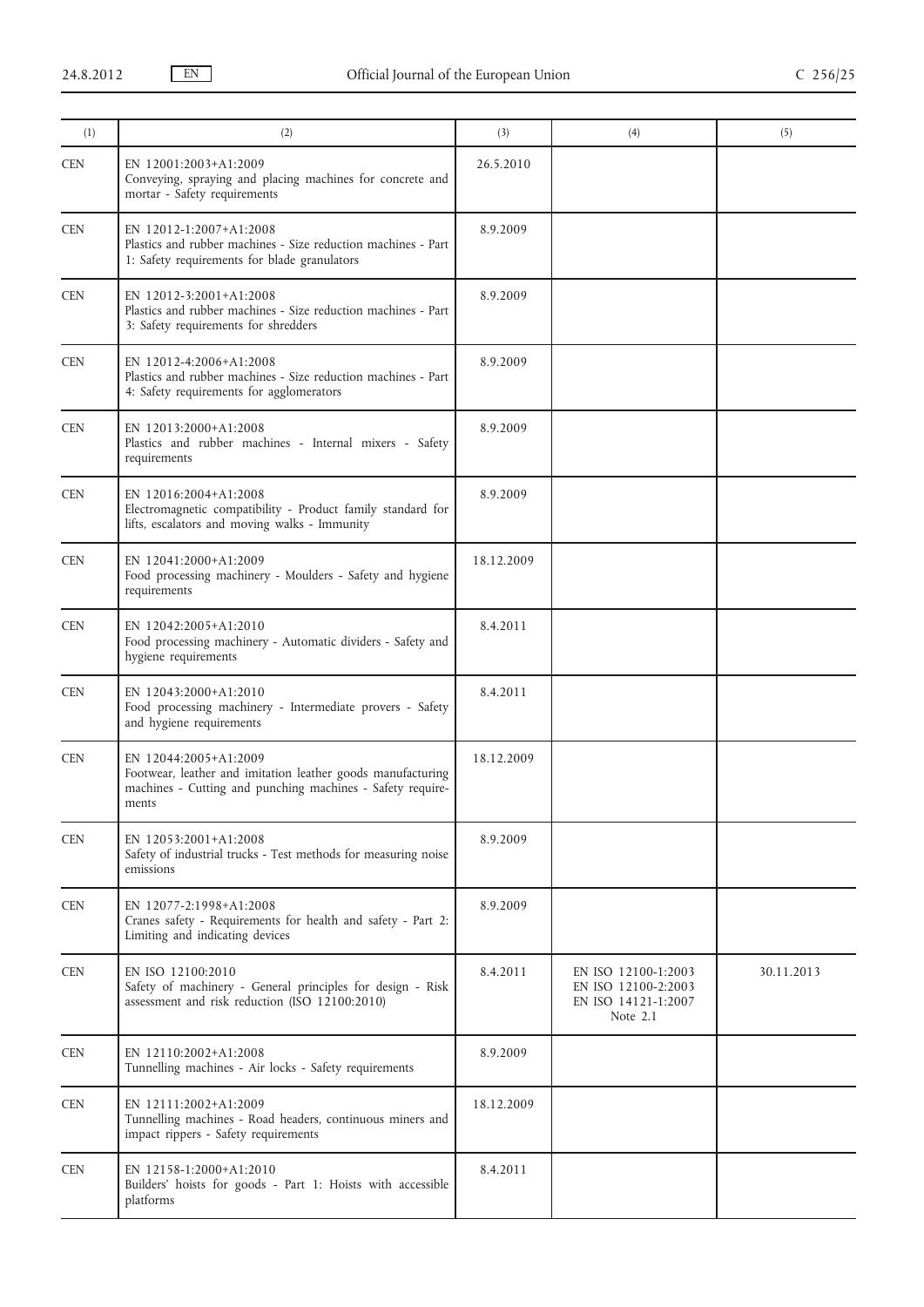| (1)        | (2)                                                                                                                                                                                               | (3)        | (4)                                 | (5)                         |
|------------|---------------------------------------------------------------------------------------------------------------------------------------------------------------------------------------------------|------------|-------------------------------------|-----------------------------|
| <b>CEN</b> | EN 12158-2:2000+A1:2010<br>Builders' hoists for goods - Part 2: Inclined hoists with non-<br>accessible load carrying devices                                                                     | 8.4.2011   |                                     |                             |
| <b>CEN</b> | EN 12159:2000+A1:2009<br>Builders hoists for persons and materials with vertically<br>guided cages                                                                                                | 18.12.2009 |                                     |                             |
| <b>CEN</b> | EN 12162:2001+A1:2009<br>Liquid pumps - Safety requirements - Procedure for hydro-<br>static testing                                                                                              | 8.9.2009   |                                     |                             |
| <b>CEN</b> | EN 12198-1:2000+A1:2008<br>Safety of machinery - Assessment and reduction of risks<br>arising from radiation emitted by machinery - Part 1:<br>General principles                                 | 8.9.2009   |                                     |                             |
| <b>CEN</b> | EN 12198-2:2002+A1:2008<br>Safety of machinery - Assessment and reduction of risks<br>arising from radiation emitted by machinery - Part 2:<br>Radiation emission measurement procedure           | 8.9.2009   |                                     |                             |
| <b>CEN</b> | EN 12198-3:2002+A1:2008<br>Safety of machinery - Assessment and reduction of risks<br>arising from radiation emitted by machinery - Part 3:<br>Reduction of radiation by attenuation or screening | 8.9.2009   |                                     |                             |
| <b>CEN</b> | EN 12203:2003+A1:2009<br>Footwear, leather and imitation leather goods manufacturing<br>machines - Shoe and leather presses - Safety requirements                                                 | 18.12.2009 |                                     |                             |
| <b>CEN</b> | EN 12254:2010<br>Screens for laser working places - Safety requirements and<br>testing                                                                                                            | 26.5.2010  | EN 12254:1998+A2:2008<br>Note $2.1$ | Date expired<br>(30.9.2010) |
|            | EN 12254:2010/AC:2011                                                                                                                                                                             |            |                                     |                             |
| <b>CEN</b> | EN 12267:2003+A1:2010<br>Food processing machinery - Circular saw machines - Safety<br>and hygiene requirements                                                                                   | 20.10.2010 |                                     |                             |
| <b>CEN</b> | EN 12268:2003+A1:2010<br>Food processing machinery - Band saw machines - Safety and<br>hygiene requirements                                                                                       | 20.10.2010 |                                     |                             |
| <b>CEN</b> | EN 12301:2000+A1:2008<br>Plastics and rubber machines - Calenders - Safety require-<br>ments                                                                                                      | 8.9.2009   |                                     |                             |
| <b>CEN</b> | EN 12312-1:2001+A1:2009<br>Aircraft ground support equipment - Specific requirements -<br>Part 1: Passenger stairs                                                                                | 8.9.2009   |                                     |                             |
| <b>CEN</b> | EN 12312-2:2002+A1:2009<br>Aircraft ground support equipment - Specific requirements -<br>Part 2: Catering vehicles                                                                               | 8.9.2009   |                                     |                             |
| <b>CEN</b> | EN 12312-3:2003+A1:2009<br>Aircraft ground support equipment - Specific requirements -<br>Part 3: Conveyor belt vehicles                                                                          | 8.9.2009   |                                     |                             |
| <b>CEN</b> | EN 12312-4:2003+A1:2009<br>Aircraft ground support equipment - Specific requirements -<br>Part 4: Passenger boarding bridges                                                                      | 8.9.2009   |                                     |                             |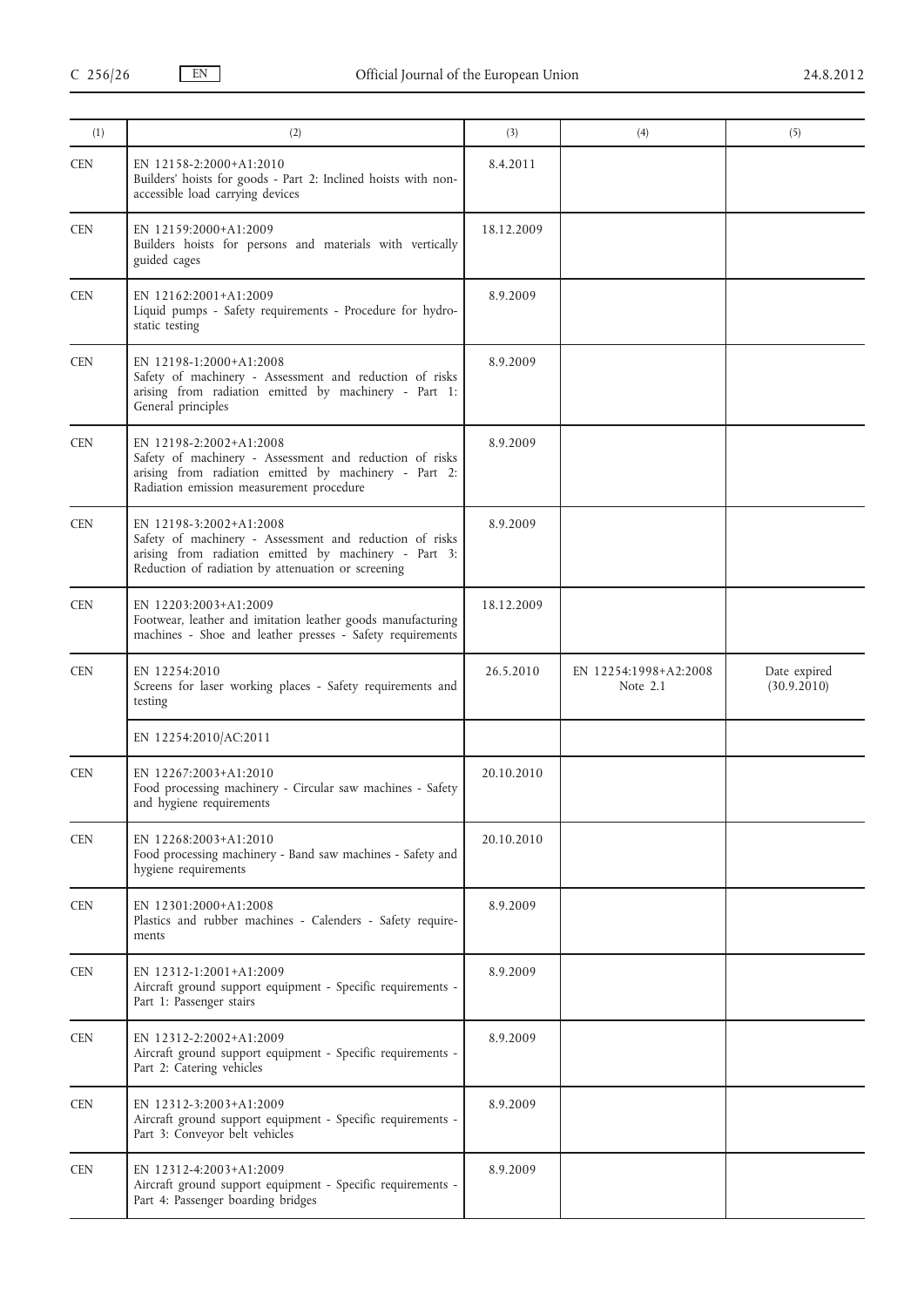| (1)        | (2)                                                                                                                                       | (3)      | (4) | (5) |
|------------|-------------------------------------------------------------------------------------------------------------------------------------------|----------|-----|-----|
| <b>CEN</b> | EN 12312-5:2005+A1:2009<br>Aircraft ground support equipment - Specific requirements -<br>Part 5: Aircraft fuelling equipment             | 8.9.2009 |     |     |
| <b>CEN</b> | EN 12312-6:2004+A1:2009<br>Aircraft ground support equipment - Specific requirements -<br>Part 6: Deicers and deicing/antiicing equipment | 8.9.2009 |     |     |
| <b>CEN</b> | EN 12312-7:2005+A1:2009<br>Aircraft ground support equipment - Specific requirements -<br>Part 7: Air-craft movement equipment            | 8.9.2009 |     |     |
| <b>CEN</b> | EN 12312-8:2005+A1:2009<br>Aircraft ground support equipment - Specific requirements -<br>Part 8: Maintenance stairs and platforms        | 8.9.2009 |     |     |
| <b>CEN</b> | EN 12312-9:2005+A1:2009<br>Aircraft ground support equipment - Specific requirements -<br>Part 9: Container/Pallet loaders                | 8.9.2009 |     |     |

Warning: This publication does not concern clause 5.6 of the standard, the application of which does not confer a presumption of conformity with the essential health and safety requirement 1.5.15 of Annex I to Directive 2006/42/EC, in conjunction with the requirement 1.1.2(b) of that Annex.

| <b>CEN</b> | EN 12312-10:2005+A1:2009<br>Aircraft ground support equipment - Specific requirements -<br>Part 10: Container/Pallet transfer transporters                   | 8.9.2009 |  |
|------------|--------------------------------------------------------------------------------------------------------------------------------------------------------------|----------|--|
| <b>CEN</b> | EN 12312-12:2002+A1:2009<br>Aircraft ground support equipment - Specific requirements -<br>Part 12: Potable water service equipment                          | 8.9.2009 |  |
| <b>CEN</b> | EN 12312-13:2002+A1:2009<br>Aircraft ground support equipment - Specific requirements -<br>Part 13: Lavatory service equipment                               | 8.9.2009 |  |
| <b>CEN</b> | EN 12312-14:2006+A1:2009<br>Aircraft ground support equipment - Specific requirements -<br>Part 14: Disabled/incapacitated passenger boarding vehicles       | 8.9.2009 |  |
| <b>CEN</b> | EN 12312-15:2006+A1:2009<br>Aircraft ground support equipment - Specific requirements -<br>Part 15: Baggage and equipment tractors                           | 8.9.2009 |  |
| <b>CEN</b> | EN 12312-16:2005+A1:2009<br>Aircraft ground support equipment - Specific requirements -<br>Part 16: Air start equipment                                      | 8.9.2009 |  |
| <b>CEN</b> | EN 12312-17:2004+A1:2009<br>Aircraft ground support equipment - Specific requirements -<br>Part 17: Air conditioning equipment                               | 8.9.2009 |  |
| <b>CEN</b> | EN 12312-18:2005+A1:2009<br>Aircraft ground support equipment - Specific requirements -<br>Part 18: Nitrogen or Oxygen units                                 | 8.9.2009 |  |
| <b>CEN</b> | EN 12312-19:2005+A1:2009<br>Aircraft ground support equipment - Specific requirements -<br>Part 19: Aircraft jacks, axle jacks and hydraulic tail stanchions | 8.9.2009 |  |
| <b>CEN</b> | EN 12312-20:2005+A1:2009<br>Aircraft ground support equipment - Specific requirements -<br>Part 20: Electrical ground power units                            | 8.9.2009 |  |
| CEN        | EN 12321:2003+A1:2009<br>Underground mining machinery - Specification for the safety<br>requirements of armoured face conveyors                              | 8.9.2009 |  |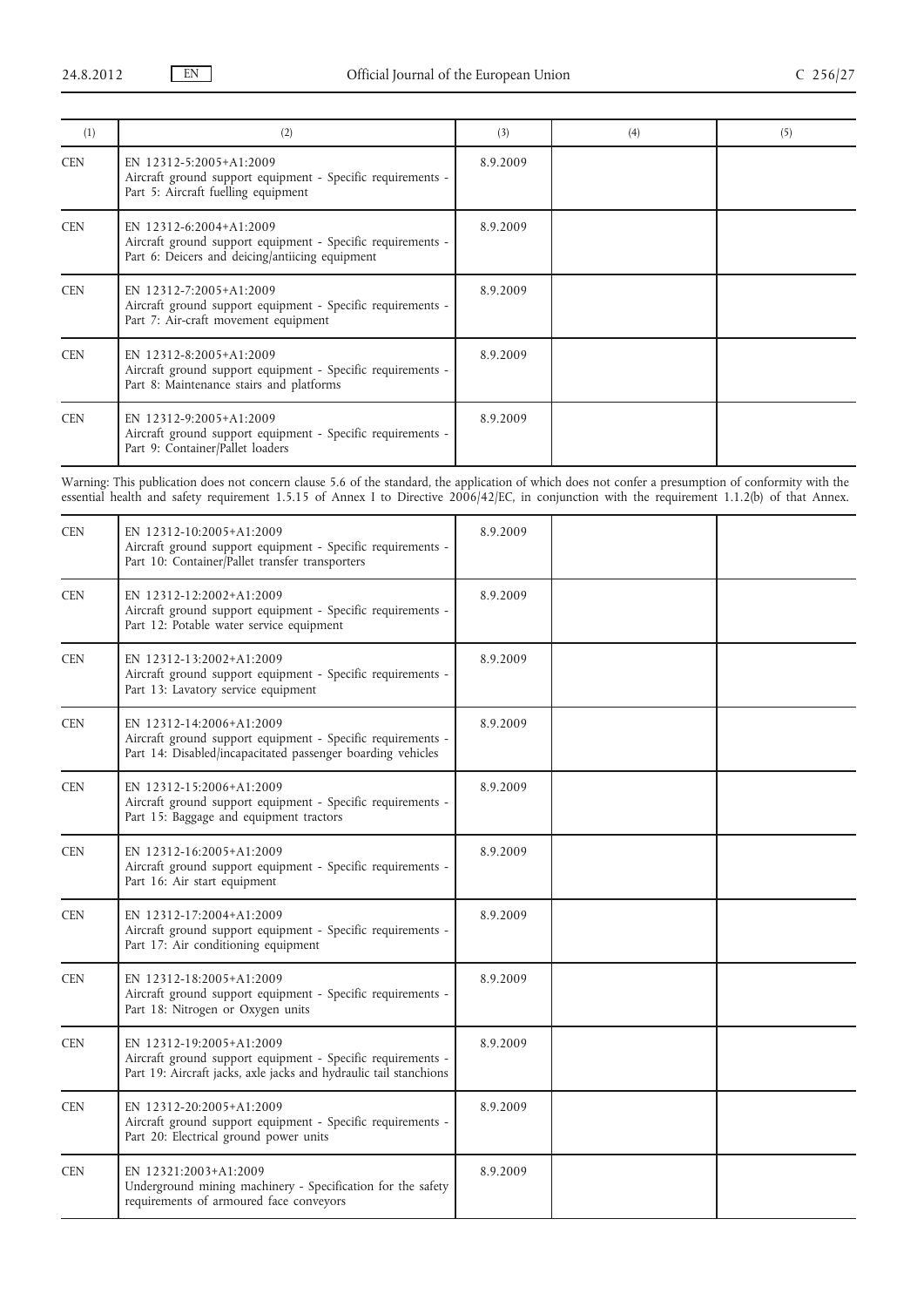| (1)        | (2)                                                                                                                                                                  | (3)        | (4)                       | (5)                         |
|------------|----------------------------------------------------------------------------------------------------------------------------------------------------------------------|------------|---------------------------|-----------------------------|
| <b>CEN</b> | EN 12331:2003+A2:2010<br>Food processing machinery - Mincing machines - Safety and<br>hygiene requirements                                                           | 20.10.2010 |                           |                             |
| <b>CEN</b> | EN 12336:2005+A1:2008<br>Tunnelling machines - Shield machines, thrust boring<br>machines, auger boring machines, lining erection equipment<br>- Safety requirements | 8.9.2009   |                           |                             |
| <b>CEN</b> | EN 12348:2000+A1:2009<br>Core drilling machines on stand - Safety                                                                                                    | 8.9.2009   |                           |                             |
| <b>CEN</b> | EN 12355:2003+A1:2010<br>Food processing machinery - Derinding-, skinning- and<br>membrane removal machines - Safety and hygiene require-<br>ments                   | 20.10.2010 |                           |                             |
| <b>CEN</b> | EN 12385-1:2002+A1:2008<br>Steel wire ropes - Safety - Part 1: General requirements                                                                                  | 8.9.2009   |                           |                             |
| <b>CEN</b> | EN 12385-2:2002+A1:2008<br>Steel wire ropes - Safety - Part 2: Definitions, designation and<br>classification                                                        | 8.9.2009   |                           |                             |
| <b>CEN</b> | EN 12385-3:2004+A1:2008<br>Steel wire ropes - Safety - Part 3: Information for use and<br>maintenance                                                                | 8.9.2009   |                           |                             |
| <b>CEN</b> | EN 12385-4:2002+A1:2008<br>Steel wire ropes - Safety - Part 4: Stranded ropes for general<br>lifting applications                                                    | 8.9.2009   |                           |                             |
| <b>CEN</b> | EN 12385-10:2003+A1:2008<br>Steel wire ropes - Safety - Part 10: Spiral ropes for general<br>structural applications                                                 | 8.9.2009   |                           |                             |
| <b>CEN</b> | EN 12387:2005+A1:2009<br>Footwear, leather and imitation leather goods manufacturing<br>machines - Modular shoe repair equipment - Safety require-<br>ments          | 18.12.2009 |                           |                             |
| <b>CEN</b> | EN 12409:2008+A1:2011<br>Plastics and rubber machines - Thermoforming machines -<br>Safety requirements                                                              | 29.2.2012  | EN 12409:2008<br>Note 2.1 | Date expired<br>(30.4.2012) |
| <b>CEN</b> | EN 12417:2001+A2:2009<br>Machine tools - Safety - Machining centres                                                                                                  | 8.9.2009   |                           |                             |
|            | EN 12417:2001+A2:2009/AC:2010                                                                                                                                        |            |                           |                             |
| <b>CEN</b> | EN 12418:2000+A1:2009<br>Masonry and stone cutting-off machines for job site - Safety                                                                                | 8.9.2009   |                           |                             |
| <b>CEN</b> | EN 12463:2004+A1:2011<br>Food processing machinery - Filling machines and auxiliary<br>machines - Safety and hygiene requirements                                    | 20.7.2011  |                           |                             |
| <b>CEN</b> | EN 12505:2000+A1:2009<br>Food processing machinery - Centrifugal machines for<br>processing edible oils and fats - Safety and hygiene require-<br>ments              | 18.12.2009 |                           |                             |
| <b>CEN</b> | EN 12525:2000+A2:2010<br>Agricultural machinery - Front loaders - Safety                                                                                             | 26.5.2010  |                           |                             |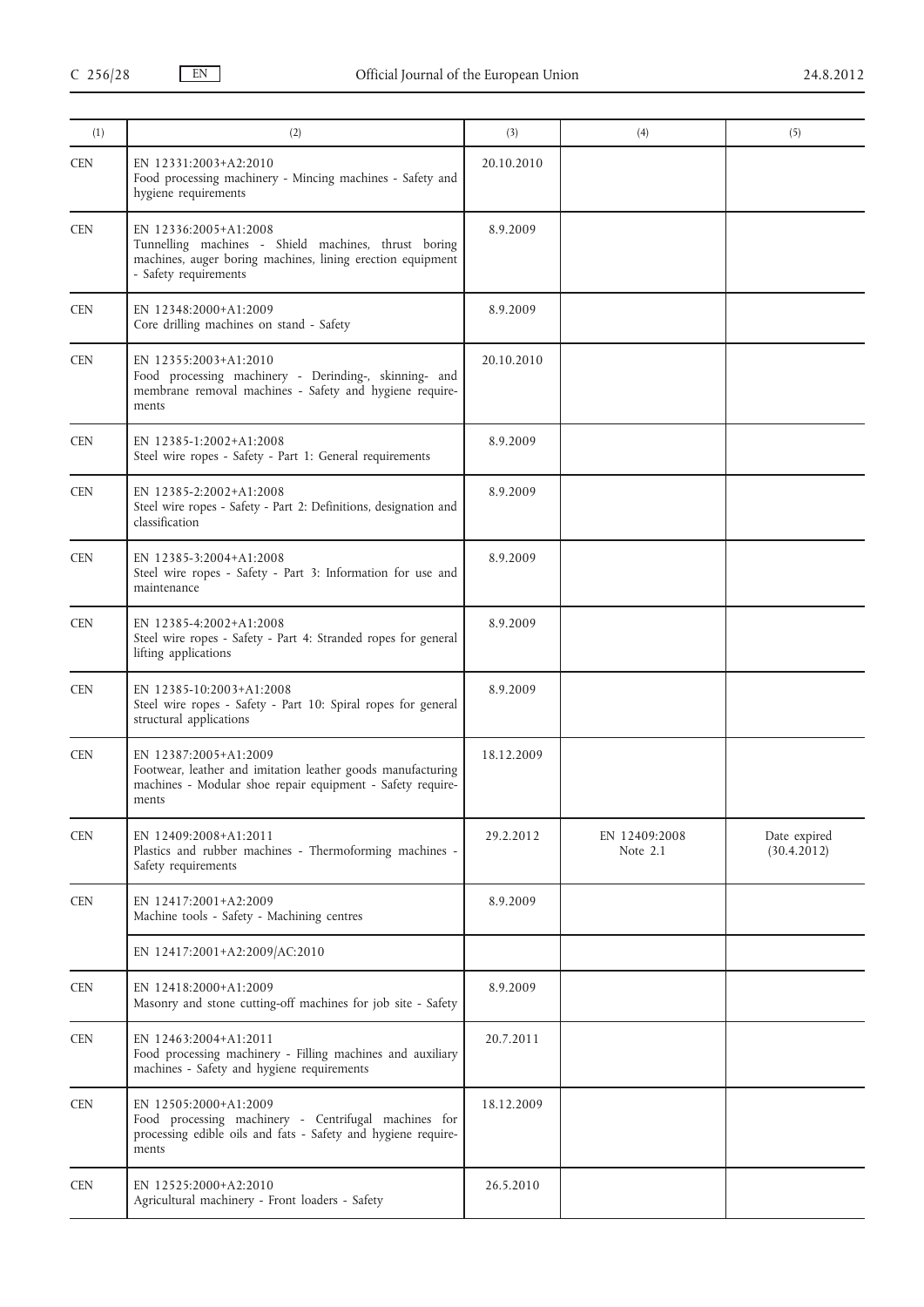| (1)        | (2)                                                                                                                                                                                                          | (3)        | (4) | (5) |
|------------|--------------------------------------------------------------------------------------------------------------------------------------------------------------------------------------------------------------|------------|-----|-----|
| <b>CEN</b> | EN 12545:2000+A1:2009<br>Footwear, leather and imitation leather goods manufacturing<br>machines - Noise test code - Common requirements                                                                     | 8.9.2009   |     |     |
| <b>CEN</b> | EN 12547:1999+A1:2009<br>Centrifuges - Common safety requirements                                                                                                                                            | 8.9.2009   |     |     |
| <b>CEN</b> | EN 12549:1999+A1:2008<br>Acoustics - Noise test code for fastener driving tools - Engin-<br>eering method                                                                                                    | 8.9.2009   |     |     |
| <b>CEN</b> | EN 12581:2005+A1:2010<br>Coating plants - Machinery for dip coating and electrode-<br>position of organic liquid coating material - Safety require-<br>ments                                                 | 20.10.2010 |     |     |
| <b>CEN</b> | EN 12601:2010<br>Reciprocating internal combustion engine driven generating<br>sets - Safety                                                                                                                 | 8.4.2011   |     |     |
| <b>CEN</b> | EN 12621:2006+A1:2010<br>Machinery for the supply and circulation of coating materials<br>under pressure - Safety requirements                                                                               | 20.10.2010 |     |     |
| <b>CEN</b> | EN 12622:2009<br>Safety of machine tools - Hydraulic press brakes                                                                                                                                            | 26.5.2010  |     |     |
| <b>CEN</b> | EN 12629-1:2000+A1:2010<br>Machines for the manufacture of constructional products<br>from concrete and calcium-silicate - Safety - Part 1:<br>Common requirements                                           | 8.4.2011   |     |     |
| <b>CEN</b> | EN 12629-2:2002+A1:2010<br>Machines for the manufacture of constructional products<br>from concrete and calcium-silicate - Safety - Part 2: Block<br>making machines                                         | 8.4.2011   |     |     |
| <b>CEN</b> | EN 12629-3:2002+A1:2010<br>Machines for the manufacture of constructional products<br>from concrete and calcium-silicate - Safety - Part 3: Slide<br>and turntable machines                                  | 8.4.2011   |     |     |
| <b>CEN</b> | EN 12629-4:2001+A1:2010<br>Machines for the manufacture of constructional products<br>from concrete and calcium-silicate - Safety - Part 4:Concrete<br>roof tile making machines                             | 8.4.2011   |     |     |
| <b>CEN</b> | EN 12629-5-1:2003+A1:2010<br>Machines for the manufacture of constructional products<br>from concrete and calcium-silicate - Safety - Part 5-1: Pipe<br>making machines manufacturing in the vertical axis   | 8.4.2011   |     |     |
| <b>CEN</b> | EN 12629-5-2:2003+A1:2010<br>Machines for the manufacture of constructional products<br>from concrete and calcium-silicate - Safety - Part 5-2: Pipe<br>making machines manufacturing in the horizontal axis | 8.4.2011   |     |     |
| <b>CEN</b> | EN 12629-5-3:2003+A1:2010<br>Machines for the manufacture of constructional products<br>from concrete and calcium-silicate - Safety - Part 5-3: Pipe<br>prestressing machines                                | 8.4.2011   |     |     |
| <b>CEN</b> | EN 12629-5-4:2003+A1:2010<br>Machines for the manufacture of constructional products<br>from concrete and calcium-silicate - Safety - Part 5-4:<br>Concrete pipe coating machines                            | 8.4.2011   |     |     |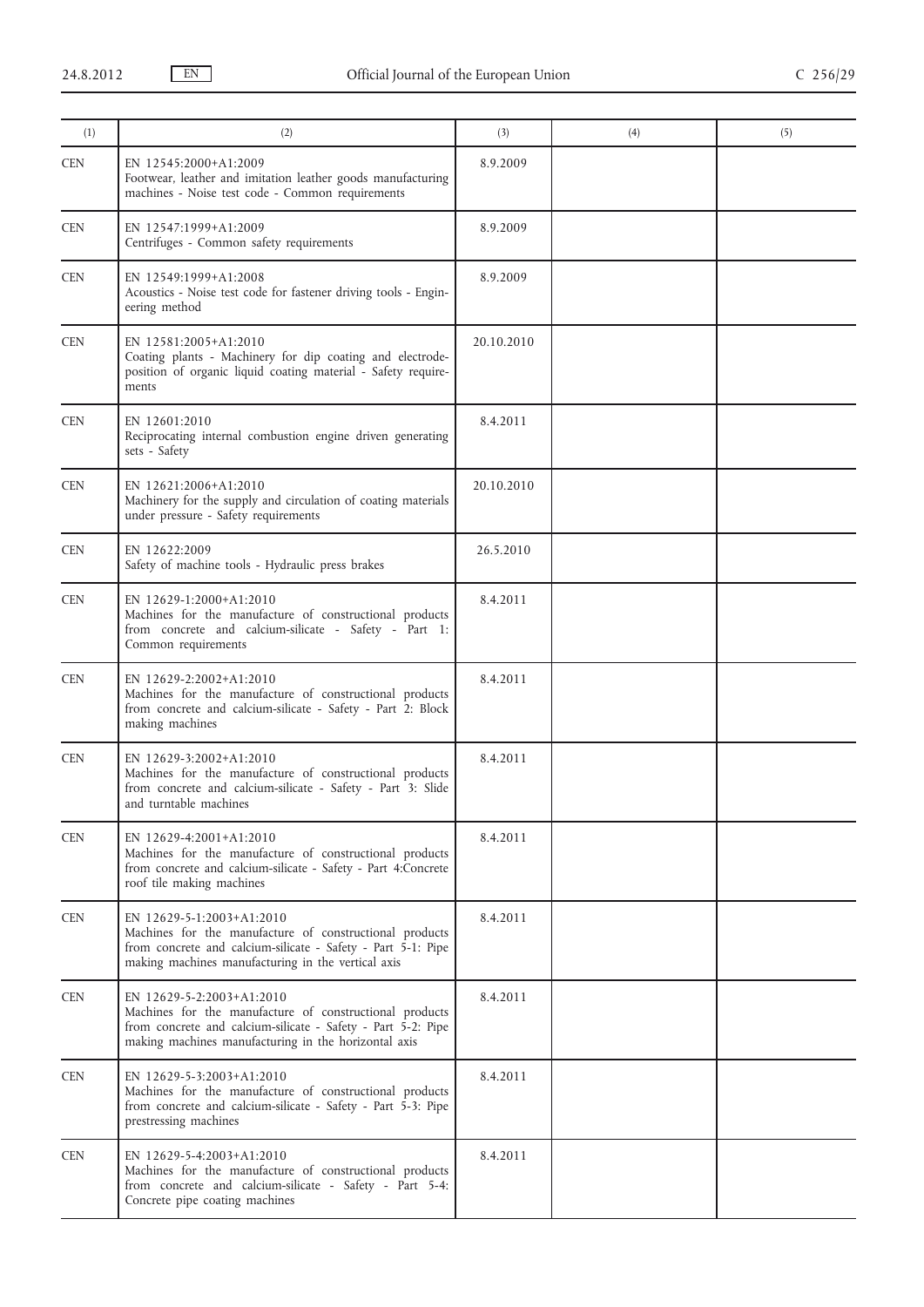| (1)        | (2)                                                                                                                                                                                                                                                            | (3)        | (4)                         | (5)                         |
|------------|----------------------------------------------------------------------------------------------------------------------------------------------------------------------------------------------------------------------------------------------------------------|------------|-----------------------------|-----------------------------|
| <b>CEN</b> | EN 12629-6:2004+A1:2010<br>Machines for the manufacture of constructional products<br>from concrete and calcium-silicate - Safety - Part 6: Stationary<br>and mobile equipment for the manufacture of precast<br>reinforced products                           | 8.4.2011   |                             |                             |
| <b>CEN</b> | EN 12629-7:2004+A1:2010<br>Machines for the manufacture of constructional products<br>from concrete and calcium-silicate - Safety - Part 7: Stationary<br>and mobile equipment for long line manufacture of<br>prestressed products                            | 8.4.2011   |                             |                             |
| <b>CEN</b> | EN 12629-8:2002+A1:2010<br>Machines for the manufacture of constructional products<br>from concrete and calcium-silicate - Safety - Part 8:<br>Machines and equipment for the manufacture of construc-<br>tional products from calcium-silicate (and concrete) | 8.4.2011   |                             |                             |
| <b>CEN</b> | EN 12635:2002+A1:2008<br>Industrial, commercial and garage doors and gates - Instal-<br>lation and use                                                                                                                                                         | 8.9.2009   |                             |                             |
| <b>CEN</b> | EN 12643:1997+A1:2008<br>Earth-moving machinery - Rubber-tyred machines - Steering<br>requirements (ISO 5010:1992 modified)                                                                                                                                    | 8.9.2009   |                             |                             |
| <b>CEN</b> | EN 12644-1:2001+A1:2008<br>Cranes - Information for use and testing - Part 1: Instructions                                                                                                                                                                     | 8.9.2009   |                             |                             |
| <b>CEN</b> | EN 12644-2:2000+A1:2008<br>Cranes - Information for use and testing - Part 2: Marking                                                                                                                                                                          | 8.9.2009   |                             |                             |
| <b>CEN</b> | EN 12649:2008+A1:2011<br>Concrete compactors and smoothing machines - Safety                                                                                                                                                                                   | 18.11.2011 | EN 12649:2008<br>Note $2.1$ | Date expired<br>(31.1.2012) |
| <b>CEN</b> | EN 12653:1999+A2:2009<br>Footwear, leather and imitation leather manufacturing<br>machines - Nailing machines - Safety requirements                                                                                                                            | 18.12.2009 |                             |                             |
| <b>CEN</b> | EN 12693:2008<br>Refrigerating systems and heat pumps - Safety and environ-<br>mental requirements - Positive displacement refrigerant<br>compressors                                                                                                          | 8.9.2009   |                             |                             |
| <b>CEN</b> | EN 12717:2001+A1:2009<br>Safety of machine tools - Drilling machines                                                                                                                                                                                           | 8.9.2009   |                             |                             |
| <b>CEN</b> | EN 12733:2001+A1:2009<br>Agricultural and forestry machinery - Pedestrian controlled<br>motor mowers - Safety                                                                                                                                                  | 8.9.2009   |                             |                             |
| <b>CEN</b> | EN 12750:2001+A1:2009<br>Safety of woodworking machines - Four-sided moulding<br>machines                                                                                                                                                                      | 18.12.2009 |                             |                             |
| <b>CEN</b> | EN 12753:2005+A1:2010<br>Thermal cleaning systems for exhaust gas from surface<br>treatment equipment - Safety requirements                                                                                                                                    | 20.10.2010 |                             |                             |
| <b>CEN</b> | EN 12757-1:2005+A1:2010<br>Mixing machinery for coating materials - Safety requirements<br>- Part 1: Mixing machinery for use in vehicle refinishing                                                                                                           | 20.10.2010 |                             |                             |
| <b>CEN</b> | EN 12779:2004+A1:2009<br>Safety of woodworking machines - Chip and dust extraction<br>systems with fixed installation - Safety related performances<br>and safety requirements                                                                                 | 18.12.2009 |                             |                             |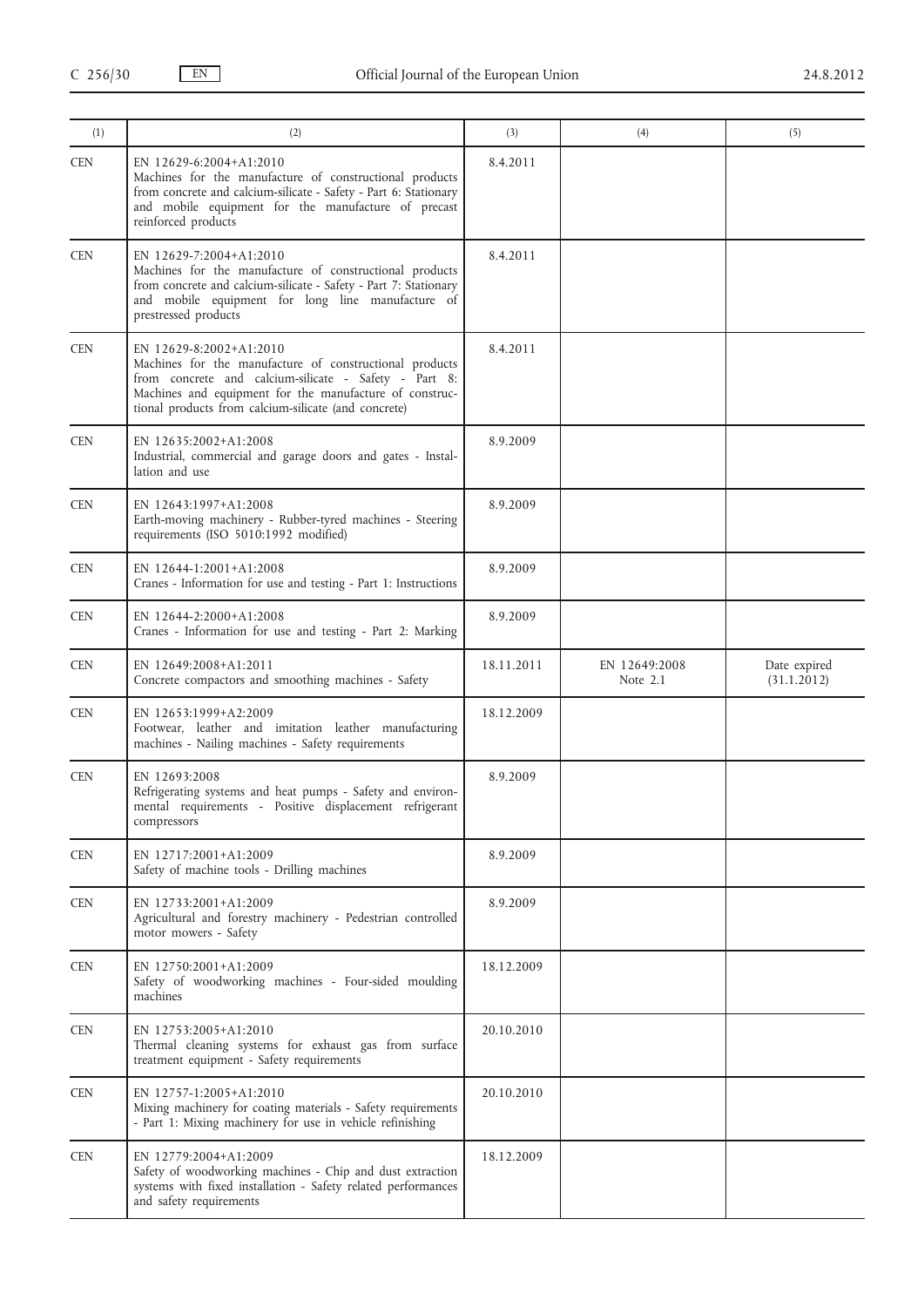| (1)        | (2)                                                                                                                                                                                           | (3)        | (4) | (5) |
|------------|-----------------------------------------------------------------------------------------------------------------------------------------------------------------------------------------------|------------|-----|-----|
| <b>CEN</b> | EN 12851:2005+A1:2010<br>Food processing machinery - Catering attachments for<br>machines having an auxiliary drive hub - Safety and<br>hygiene requirements                                  | 26.5.2010  |     |     |
| <b>CEN</b> | EN 12852:2001+A1:2010<br>Food processing machinery - Food processors and blenders -<br>Safety and hygiene requirements                                                                        | 20.10.2010 |     |     |
| <b>CEN</b> | EN 12853:2001+A1:2010<br>Food processing machinery - Hand-held blenders and whisks -<br>Safety and hygiene requirements                                                                       | 20.10.2010 |     |     |
|            | EN 12853:2001+A1:2010/AC:2010                                                                                                                                                                 |            |     |     |
| <b>CEN</b> | EN 12854:2003+A1:2010<br>Food processing machinery - Beam mixers - Safety and<br>hygiene requirements                                                                                         | 26.5.2010  |     |     |
| <b>CEN</b> | EN 12855:2003+A1:2010<br>Food processing machinery - Rotating bowl cutters - Safety<br>and hygiene requirements                                                                               | 20.10.2010 |     |     |
| <b>CEN</b> | EN 12881-1:2005+A1:2008<br>Conveyor belts - Fire simulation flammability testing - Part 1:<br>Propane burner tests                                                                            | 8.9.2009   |     |     |
| <b>CEN</b> | EN 12881-2:2005+A1:2008<br>Conveyor belts - Fire simulation flammability testing - Part 2:<br>Large scale fire test                                                                           | 8.9.2009   |     |     |
| <b>CEN</b> | EN 12882:2008<br>Conveyor belts for general purpose use - Electrical and<br>flammability safety requirements                                                                                  | 8.9.2009   |     |     |
| <b>CEN</b> | EN 12921-1:2005+A1:2010<br>Machines for surface cleaning and pre-treatment of industrial<br>items using liquids or vapours - Part 1: Common safety<br>requirements                            | 20.10.2010 |     |     |
| <b>CEN</b> | EN 12921-2:2005+A1:2008<br>Machines for surface cleaning and pre-treatment of industrial<br>items using liquids or vapours - Part 2: Safety of machines<br>using water based cleaning liquids | 8.9.2009   |     |     |
| <b>CEN</b> | EN 12921-3:2005+A1:2008<br>Machines for surface cleaning and pre-treatment of industrial<br>items using liquids or vapours - Part 3: Safety of machines<br>using flammable cleaning liquids   | 8.9.2009   |     |     |
| <b>CEN</b> | EN 12921-4:2005+A1:2008<br>Machines for surface cleaning and pretreatment of industrial<br>items using liquids and vapours - Part 4: Safety of machines<br>using halogenated solvents         | 8.9.2009   |     |     |
| <b>CEN</b> | EN 12957:2001+A1:2009<br>Machine tools - Safety - Electro discharge machines                                                                                                                  | 8.9.2009   |     |     |
| <b>CEN</b> | EN 12965:2003+A2:2009<br>Tractors and machinery for agriculture and forestry - Power<br>take-off (PTO) drive shafts and their guards - Safety                                                 | 18.12.2009 |     |     |
| <b>CEN</b> | EN 12978:2003+A1:2009<br>Industrial, commercial and garage doors and gates - Safety<br>devices for power operated doors and gates - Requirements<br>and test methods                          | 18.12.2009 |     |     |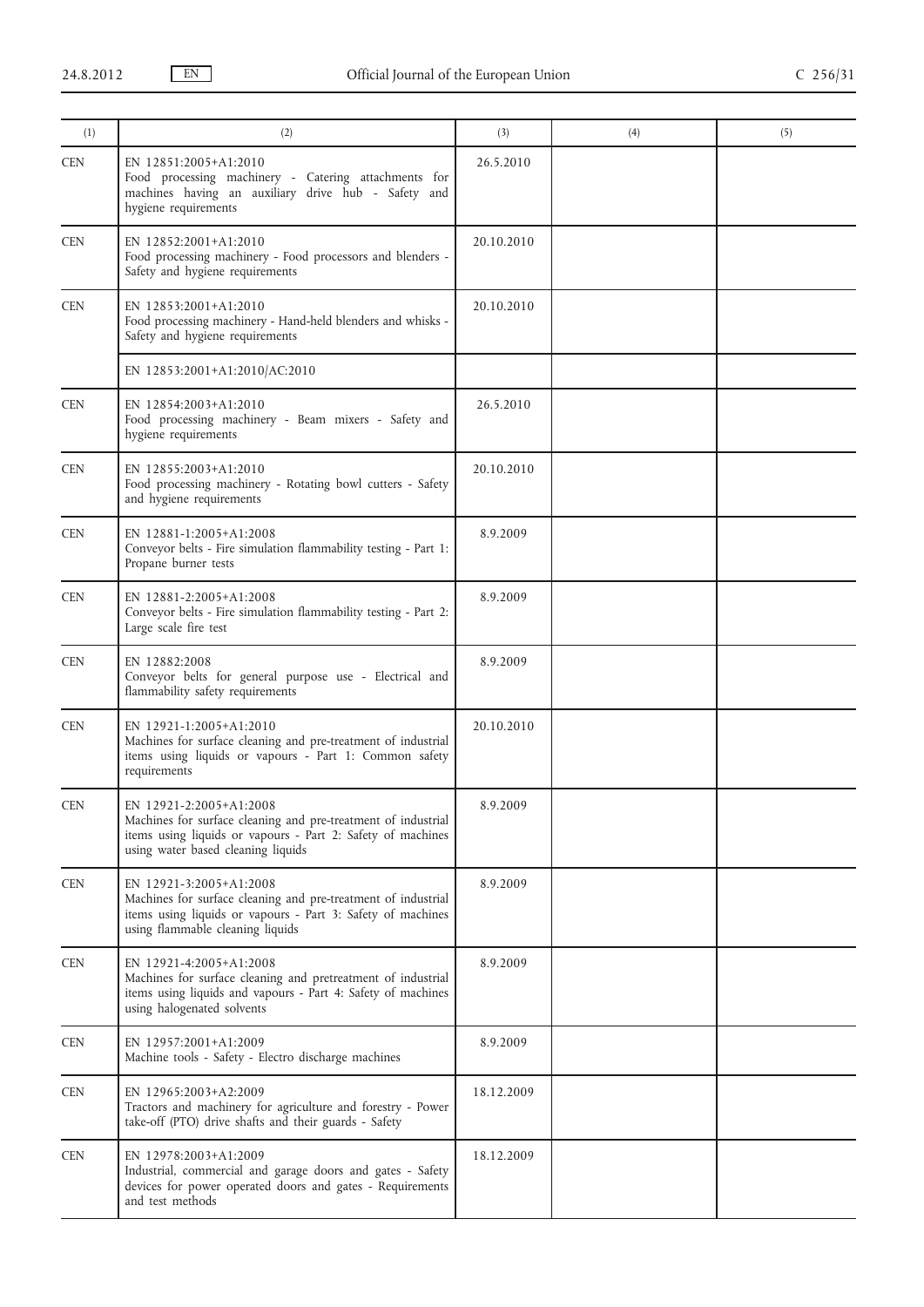| (1)        | (2)                                                                                                                                                                                                            | (3)        | (4)                                 | (5)                          |
|------------|----------------------------------------------------------------------------------------------------------------------------------------------------------------------------------------------------------------|------------|-------------------------------------|------------------------------|
| <b>CEN</b> | EN 12981:2005+A1:2009<br>Coating plants - Spray booths for application of organic<br>powder coating material - Safety requirements                                                                             | 8.9.2009   |                                     |                              |
| <b>CEN</b> | EN 12984:2005+A1:2010<br>Food processing machinery - Portable and/or hand-guided<br>machines and appliances with mechanically driven cutting<br>tools - Safety and hygiene requirements                        | 20.10.2010 |                                     |                              |
| <b>CEN</b> | EN 12999:2011+A1:2012<br>Cranes - Loader cranes                                                                                                                                                                | 24.8.2012  | EN 12999:2011<br>Note 2.1           | 31.12.2012                   |
| <b>CEN</b> | EN 13000:2010<br>Cranes - Mobile cranes                                                                                                                                                                        | 26.5.2010  |                                     |                              |
|            | EN 13000:2010/AC:2010                                                                                                                                                                                          |            |                                     |                              |
| <b>CEN</b> | EN 13001-1:2004+A1:2009<br>Cranes - General design - Part 1: General principles and<br>requirements                                                                                                            | 8.9.2009   |                                     |                              |
|            | EN 13001-1:2004+A1:2009/AC:2009                                                                                                                                                                                |            |                                     |                              |
| <b>CEN</b> | EN 13001-2:2011<br>Crane safety - General design - Part 2: Load actions                                                                                                                                        | 18.11.2011 | EN 13001-2:2004+A3:2009<br>Note 2.1 | Date expired<br>(18.11.2011) |
|            | EN 13001-2:2011/AC:2012                                                                                                                                                                                        |            |                                     |                              |
| <b>CEN</b> | EN 13001-3-1:2012<br>Cranes - General Design - Part 3-1: Limit States and proof<br>competence of steel structure                                                                                               | 5.6.2012   |                                     |                              |
| <b>CEN</b> | EN 13015:2001+A1:2008<br>Maintenance for lifts and escalators - Rules for maintenance<br>instructions                                                                                                          | 8.9.2009   |                                     |                              |
| <b>CEN</b> | EN 13019:2001+A1:2008<br>Machines for road surface cleaning - Safety requirements                                                                                                                              | 8.9.2009   |                                     |                              |
| <b>CEN</b> | EN 13020:2004+A1:2010<br>Road surface treatment machines - Safety requirements                                                                                                                                 | 20.10.2010 |                                     |                              |
| <b>CEN</b> | EN 13021:2003+A1:2008<br>Winter service machines - Safety requirements                                                                                                                                         | 8.9.2009   |                                     |                              |
| <b>CEN</b> | EN 13023:2003+A1:2010<br>Noise measurement methods for printing, paper converting,<br>paper making machines and auxiliary equipment - Accuracy<br>grades 2 and 3                                               | 26.5.2010  |                                     |                              |
| <b>CEN</b> | EN 13035-1:2008<br>Machines and plants for the manufacture, treatment and<br>processing of flat glass - Safety requirements - Part 1:<br>Storage, handling and transportation equipment inside the<br>factory  | 8.9.2009   |                                     |                              |
| <b>CEN</b> | EN 13035-2:2008<br>Machines and plants for the manufacture, treatment and<br>processing of flat glass - Safety requirements - Part 2:<br>Storage, handling and transportation equipment outside the<br>factory | 8.9.2009   |                                     |                              |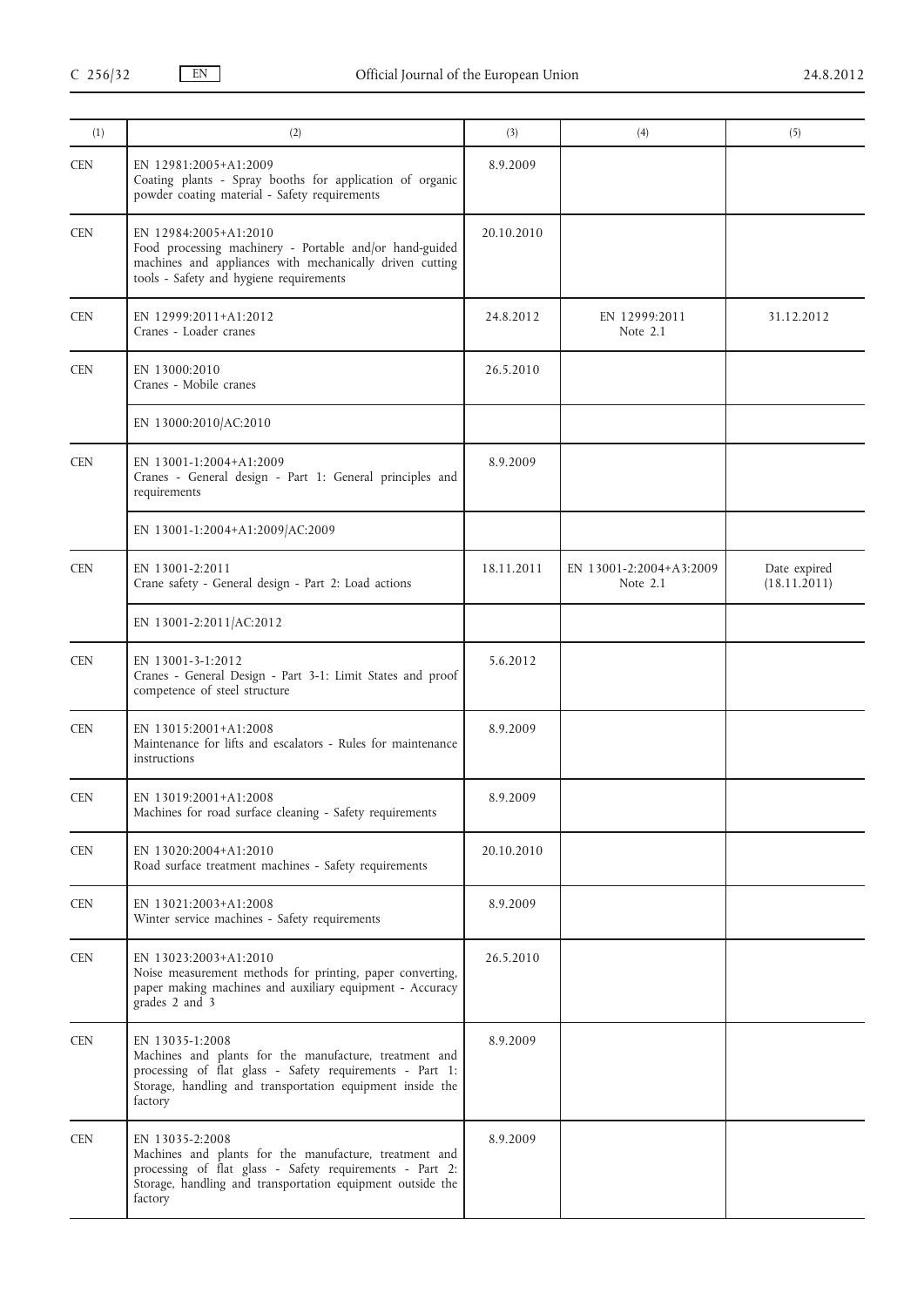| (1)        | (2)                                                                                                                                                                                                      | (3)        | (4) | (5) |
|------------|----------------------------------------------------------------------------------------------------------------------------------------------------------------------------------------------------------|------------|-----|-----|
| <b>CEN</b> | EN 13035-3:2003+A1:2009<br>Machines and plants for the manufacture, treatment and<br>processing of flat glass - Safety requirements - Part 3:<br>Cutting machines                                        | 18.12.2009 |     |     |
|            | EN 13035-3:2003+A1:2009/AC:2010                                                                                                                                                                          |            |     |     |
| <b>CEN</b> | EN 13035-4:2003+A1:2009<br>Machines and plants for the manufacture, treatment and<br>processing of flat glass - Safety requirements - Part 4:<br>Tilting tables                                          | 26.5.2010  |     |     |
| <b>CEN</b> | EN 13035-5:2006+A1:2009<br>Machines and plants for the manufacture, treatment and<br>processing of flat glass - Safety requirements - Part 5:<br>Machines and installations for stacking and de-stacking | 26.5.2010  |     |     |
| <b>CEN</b> | EN 13035-6:2006+A1:2009<br>Machines and plants for the manufacture, treatment and<br>processing of flat glass - Safety requirements - Part 6:<br>Machines for break-out                                  | 26.5.2010  |     |     |
| <b>CEN</b> | EN 13035-7:2006+A1:2009<br>Machines and plants for the manufacture, treatment and<br>processing of flat glass - Safety requirements - Part 7:<br>Cutting machines for laminated glass                    | 26.5.2010  |     |     |
| <b>CEN</b> | EN 13035-9:2006+A1:2010<br>Machines and plants for the manufacture, treatment and<br>processing of flat glass - Safety requirements - Part 9:<br>Washing installations                                   | 26.5.2010  |     |     |
| <b>CEN</b> | EN 13035-11:2006+A1:2010<br>Machines and plants for the manufacture, treatment and<br>processing of flat glass - Safety requirements - Part 11:<br>Drilling machines                                     | 26.5.2010  |     |     |
| <b>CEN</b> | EN 13042-1:2007+A1:2009<br>Machines and plants for the manufacture, treatment and<br>processing of hollow glass - Safety requirements - Part 1:<br>Gob feeder                                            | 18.12.2009 |     |     |
| <b>CEN</b> | EN 13042-2:2004+A1:2009<br>Machines and plants for the manufacture, treatment and<br>processing of hollow glass - Safety requirements - Part 2:<br>Handling machines for feeding                         | 18.12.2009 |     |     |
| <b>CEN</b> | EN 13042-3:2007+A1:2009<br>Machines and plants for the manufacture, treatment and<br>processing of hollow glass - Safety requirements - Part 3: IS<br>machines                                           | 18.12.2009 |     |     |
| <b>CEN</b> | EN 13042-5:2003+A1:2009<br>Machines and plants for the manufacture, treatment and<br>processing of hollow glass - Safety requirements - Part 5:<br>Presses                                               | 18.12.2009 |     |     |
| <b>CEN</b> | EN 13059:2002+A1:2008<br>Safety of industrial trucks - Test methods for measuring<br>vibration                                                                                                           | 8.9.2009   |     |     |
| <b>CEN</b> | EN 13102:2005+A1:2008<br>Ceramic machines - Safety - Loading and unloading of fine<br>clay tiles                                                                                                         | 8.9.2009   |     |     |
| <b>CEN</b> | EN 13112:2002+A1:2009<br>Tannery machines - Splitting and bandknife shearing<br>machines - Safety requirements                                                                                           | 26.5.2010  |     |     |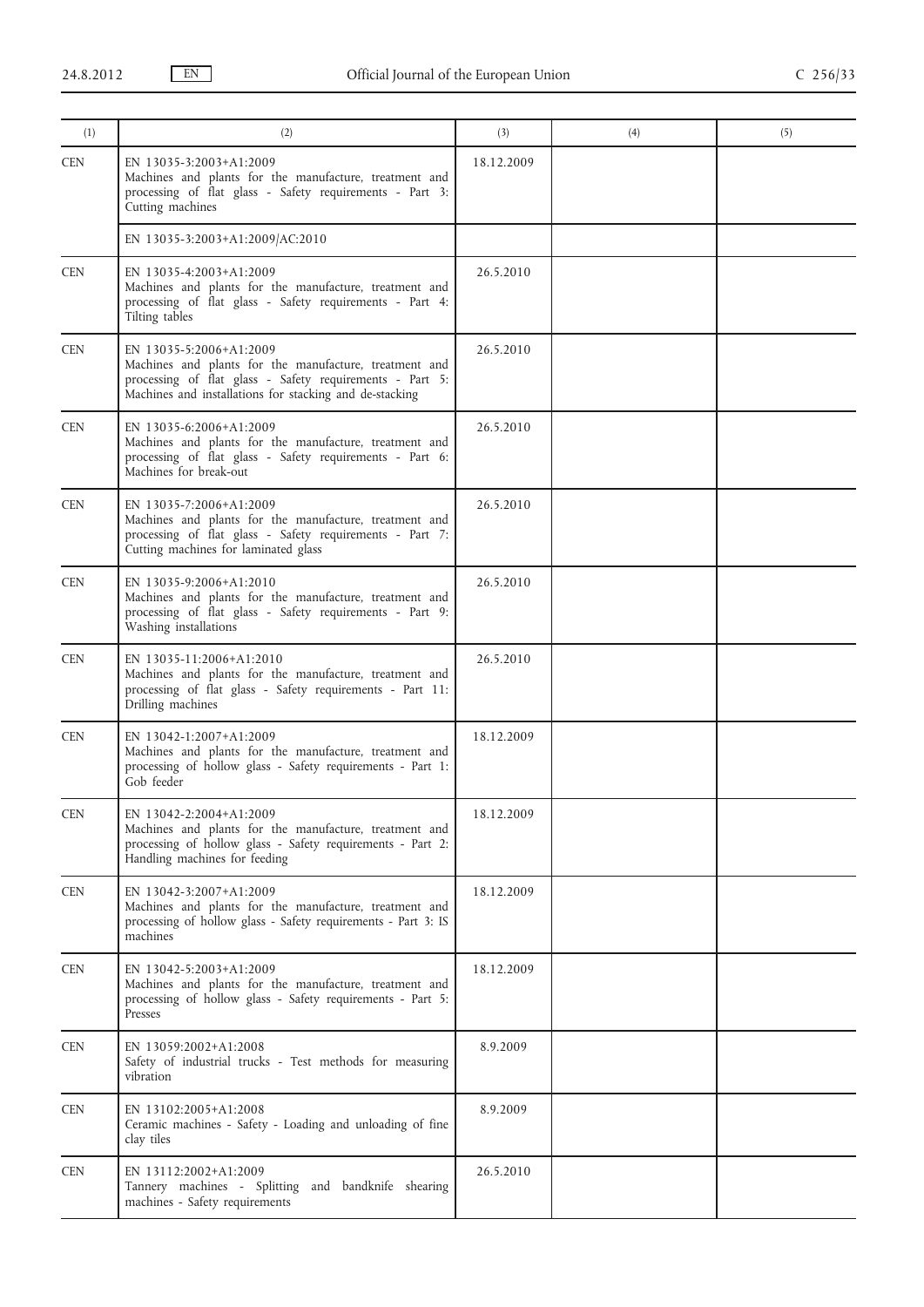| (1)        | (2)                                                                                                                                                                               | (3)        | (4) | (5) |
|------------|-----------------------------------------------------------------------------------------------------------------------------------------------------------------------------------|------------|-----|-----|
| <b>CEN</b> | EN 13113:2002+A1:2010<br>Tannery machines - Roller coating machines - Safety require-<br>ments                                                                                    | 8.4.2011   |     |     |
| <b>CEN</b> | EN 13114:2002+A1:2009<br>Tannery machines - Rotating process vessels - Safety require-<br>ments                                                                                   | 26.5.2010  |     |     |
| <b>CEN</b> | EN 13118:2000+A1:2009<br>Agricultural machinery - Potato harvesting equipment - Safety                                                                                            | 18.12.2009 |     |     |
| <b>CEN</b> | EN 13120:2009<br>Internal blinds - Performance requirements including safety                                                                                                      | 8.9.2009   |     |     |
| <b>CEN</b> | EN 13128:2001+A2:2009<br>Safety of machine tools - Milling machines (including boring<br>machines)                                                                                | 8.9.2009   |     |     |
|            | EN 13128:2001+A2:2009/AC:2010                                                                                                                                                     |            |     |     |
| <b>CEN</b> | EN 13135-1:2003+A1:2010<br>Cranes - Equipment - Part 1: Electrotechnical equipment                                                                                                | 20.10.2010 |     |     |
| <b>CEN</b> | EN 13135-2:2004+A1:2010<br>Cranes - Equipment - Part 2: Non-electrotechnical equipment                                                                                            | 8.4.2011   |     |     |
| <b>CEN</b> | EN 13140:2000+A1:2009<br>Agricultural machinery - Sugar beet and fodder beet<br>harvesting equipment - Safety                                                                     | 18.12.2009 |     |     |
| <b>CEN</b> | EN 13155:2003+A2:2009<br>Cranes - Safety - Non-fixed load lifting attachments                                                                                                     | 8.9.2009   |     |     |
| <b>CEN</b> | EN 13157:2004+A1:2009<br>Cranes - Safety - Hand powered cranes                                                                                                                    | 18.12.2009 |     |     |
| <b>CEN</b> | EN 13204:2004+A1:2012<br>Double acting hydraulic rescue tools for fire and rescue<br>service use - Safety and performance requirements                                            | 24.8.2012  |     |     |
| CEN        | EN 13208:2003+A1:2010<br>Food processing machinery - Vegetable peelers - Safety and<br>hygiene requirements                                                                       | 20.10.2010 |     |     |
| <b>CEN</b> | EN 13218:2002+A1:2008<br>Machine tools - Safety - Stationary grinding machines                                                                                                    | 8.9.2009   |     |     |
|            | EN 13218:2002+A1:2008/AC:2010                                                                                                                                                     |            |     |     |
| <b>CEN</b> | EN 13241-1:2003+A1:2011<br>Industrial, commercial and garage doors and gates - Product<br>standard - Part 1: Products without fire resistance or smoke<br>control characteristics | 18.11.2011 |     |     |
| <b>CEN</b> | EN 13288:2005+A1:2009<br>Food processing machinery - Bowl lifting and tilting machines<br>- Safety and hygiene requirements                                                       | 26.5.2010  |     |     |
| <b>CEN</b> | EN 13355:2004+A1:2009<br>Coating plants - Combined booths - Safety requirements                                                                                                   | 8.9.2009   |     |     |
| <b>CEN</b> | EN 13367:2005+A1:2008<br>Ceramic machines - Safety - Transfer platforms and cars                                                                                                  | 8.9.2009   |     |     |
|            | EN 13367:2005+A1:2008/AC:2009                                                                                                                                                     |            |     |     |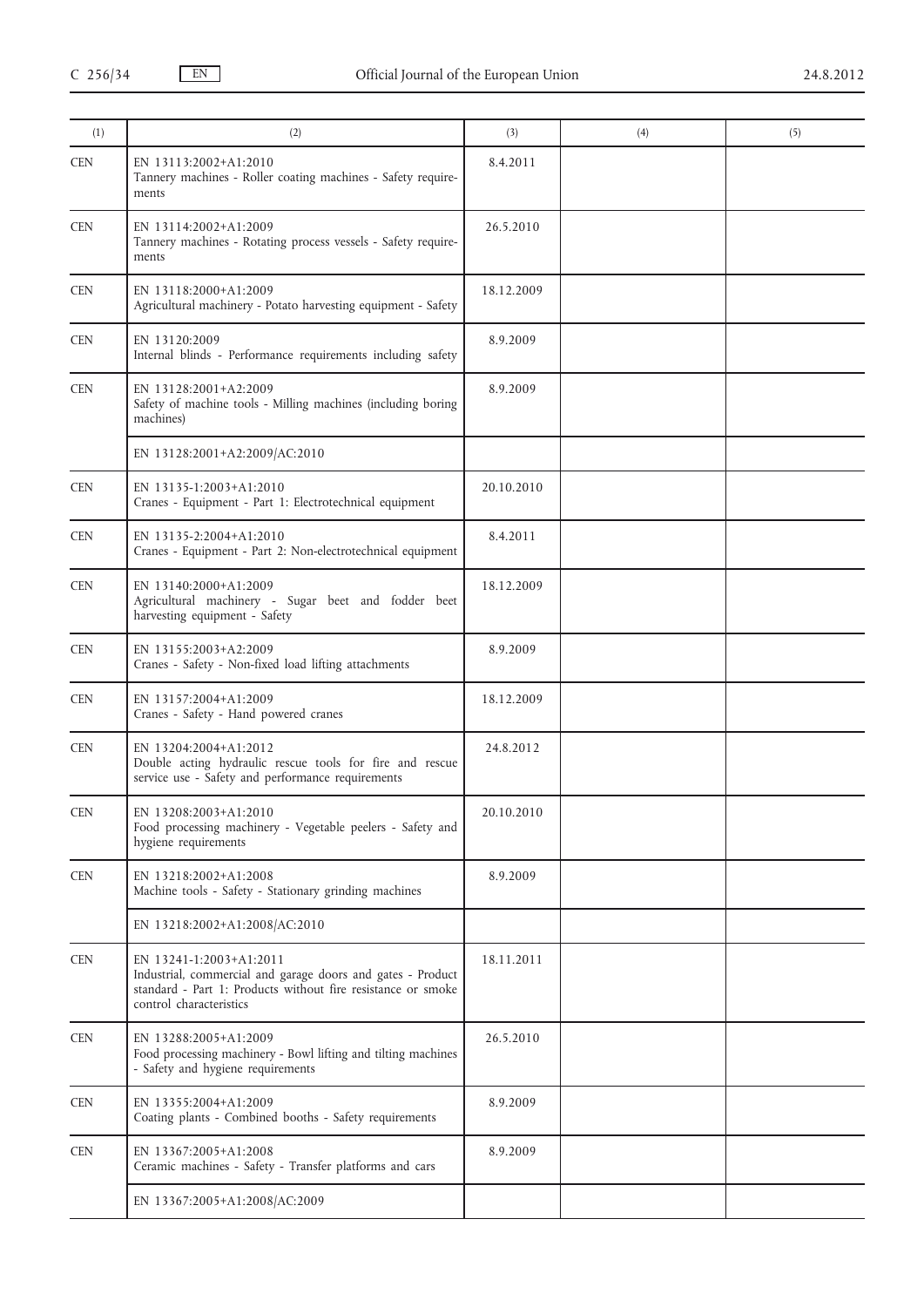| (1)                         | (2)                                                                                                                                                                                           | (3)        | (4)                                   | (5)                         |
|-----------------------------|-----------------------------------------------------------------------------------------------------------------------------------------------------------------------------------------------|------------|---------------------------------------|-----------------------------|
| <b>CEN</b>                  | EN 13389:2005+A1:2009<br>Food processing machinery - Mixers with horizontal shafts -<br>Safety and hygiene requirements                                                                       | 26.5.2010  |                                       |                             |
| <b>CEN</b>                  | EN 13390:2002+A1:2009<br>Food processing machinery - Pie and tart machines - Safety<br>and hygiene requirements                                                                               | 26.5.2010  |                                       |                             |
| <b>CEN</b>                  | EN 13411-1:2002+A1:2008<br>Terminations for steel wire ropes - Safety - Part 1: Thimbles<br>for steel wire rope slings                                                                        | 8.9.2009   |                                       |                             |
| <b>CEN</b>                  | EN 13411-2:2001+A1:2008<br>Terminations for steel wire ropes - Safety - Part 2: Splicing of<br>eyes for wire rope slings                                                                      | 8.9.2009   |                                       |                             |
| <b>CEN</b>                  | EN 13411-3:2004+A1:2008<br>Terminations for steel wire ropes - Safety - Part 3: Ferrules<br>and ferrule-securing                                                                              | 8.9.2009   |                                       |                             |
| <b>CEN</b>                  | EN 13411-4:2011<br>Terminations for steel wire ropes - Safety - Part 4: Metal and<br>resin socketing                                                                                          | 20.7.2011  | EN 13411-4:2002+A1:2008<br>Note $2.1$ | Date expired<br>(30.9.2011) |
| <b>CEN</b>                  | EN 13411-5:2003+A1:2008<br>Terminations for steel wire ropes - Safety - Part 5: U-bolt wire<br>rope grips                                                                                     | 8.9.2009   |                                       |                             |
| <b>CEN</b>                  | EN 13411-6:2004+A1:2008<br>Terminations for steel wire ropes - Safety - Part 6: Asym-<br>metric wedge socket                                                                                  | 8.9.2009   |                                       |                             |
| <b>CEN</b>                  | EN 13411-7:2006+A1:2008<br>Terminations for steel wire ropes - Safety - Part 7: Symmetric<br>wedge socket                                                                                     | 8.9.2009   |                                       |                             |
| <b>CEN</b>                  | EN 13411-8:2011<br>Terminations for steel wire ropes - Safety - Part 8: Swage<br>terminals and swaging                                                                                        | 18.11.2011 |                                       |                             |
| $\ensuremath{\mathsf{CEN}}$ | EN 13414-1:2003+A2:2008<br>Steel wire rope slings - Safety - Part 1: Slings for general<br>lifting service                                                                                    | 8.9.2009   |                                       |                             |
| <b>CEN</b>                  | EN 13414-2:2003+A2:2008<br>Steel wire rope slings - Safety - Part 2: Specification for<br>information for use and maintenance to be provided by the<br>manufacturer                           | 8.9.2009   |                                       |                             |
| <b>CEN</b>                  | EN 13414-3:2003+A1:2008<br>Steel wire rope slings - Safety - Part 3: Grommets and cable-<br>laid slings                                                                                       | 8.9.2009   |                                       |                             |
| <b>CEN</b>                  | EN 13418:2004+A1:2008<br>Plastics and rubber machines - Winding machines for film or<br>sheet - Safety requirements                                                                           | 8.9.2009   |                                       |                             |
| <b>CEN</b>                  | EN 13448:2001+A1:2009<br>Agricultural and forestry machinery - Inter-row mowing units<br>- Safety                                                                                             | 18.12.2009 |                                       |                             |
| <b>CEN</b>                  | EN 13457:2004+A1:2010<br>Footwear, leather and imitation leather goods manufacturing<br>machines - Splitting, skiving, cutting, cementing and cement<br>drying machines - Safety requirements | 20.10.2010 |                                       |                             |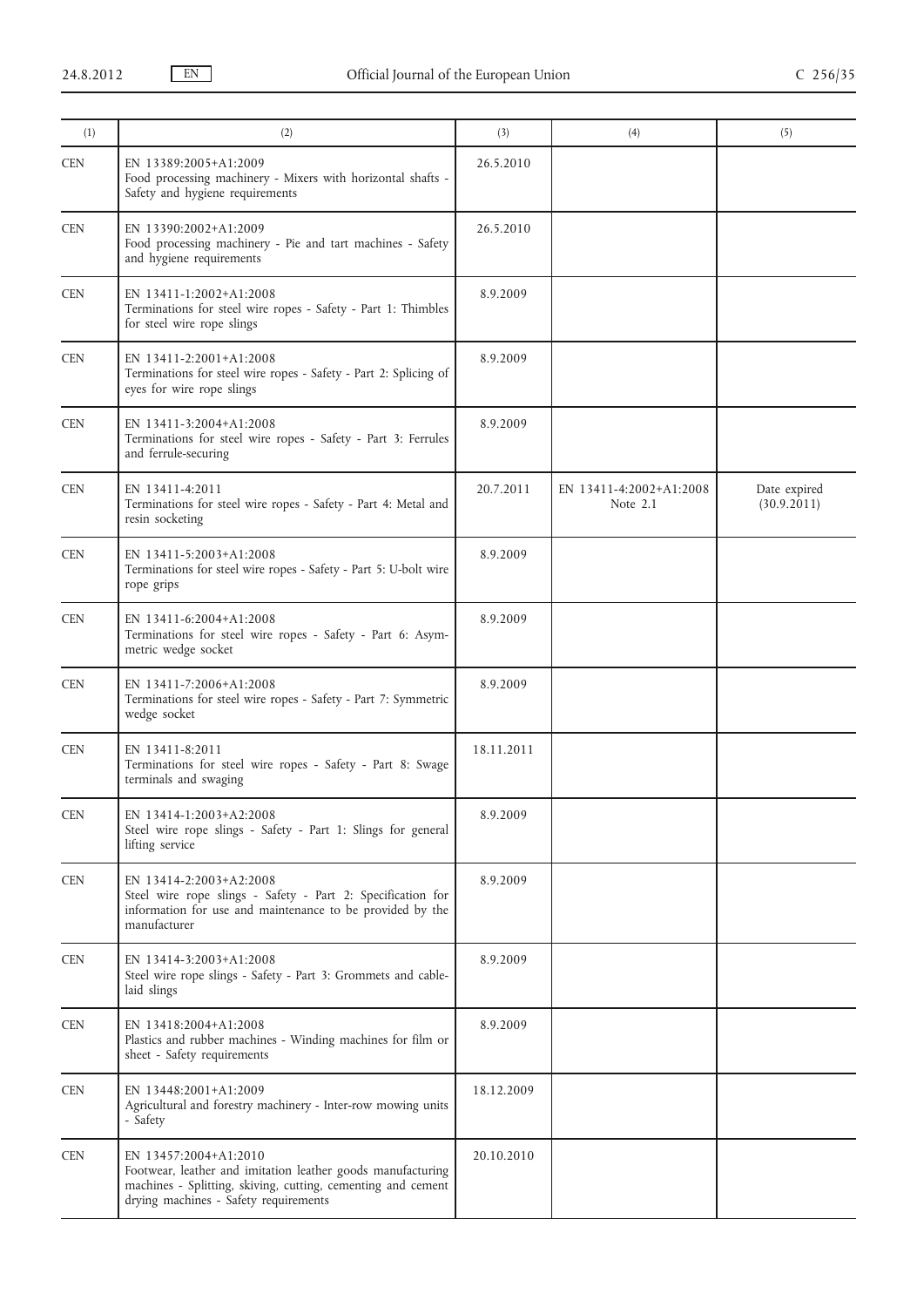| (1)        | (2)                                                                                                                                                                                           | (3)        | (4)                                 | (5)                         |
|------------|-----------------------------------------------------------------------------------------------------------------------------------------------------------------------------------------------|------------|-------------------------------------|-----------------------------|
| <b>CEN</b> | EN 13478:2001+A1:2008<br>Safety of machinery - Fire prevention and protection                                                                                                                 | 8.9.2009   |                                     |                             |
| <b>CEN</b> | EN 13490:2001+A1:2008<br>Mechanical vibration - Industrial trucks - Laboratory<br>evaluation and specification of operator seat vibration                                                     | 8.9.2009   |                                     |                             |
| <b>CEN</b> | EN 13524:2003+A1:2009<br>Highway maintenance machines - Safety requirements                                                                                                                   | 8.9.2009   |                                     |                             |
| <b>CEN</b> | EN 13525:2005+A2:2009<br>Forestry machinery - Wood chippers - Safety                                                                                                                          | 18.12.2009 |                                     |                             |
| <b>CEN</b> | EN 13531:2001+A1:2008<br>Earth-moving machinery - Tip-over protection structure<br>(TOPS) for compact excavators - Laboratory tests and<br>performance requirements (ISO 12117:1997 modified) | 8.9.2009   |                                     |                             |
| <b>CEN</b> | EN 13534:2006+A1:2010<br>Food processing machinery - Curing injection machines -<br>Safety and hygiene requirements                                                                           | 20.10.2010 |                                     |                             |
| <b>CEN</b> | EN 13557:2003+A2:2008<br>Cranes - Controls and control stations                                                                                                                               | 8.9.2009   |                                     |                             |
| <b>CEN</b> | EN 13561:2004+A1:2008<br>External blinds - Performance requirements including safety                                                                                                          | 8.9.2009   |                                     |                             |
| <b>CEN</b> | EN 13570:2005+A1:2010<br>Food processing machinery - Mixing machines - Safety and<br>hygiene requirements                                                                                     | 20.10.2010 |                                     |                             |
| <b>CEN</b> | EN 13586:2004+A1:2008<br>Cranes - Access                                                                                                                                                      | 8.9.2009   |                                     |                             |
| <b>CEN</b> | EN 13591:2005+A1:2009<br>Food processing machinery - Fixed deck oven loaders - Safety<br>and hygiene requirements                                                                             | 26.5.2010  |                                     |                             |
| <b>CEN</b> | EN 13617-1:2012<br>Petrol filling stations - Part 1: Safety requirements for<br>construction and performance of metering pumps, dispensers<br>and remote pumping units                        | 24.8.2012  | EN 13617-1:2004+A1:2009<br>Note 2.1 | 30.11.2012                  |
| <b>CEN</b> | EN 13621:2004+A1:2010<br>Food processing machinery - Salad dryers - Safety and<br>hygiene requirements                                                                                        | 20.10.2010 |                                     |                             |
| <b>CEN</b> | EN 13659:2004+A1:2008<br>Shutters - Performance requirements including safety                                                                                                                 | 8.9.2009   |                                     |                             |
| <b>CEN</b> | EN 13675:2004+A1:2010<br>Safety of machinery - Safety requirements for tube forming<br>and rolling mills and their finishing line equipment                                                   | 20.10.2010 |                                     |                             |
| <b>CEN</b> | EN 13683:2003+A2:2011<br>Garden equipment - Integrally powered shredders/chippers -<br>Safety                                                                                                 | 20.7.2011  |                                     |                             |
| <b>CEN</b> | EN 13684:2004+A3:2009<br>Garden equipment - Pedestrian controlled lawn aerators and<br>scarifiers - Safety                                                                                    | 26.5.2010  | EN 13684:2004+A2:2009<br>Note $2.1$ | Date expired<br>(30.6.2010) |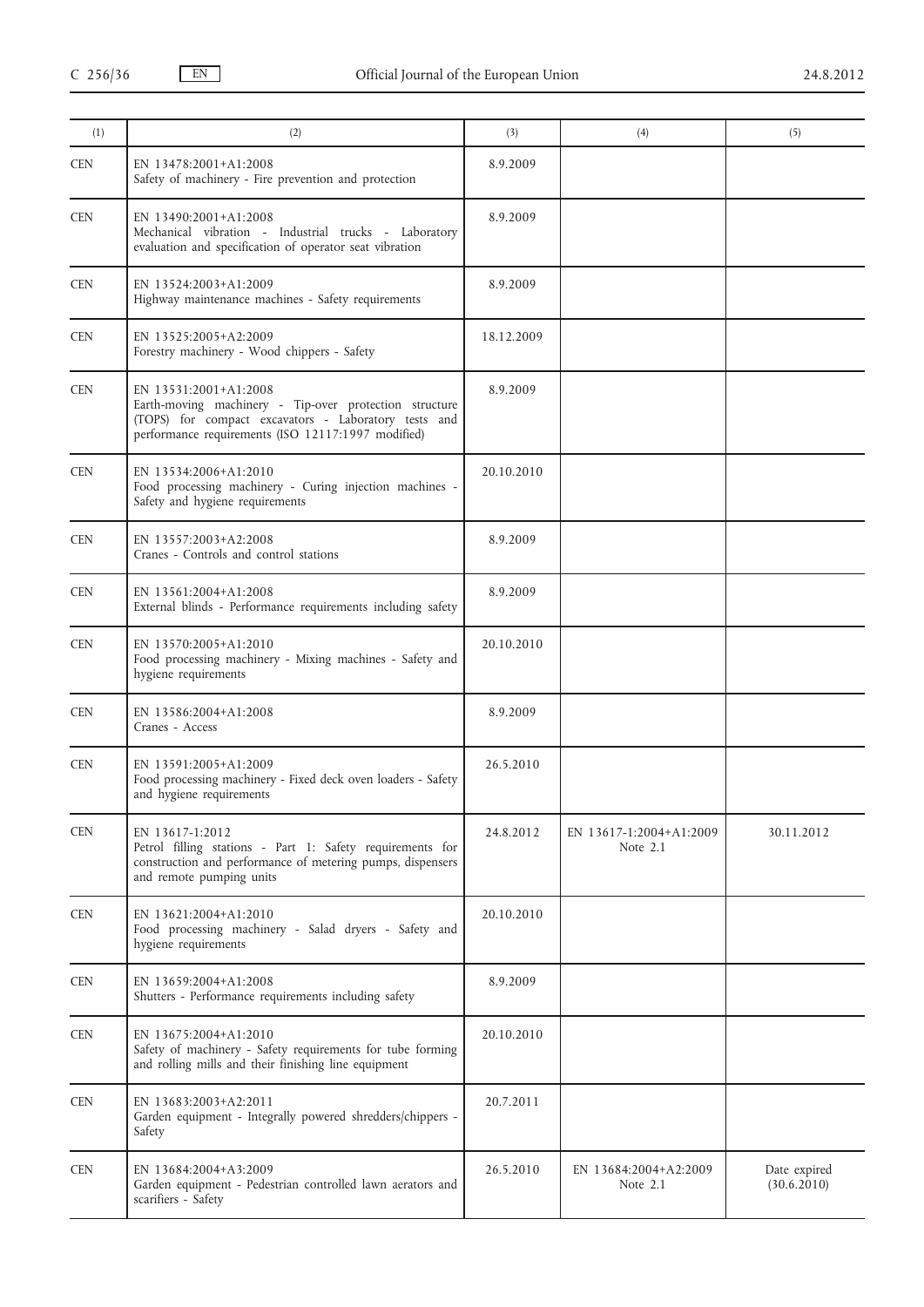| (1)        | (2)                                                                                                                                                                                                                | (3)        | (4)                                                | (5)                          |
|------------|--------------------------------------------------------------------------------------------------------------------------------------------------------------------------------------------------------------------|------------|----------------------------------------------------|------------------------------|
| <b>CEN</b> | EN 13731:2007<br>Lifting bag systems for fire and rescue service use - Safety and<br>performance requirements                                                                                                      | 8.9.2009   |                                                    |                              |
| <b>CEN</b> | EN 13732:2002+A2:2009<br>Food processing machinery - Bulk Milk Coolers on Farms -<br>Requirements for construction, performance, suitability for<br>use, safety and hygiene                                        | 8.9.2009   |                                                    |                              |
| <b>CEN</b> | EN ISO 13732-1:2008<br>Ergonomics of the thermal environment - Methods for the<br>assessment of human responses to contact with surfaces -<br>Part 1: Hot surfaces (ISO 13732-1:2006)                              | 8.9.2009   |                                                    |                              |
| <b>CEN</b> | EN ISO 13732-3:2008<br>Ergonomics of the thermal environment - Methods for the<br>assessment of human responses to contact with surfaces -<br>Part 3: Cold surfaces (ISO 13732-3:2005)                             | 8.9.2009   |                                                    |                              |
| <b>CEN</b> | EN 13736:2003+A1:2009<br>Safety of machine tools - Pneumatic presses                                                                                                                                               | 8.9.2009   |                                                    |                              |
| <b>CEN</b> | EN ISO 13753:2008<br>Mechanical vibration and shock - Hand-arm vibration -<br>Method for measuring the vibration transmissibility of<br>resilient materials when loaded by the hand-arm system<br>(ISO 13753:1998) | 8.9.2009   |                                                    |                              |
| <b>CEN</b> | EN ISO 13849-1:2008<br>Safety of machinery - Safety-related parts of control systems -<br>Part 1: General principles for design (ISO 13849-1:2006)                                                                 | 8.9.2009   | EN ISO 13849-1:2006<br>EN 954-1:1996<br>Note $2.1$ | Date expired<br>(31.12.2011) |
|            | EN ISO 13849-1:2008/AC:2009                                                                                                                                                                                        |            |                                                    |                              |
| <b>CEN</b> | EN ISO 13849-2:2008<br>Safety of machinery - Safety-related parts of control systems -<br>Part 2: Validation (ISO 13849-2:2003)                                                                                    | 8.9.2009   |                                                    |                              |
| <b>CEN</b> | EN ISO 13850:2008<br>Safety of machinery - Emergency stop - Principles for design<br>(ISO 13850:2006)                                                                                                              | 8.9.2009   |                                                    |                              |
| <b>CEN</b> | EN ISO 13855:2010<br>Safety of machinery - Positioning of safeguards with respect<br>to the approach speeds of parts of the human body (ISO<br>13855:2010)                                                         | 20.10.2010 | EN 999:1998+A1:2008<br>Note $2.1$                  | Date expired<br>(30.11.2010) |
| <b>CEN</b> | EN ISO 13857:2008<br>Safety of machinery - Safety distances to prevent hazard<br>zones being reached by upper and lower limbs (ISO<br>13857:2008)                                                                  | 8.9.2009   |                                                    |                              |
| <b>CEN</b> | EN 13862:2001+A1:2009<br>Floor cutting-off machines - Safety                                                                                                                                                       | 8.9.2009   |                                                    |                              |
| <b>CEN</b> | EN 13870:2005+A1:2010<br>Food processing machinery - Chop cutting machines - Safety<br>and hygiene requirements                                                                                                    | 20.10.2010 |                                                    |                              |
| <b>CEN</b> | EN 13871:2005+A1:2010<br>Food processing machinery - Cubes cutting machinery -<br>Safety and hygiene requirements                                                                                                  | 20.10.2010 |                                                    |                              |
| <b>CEN</b> | EN 13885:2005+A1:2010<br>Food processing machinery - Clipping machines - Safety and<br>hygiene requirements                                                                                                        | 20.10.2010 |                                                    |                              |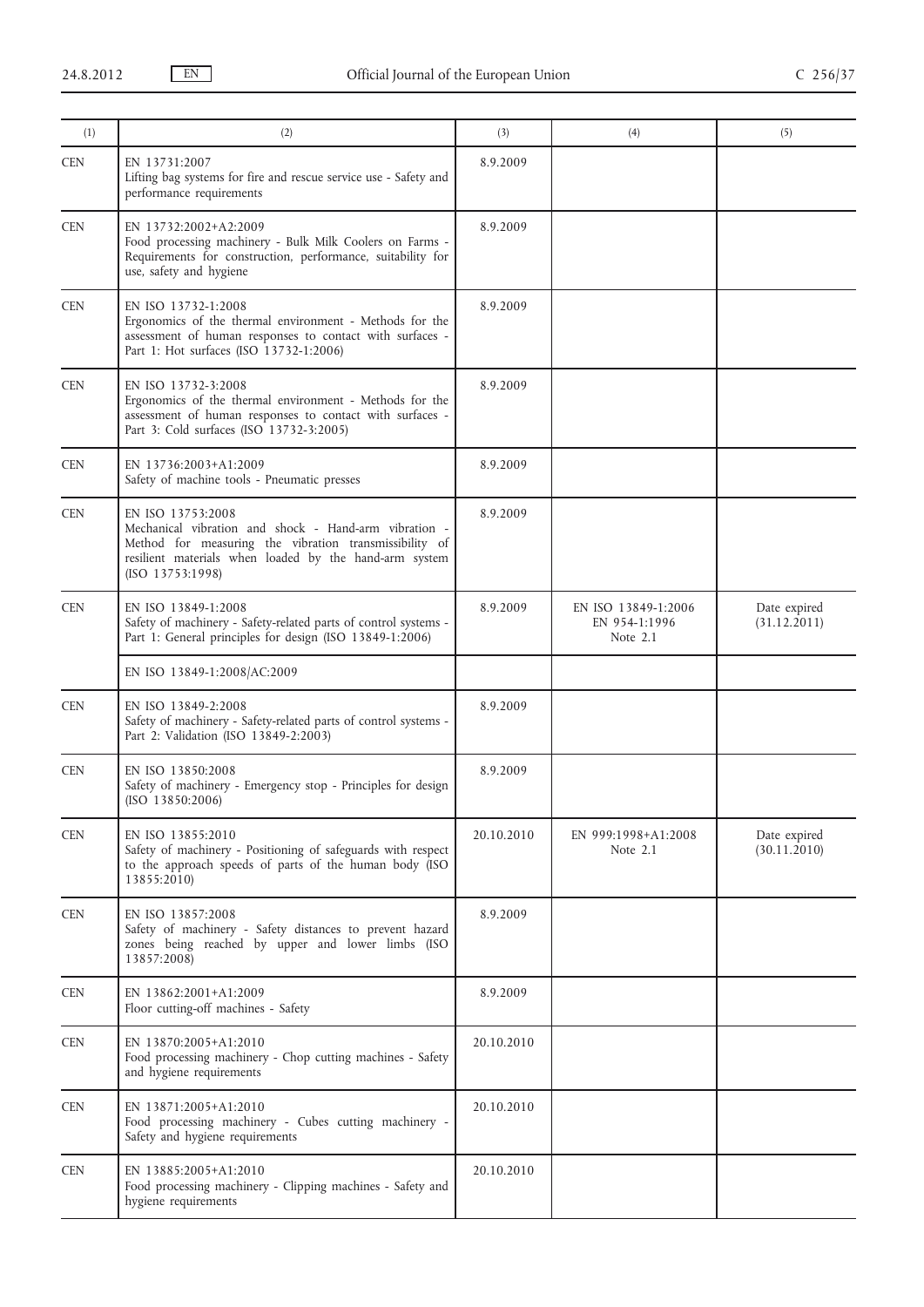| (1)        | (2)                                                                                                                                                                                                  | (3)        | (4)                                 | (5)                         |
|------------|------------------------------------------------------------------------------------------------------------------------------------------------------------------------------------------------------|------------|-------------------------------------|-----------------------------|
| <b>CEN</b> | EN 13886:2005+A1:2010<br>Food processing machinery - Cooking kettles equipped with<br>powered stirrer and/or mixer - Safety and hygiene require-<br>ments                                            | 26.5.2010  |                                     |                             |
| <b>CEN</b> | EN 13889:2003+A1:2008<br>Forged steel shackles for general lifting purposes - Dee<br>shackles and bow shackles - Grade 6 - Safety                                                                    | 8.9.2009   |                                     |                             |
| <b>CEN</b> | EN 13898:2003+A1:2009<br>Machine tools - Safety - Sawing machines for cold metal                                                                                                                     | 8.9.2009   |                                     |                             |
|            | EN 13898:2003+A1:2009/AC:2010                                                                                                                                                                        |            |                                     |                             |
| <b>CEN</b> | EN 13951:2012<br>Liquid pumps - Safety requirements - Agrifoodstuffs<br>equipment; Design rules to ensure hygiene in use                                                                             | 24.8.2012  | EN 13951:2003+A1:2008<br>Note $2.1$ | 31.10.2012                  |
| <b>CEN</b> | EN 13954:2005+A1:2010<br>Food processing machinery - Bread slicers - Safety and<br>hygiene requirements                                                                                              | 26.5.2010  |                                     |                             |
| <b>CEN</b> | EN 13977:2011<br>Railway applications - Track - Safety requirements for<br>portable machines and trolleys for construction and main-<br>tenance                                                      | 20.7.2011  |                                     |                             |
| <b>CEN</b> | EN 13985:2003+A1:2009<br>Machine tools - Safety - Guillotine shears                                                                                                                                  | 8.9.2009   |                                     |                             |
| <b>CEN</b> | EN 14010:2003+A1:2009<br>Safety of machinery - Equipment for power driven parking of<br>motor vehicles - Safety and EMC requirements for design,<br>manufacturing, erection and commissioning stages | 18.12.2009 |                                     |                             |
| <b>CEN</b> | EN 14017:2005+A2:2009<br>Agricultural and forestry machinery - Solid fertilizer<br>distributors - Safety                                                                                             | 18.12.2009 | EN 14017:2005+A1:2008<br>Note 2.1   | Date expired<br>(31.1.2010) |
| <b>CEN</b> | EN 14018:2005+A1:2009<br>Agricultural and forestry machinery - Seed drills - Safety                                                                                                                  | 18.12.2009 |                                     |                             |
| <b>CEN</b> | EN 14033-3:2009+A1:2011<br>Railway applications - Track - Railbound construction and<br>maintenance machines - Part 3: General safety requirements                                                   | 29.2.2012  | EN 14033-3:2009<br>Note $2.1$       | Date expired<br>(30.4.2012) |
| <b>CEN</b> | EN 14043:2005+A1:2009<br>High rise aerial appliances for fire service use - Turntable<br>ladders with combined movements - Safety and performance<br>requirements and test methods                   | 8.9.2009   |                                     |                             |
| <b>CEN</b> | EN 14044:2005+A1:2009<br>High rise aerial appliances for fire service use - Turntable<br>ladders with sequential movements - Safety and performance<br>requirements and test methods                 | 8.9.2009   |                                     |                             |
| <b>CEN</b> | EN 14070:2003+A1:2009<br>Safety of machine tools - Transfer and special-purpose<br>machines                                                                                                          | 8.9.2009   |                                     |                             |
|            | EN 14070:2003+A1:2009/AC:2010                                                                                                                                                                        |            |                                     |                             |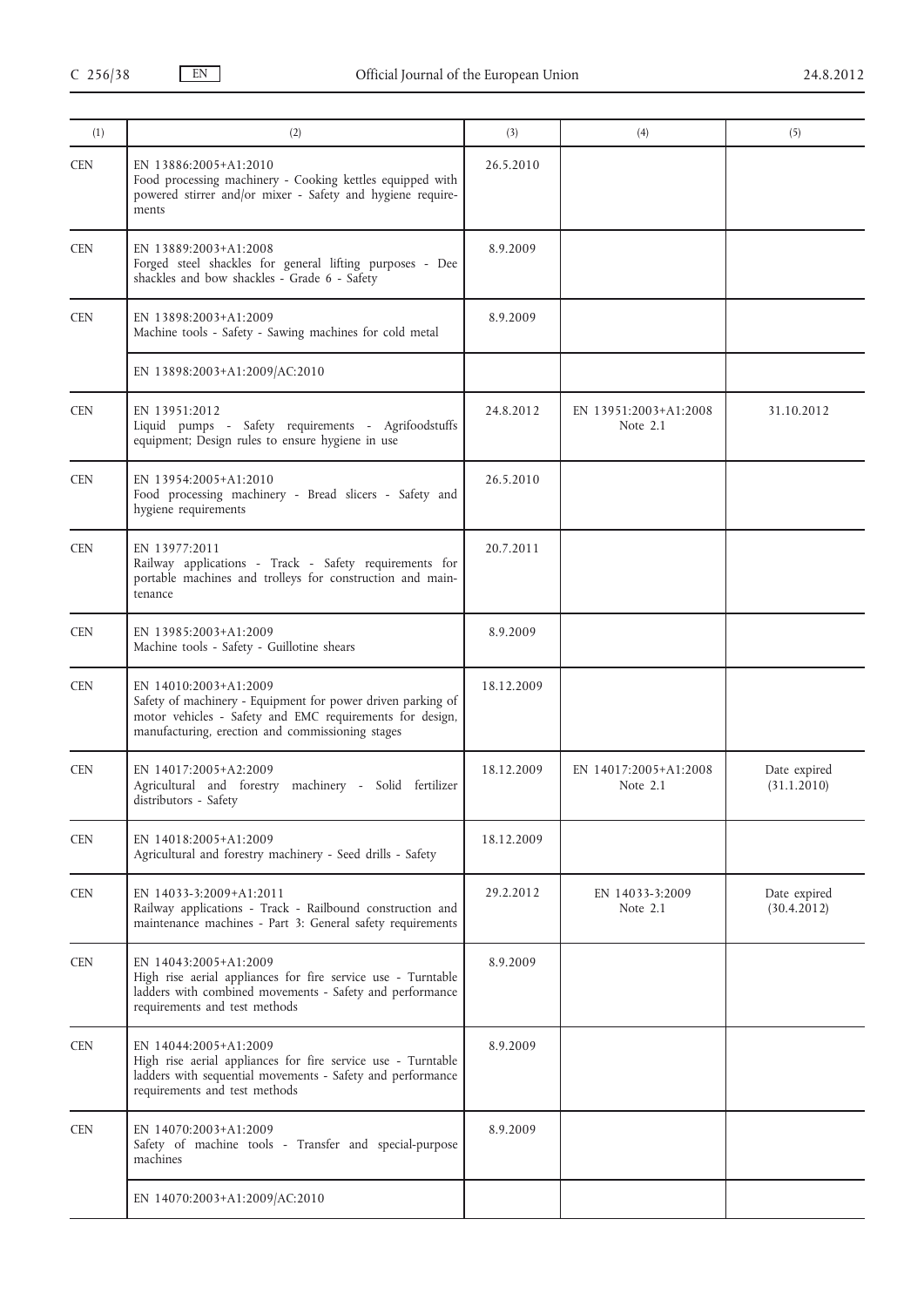| (1)        | (2)                                                                                                                                                                               | (3)        | (4)    | (5)                          |
|------------|-----------------------------------------------------------------------------------------------------------------------------------------------------------------------------------|------------|--------|------------------------------|
| <b>CEN</b> | EN ISO 14122-1:2001<br>Safety of machinery - Permanent means of access to<br>machinery - Part 1: Choice of fixed means of access<br>between two levels (ISO 14122-1:2001)         | 20.10.2010 |        |                              |
|            | EN ISO 14122-1:2001/A1:2010                                                                                                                                                       | 20.10.2010 | Note 3 | Date expired<br>(31.10.2010) |
| <b>CEN</b> | EN ISO 14122-2:2001<br>Safety of machinery - Permanent means of access to<br>machinery - Part 2: Working platforms and walkways (ISO<br>14122-2:2001)                             | 20.10.2010 |        |                              |
|            | EN ISO 14122-2:2001/A1:2010                                                                                                                                                       | 20.10.2010 | Note 3 | Date expired<br>(31.10.2010) |
| <b>CEN</b> | EN ISO 14122-3:2001<br>Safety of machinery - Permanent means of access to<br>machinery - Part 3: Stairs, stepladders and guard-rails (ISO<br>14122-3:2001)                        | 20.10.2010 |        |                              |
|            | EN ISO 14122-3:2001/A1:2010                                                                                                                                                       | 20.10.2010 | Note 3 | Date expired<br>(31.10.2010) |
| <b>CEN</b> | EN ISO 14122-4:2004<br>Safety of machinery - Permanent means of access to<br>machinery - Part 4: Fixed ladders (ISO 14122-4:2004)                                                 | 8.4.2011   |        |                              |
|            | EN ISO 14122-4:2004/A1:2010                                                                                                                                                       | 8.4.2011   | Note 3 | Date expired<br>(8.4.2011)   |
| <b>CEN</b> | EN ISO 14159:2008<br>Safety of machinery - Hygiene requirements for the design of<br>machinery (ISO 14159:2002)                                                                   | 8.9.2009   |        |                              |
| <b>CEN</b> | EN 14238:2004+A1:2009<br>Cranes - Manually controlled load manipulating devices                                                                                                   | 18.12.2009 |        |                              |
| <b>CEN</b> | EN ISO 14314:2009<br>Reciprocal internal combustion engines - Recoil starting<br>equipment - General safety requirements (ISO 14314:2004)                                         | 18.12.2009 |        |                              |
| <b>CEN</b> | EN 14439:2006+A2:2009<br>Cranes - Safety - Tower cranes                                                                                                                           | 8.9.2009   |        |                              |
| <b>CEN</b> | EN 14462:2005+A1:2009<br>Surface treatment equipment - Noise test code for surface<br>treatment equipment including its ancillary handling<br>equipment - Accuracy grades 2 and 3 | 8.9.2009   |        |                              |
| <b>CEN</b> | EN 14466:2005+A1:2008<br>Fire-fighting pumps - Portable pumps - Safety and<br>performance requirements, tests                                                                     | 8.9.2009   |        |                              |
| <b>CEN</b> | EN 14492-1:2006+A1:2009<br>Cranes - Power driven winches and hoists - Part 1: Power<br>driven winches                                                                             | 18.12.2009 |        |                              |
|            | EN 14492-1:2006+A1:2009/AC:2010                                                                                                                                                   |            |        |                              |
| <b>CEN</b> | EN 14492-2:2006+A1:2009<br>Cranes - Power driven winches and hoists - Part 2: Power<br>driven hoists                                                                              | 18.12.2009 |        |                              |
|            | EN 14492-2:2006+A1:2009/AC:2010                                                                                                                                                   |            |        |                              |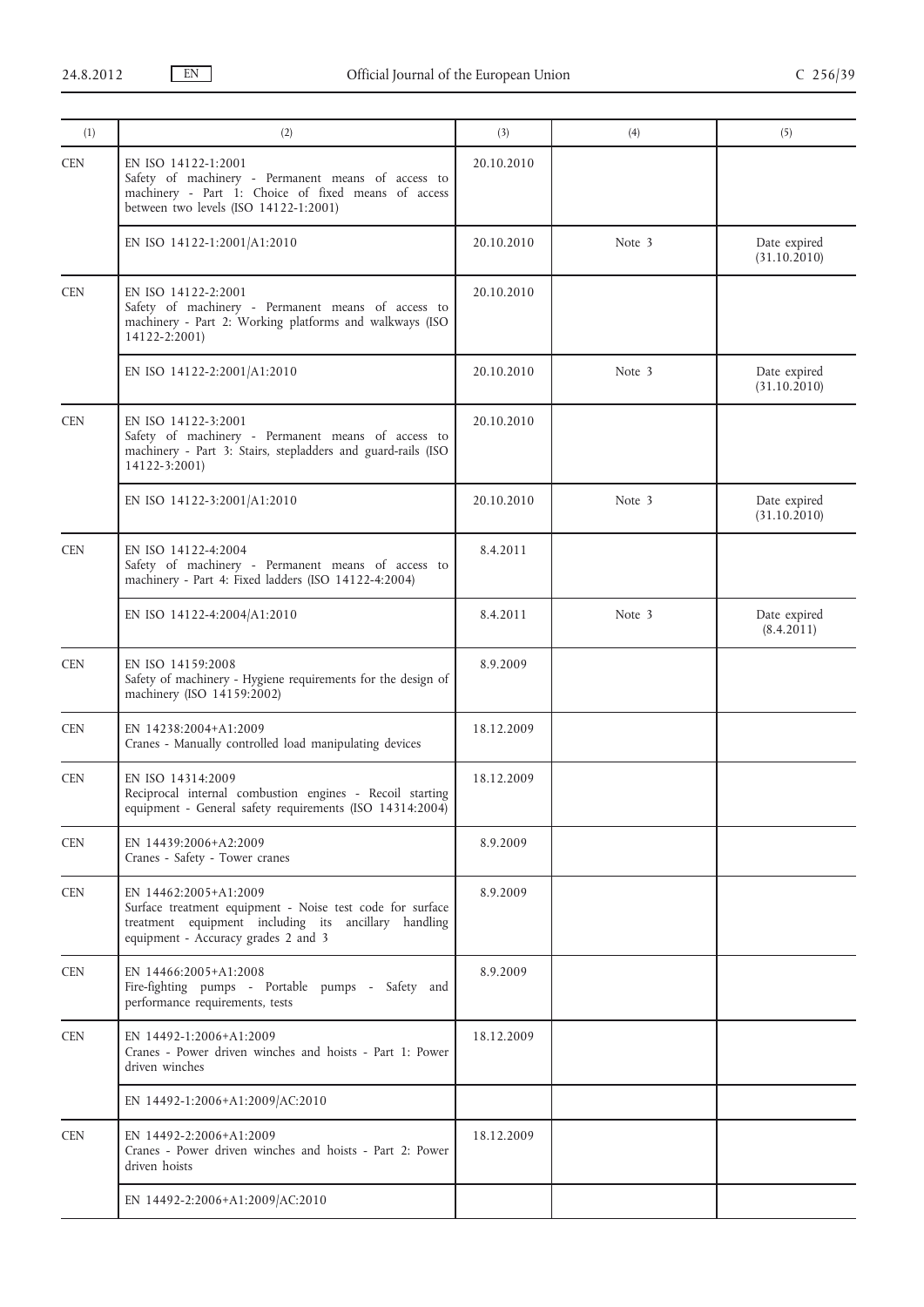| (1)        | (2)                                                                                                                                                                                          | (3)        | (4) | (5) |
|------------|----------------------------------------------------------------------------------------------------------------------------------------------------------------------------------------------|------------|-----|-----|
| <b>CEN</b> | EN 14502-2:2005+A1:2008<br>Cranes - Equipment for the lifting of persons - Part 2:<br>Elevating control stations                                                                             | 8.9.2009   |     |     |
| <b>CEN</b> | EN 14655:2005+A1:2010<br>Food processing machinery - Baguette slicers - Safety and<br>hygiene requirements                                                                                   | 26.5.2010  |     |     |
| <b>CEN</b> | EN 14656:2006+A1:2010<br>Safety of machinery - Safety requirements for extrusion<br>presses for steel and non-ferrous metals                                                                 | 20.10.2010 |     |     |
| <b>CEN</b> | EN 14658:2005+A1:2010<br>Continuous handling equipment and systems - General safety<br>requirements for continuous handling equipment for opencast<br>lignite mining                         | 26.5.2010  |     |     |
| <b>CEN</b> | EN 14673:2006+A1:2010<br>Safety of machinery - Safety requirements for hydraulically<br>powered open die hot forging presses for the forging of<br>steel and non-ferrous metals              | 20.10.2010 |     |     |
| <b>CEN</b> | EN 14677:2008<br>Safety of machinery - Secondary steelmaking - Machinery and<br>equipment for treatment of liquid steel                                                                      | 8.9.2009   |     |     |
| <b>CEN</b> | EN 14681:2006+A1:2010<br>Safety of machinery - Safety requirements for machinery and<br>equipment for production of steel by electric arc furnaces                                           | 20.10.2010 |     |     |
| <b>CEN</b> | EN 14710-1:2005+A2:2008<br>Fire-fighting pumps - Fire-fighting centrifugal pumps without<br>primer - Part 1: Classification, general and safety requirements                                 | 8.9.2009   |     |     |
| <b>CEN</b> | EN 14710-2:2005+A2:2008<br>Fire-fighting pumps - Fire-fighting centrifugal pumps without<br>primer - Part 2: Verification of general and safety require-<br>ments                            | 8.9.2009   |     |     |
| <b>CEN</b> | EN ISO 14738:2008<br>Safety of machinery - Anthropometric requirements for the<br>design of workstations at machinery (ISO 14738:2002,<br>including Cor 1:2003 and Cor 2:2005)               | 8.9.2009   |     |     |
| <b>CEN</b> | EN 14753:2007<br>Safety of machinery - Safety requirements for machinery and<br>equipment for continuous casting of steel                                                                    | 8.9.2009   |     |     |
| <b>CEN</b> | EN 14886:2008<br>Plastics and rubber machines - Bandknife cutting machines<br>for block foams - Safety requirements                                                                          | 8.9.2009   |     |     |
| <b>CEN</b> | EN 14910:2007+A1:2009<br>Garden equipment - Walk-behind combustion engine<br>powered trimmers - Safety                                                                                       | 8.9.2009   |     |     |
| <b>CEN</b> | EN 14930:2007+A1:2009<br>Agricultural and forestry machinery and gardening equipment<br>- Pedestrian controlled and hand-held machines - Deter-<br>mination of accessibility of hot surfaces | 8.9.2009   |     |     |
| <b>CEN</b> | EN 14957:2006+A1:2010<br>Food processing machinery - Dishwashing machines with<br>conveyor - Safety and hygiene requirements                                                                 | 26.5.2010  |     |     |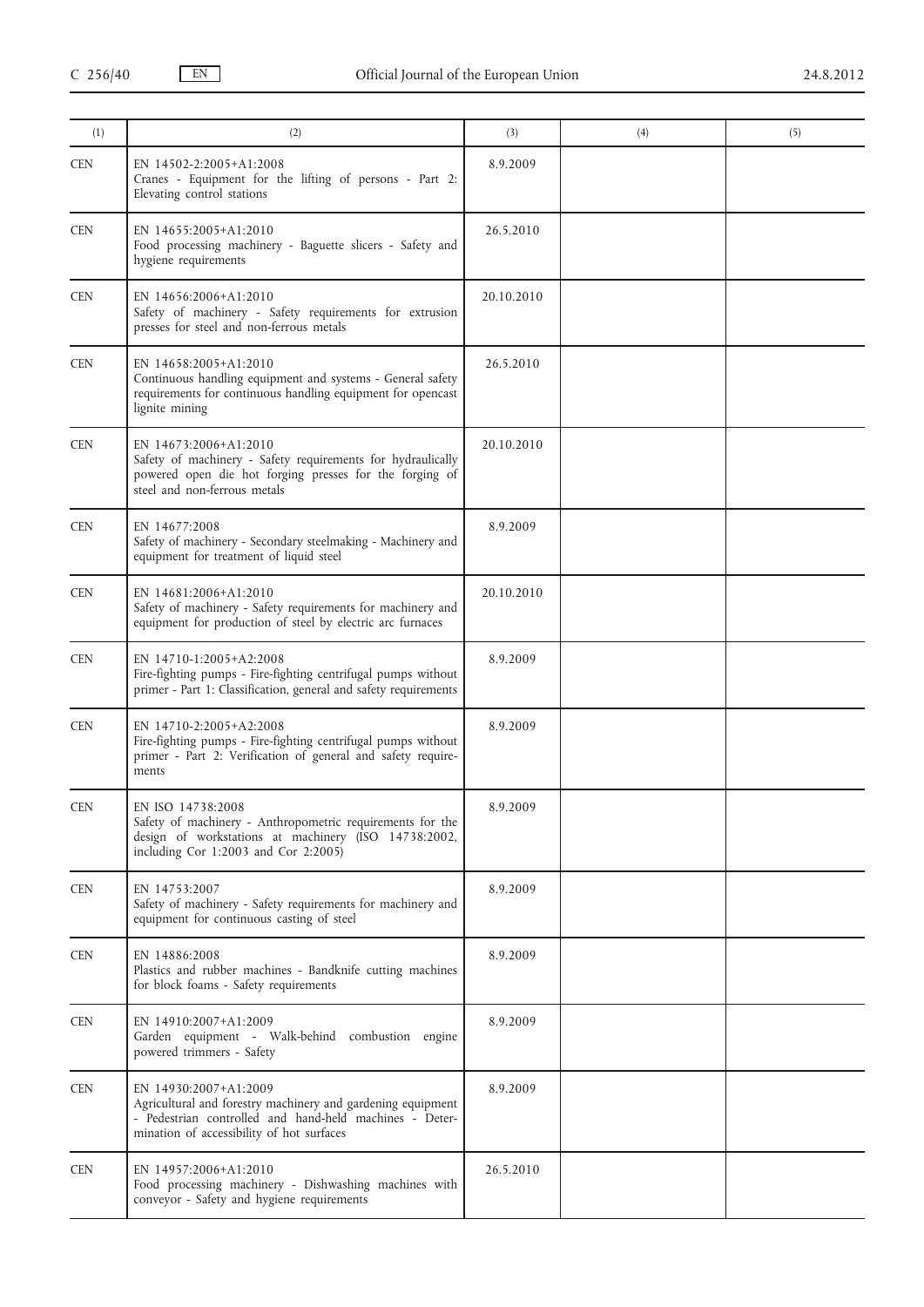| (1)        | (2)                                                                                                                                                                                                                           | (3)       | (4) | (5) |
|------------|-------------------------------------------------------------------------------------------------------------------------------------------------------------------------------------------------------------------------------|-----------|-----|-----|
| <b>CEN</b> | EN 14958:2006+A1:2009<br>Food processing machinery - Machinery for grinding and<br>processing flour and semolina - Safety and hygiene require-<br>ments                                                                       | 8.9.2009  |     |     |
| <b>CEN</b> | EN 14973:2006+A1:2008<br>Conveyor belts for use in underground installations - Elec-<br>trical and flammability safety requirements                                                                                           | 8.9.2009  |     |     |
| <b>CEN</b> | EN ISO 14982:2009<br>Agricultural and forestry machinery - Electromagnetic<br>compatibility - Test methods and acceptance criteria (ISO<br>14982:1998)                                                                        | 8.9.2009  |     |     |
| <b>CEN</b> | EN 14985:2012<br>Cranes - Slewing jib cranes                                                                                                                                                                                  | 23.3.2012 |     |     |
| <b>CEN</b> | EN 15000:2008<br>Safety of industrial trucks - Self propelled variable reach<br>trucks - Specification, performance and test requirements<br>for longitudinal load moment indicators and longitudinal<br>load moment limiters | 8.9.2009  |     |     |
| <b>CEN</b> | EN 15011:2011<br>Cranes - Bridge and gantry cranes                                                                                                                                                                            | 20.7.2011 |     |     |
| <b>CEN</b> | EN 15027:2007+A1:2009<br>Transportable wall saw and wire saw equipment for job site -<br>Safety                                                                                                                               | 8.9.2009  |     |     |
| <b>CEN</b> | EN 15056:2006+A1:2009<br>Cranes - Requirements for container handling spreaders                                                                                                                                               | 8.9.2009  |     |     |
| <b>CEN</b> | EN 15059:2009<br>Snow grooming equipment - Safety requirements                                                                                                                                                                | 8.9.2009  |     |     |
| <b>CEN</b> | EN 15061:2007+A1:2008<br>Safety of machinery - Safety requirements for strip processing<br>line machinery and equipment                                                                                                       | 8.9.2009  |     |     |
| <b>CEN</b> | EN 15067:2007<br>Plastics and rubber machines - Film converting machines for<br>bags and sacks - Safety requirements                                                                                                          | 8.9.2009  |     |     |
| <b>CEN</b> | EN 15093:2008<br>Safety of Machinery - Safety requirements for hot flat rolling<br>mills                                                                                                                                      | 8.9.2009  |     |     |
| <b>CEN</b> | EN 15094:2008<br>Safety of Machinery - Safety requirements for cold flat rolling<br>mills                                                                                                                                     | 8.9.2009  |     |     |
| <b>CEN</b> | EN 15095:2007+A1:2008<br>Power-operated mobile racking and shelving, carousels and<br>storage lifts - Safety requirements                                                                                                     | 8.9.2009  |     |     |
| <b>CEN</b> | EN 15162:2008<br>Machines and plants for mining and tooling of natural stone -<br>Safety requirements for gang saws                                                                                                           | 8.9.2009  |     |     |
| <b>CEN</b> | EN 15163:2008<br>Machines and installations for the exploitation and processing<br>of natural stone - Safety - Requirements for diamond wire<br>saws                                                                          | 8.9.2009  |     |     |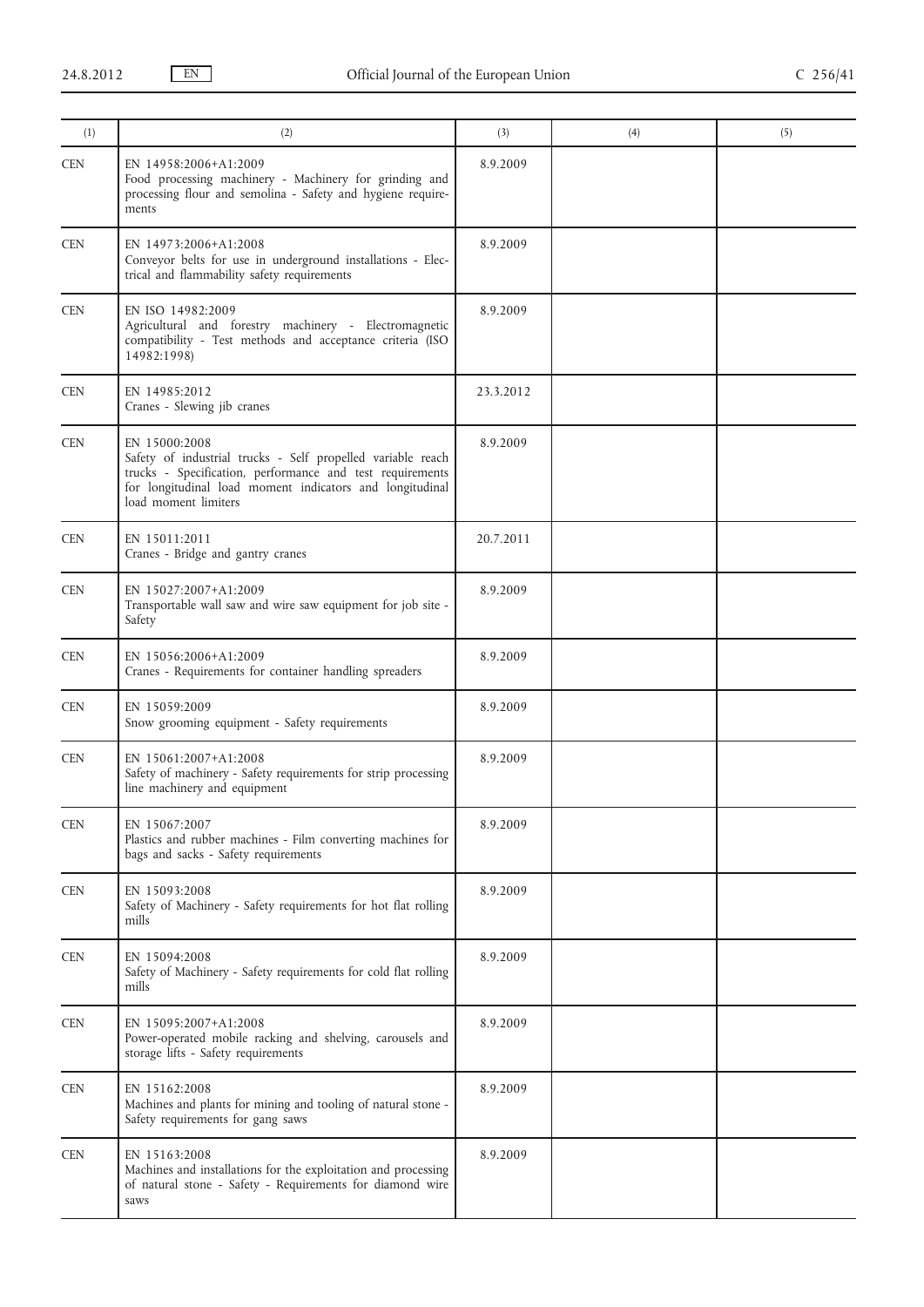|                                                                                                                                                                                                               |            |                               | (5)                         |
|---------------------------------------------------------------------------------------------------------------------------------------------------------------------------------------------------------------|------------|-------------------------------|-----------------------------|
| EN 15164:2008<br>Machines and plants for mining and tooling of natural stone -<br>Safety - Requirements for chain- and belt-slotting machines                                                                 | 8.9.2009   |                               |                             |
| EN 15166:2008<br>Food processing machinery - Automatic back splitting<br>machines of butchery carcasses - Safety and hygiene require-<br>ments                                                                | 8.9.2009   |                               |                             |
| EN 15268:2008<br>Petrol filling stations - Safety requirements for the<br>construction of submersible pump assemblies                                                                                         | 8.9.2009   |                               |                             |
| EN 15503:2009<br>Garden equipment - Garden blowers, vacuums and blower<br>vacuums - Safety                                                                                                                    | 26.5.2010  |                               |                             |
| EN ISO 15536-1:2008<br>Ergonomics - Computer manikins and body templates - Part<br>1: General requirements (ISO 15536-1:2005)                                                                                 | 8.9.2009   |                               |                             |
| EN 15695-1:2009<br>Agricultural tractors and self-propelled sprayers - Protection<br>of the operator (driver) against hazardous substances - Part 1:<br>Cab classification, requirements and test procedures  | 26.5.2010  |                               |                             |
| EN 15695-2:2009<br>Agricultural tractors and self-propelled sprayers - Protection<br>of the operator (driver) against hazardous substances - Part 2:<br>Filters, requirements and test procedures             | 26.5.2010  |                               |                             |
| EN 15700:2011<br>Safety for conveyor belts for winter sport or leisure use                                                                                                                                    | 29.2.2012  |                               |                             |
| EN ISO 15744:2008<br>Hand-held non-electric power tools - Noise measurement<br>code - Engineering method (grade 2) (ISO 15744:2002)                                                                           | 8.9.2009   |                               |                             |
| EN 15746-2:2010+A1:2011<br>Railway applications - Track - Road-rail machines and<br>associated equipment - Part 2: General safety requirements                                                                | 29.2.2012  | EN 15746-2:2010<br>Note $2.1$ | Date expired<br>(30.4.2012) |
| EN 15774:2010<br>Food processing machinery - Machines for processing fresh<br>and filled pasta (tagliatelle, cannelloni, ravioli, tortellini, orec-<br>chiette and gnocchi) - Safety and hygiene requirements | 8.4.2011   |                               |                             |
| EN 15811:2009<br>Agricultural machinery - Guards for moving parts of power<br>transmission - Guard opening with tool (ISO/TS 28923:2007<br>modified)                                                          | 18.12.2009 |                               |                             |
| EN 15811:2009/AC:2010                                                                                                                                                                                         |            |                               |                             |
| EN 15830:2012<br>Rough-terrain variable reach trucks - Visibility - Test methods<br>and verification                                                                                                          | 24.8.2012  |                               |                             |
| EN 15861:2012<br>Food processing machinery - Smokehouses - Safety and<br>hygiene requirements                                                                                                                 | 24.8.2012  |                               |                             |
| EN 15895:2011<br>Cartridge operated hand-held tools - Safety requirements -<br>Fixing and hard marking tools                                                                                                  | 18.11.2011 |                               |                             |
|                                                                                                                                                                                                               | (2)        | (3)                           | (4)                         |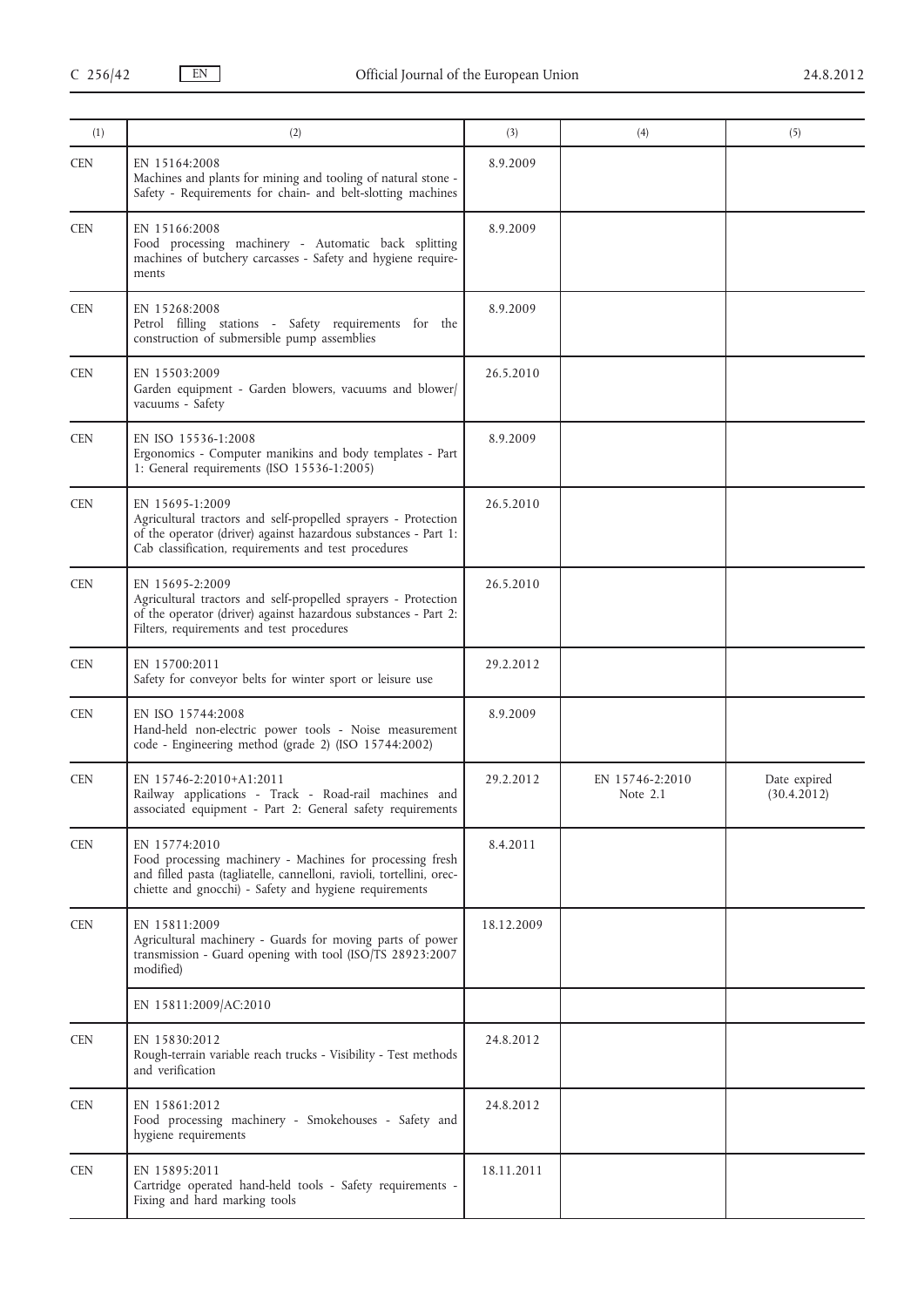| (1)                         | (2)                                                                                                                                                                                                                       | (3)        | (4)                           | (5)                         |
|-----------------------------|---------------------------------------------------------------------------------------------------------------------------------------------------------------------------------------------------------------------------|------------|-------------------------------|-----------------------------|
| <b>CEN</b>                  | EN 15949:2012<br>Safety of machinery - Safety requirements for bar mills,<br>structural steel mills and wire rod mills                                                                                                    | 5.6.2012   |                               |                             |
| <b>CEN</b>                  | EN 15967:2011<br>Determination of maximum explosion pressure and the<br>maximum rate of pressure rise of gases and vapours                                                                                                | 18.11.2011 |                               |                             |
| <b>CEN</b>                  | EN 15997:2011<br>All terrain vehicles (ATVs - Quads) - Safety requirements and<br>test methods                                                                                                                            | 29.2.2012  |                               |                             |
| <b>CEN</b>                  | EN 16029:2012<br>Ride-on, motorized vehicles intended for the transportation of<br>persons and not intended for use on public roads - Single-<br>track two-wheel motor vehicles - Safety requirements and test<br>methods | 24.8.2012  |                               |                             |
| <b>CEN</b>                  | EN ISO 19432:2008<br>Building construction machinery and equipment - Portable,<br>hand-held, internal combustion engine driven cut-off<br>machines - Safety requirements and testing (ISO 19432:2006)                     | 8.9.2009   |                               |                             |
| <b>CEN</b>                  | EN ISO 20361:2009<br>Liquid pumps and pump units - Noise test code - Grades 2<br>and 3 of accuracy (ISO 20361:2007)                                                                                                       | 8.9.2009   |                               |                             |
|                             | EN ISO 20361:2009/AC:2010                                                                                                                                                                                                 |            |                               |                             |
| <b>CEN</b>                  | EN ISO 20643:2008<br>Mechanical vibration - Hand-held and hand-guided machinery<br>- Principles for evaluation of vibration emission (ISO<br>20643:2005)                                                                  | 8.9.2009   |                               |                             |
| <b>CEN</b>                  | EN ISO 22867:2011<br>Forestry and gardening machinery - Vibration test code for<br>portable hand-held machines with internal combustion engine<br>- Vibration at the handles (ISO 22867:2011)                             | 29.2.2012  | EN ISO 22867:2008<br>Note 2.1 | Date expired<br>(30.6.2012) |
| $\ensuremath{\mathsf{CEN}}$ | EN ISO 22868:2011<br>Forestry and gardening machinery - Noise test code for<br>portable hand-held machines with internal combustion<br>engine - Engineering method (Grade 2 accuracy) (ISO<br>22868:2011)                 | 20.7.2011  | EN ISO 22868:2008<br>Note 2.1 | Date expired<br>(30.9.2011) |
| <b>CEN</b>                  | EN ISO 23125:2010<br>Machine tools - Safety - Turning machines (ISO 23125:2010)                                                                                                                                           | 20.10.2010 |                               |                             |
|                             | EN ISO 23125:2010/A1:2012                                                                                                                                                                                                 | 24.8.2012  | Note 3                        | 31.10.2012                  |
| CEN                         | EN ISO 28139:2009<br>Agricultural and forestry machinery - Knapsack combustion-<br>engine-driven mistblowers - Safety requirements (ISO<br>28139:2009)                                                                    | 18.12.2009 |                               |                             |
| <b>CEN</b>                  | EN ISO 28927-1:2009<br>Hand-held portable power tools - Test methods for evaluation<br>of vibration emission - Part 1: Angle and vertical grinders<br>$(ISO 28927-1:2009)$                                                | 26.5.2010  |                               |                             |
| <b>CEN</b>                  | EN ISO 28927-2:2009<br>Hand-held portable power tools - Test methods for evaluation<br>of vibration emission - Part 2: Wrenches, nutrunners and<br>screwdrivers (ISO 28927-2:2009)                                        | 26.5.2010  |                               |                             |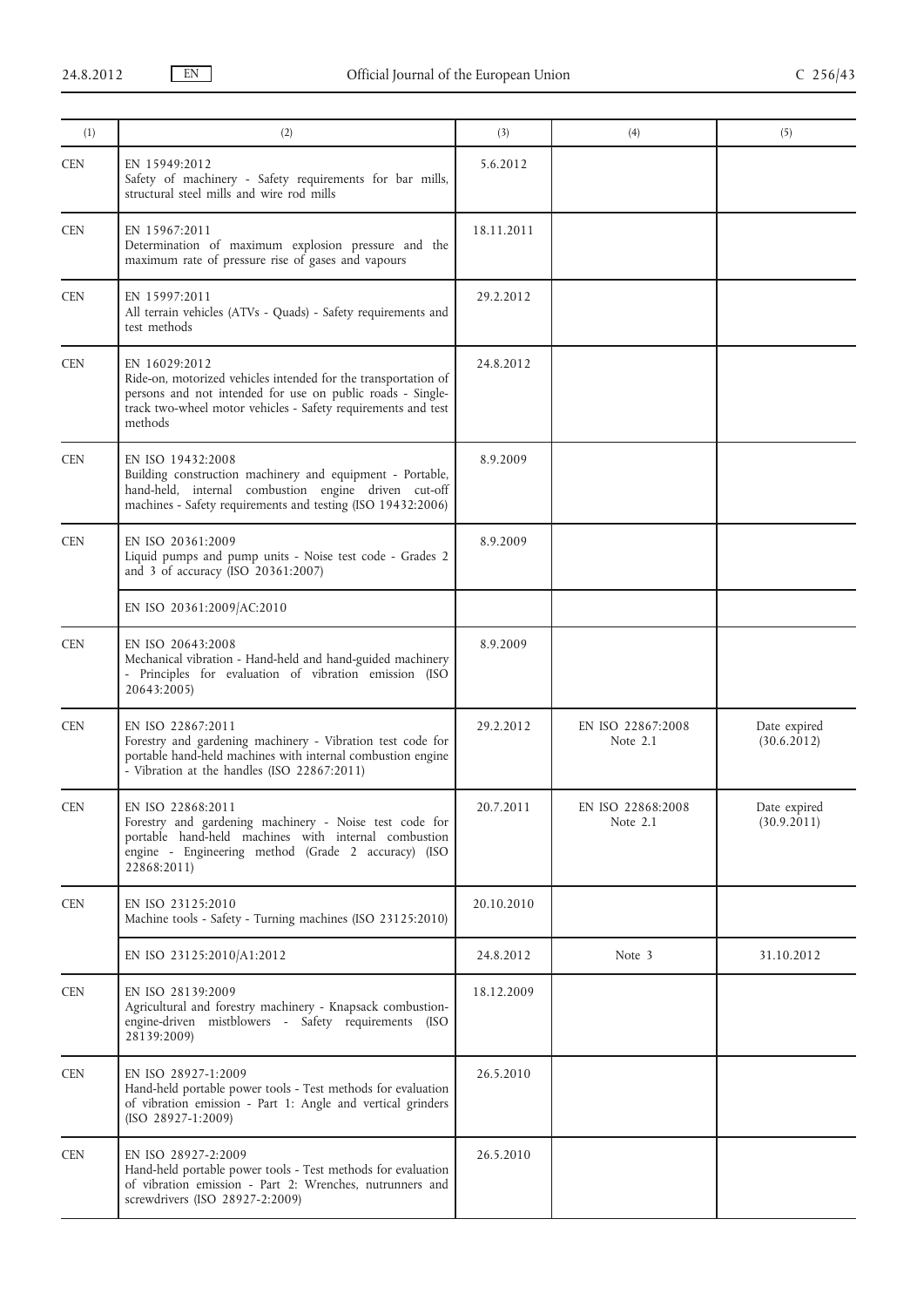| (1)        | (2)                                                                                                                                                                                                                                                        | (3)        | (4)    | (5)                          |
|------------|------------------------------------------------------------------------------------------------------------------------------------------------------------------------------------------------------------------------------------------------------------|------------|--------|------------------------------|
| <b>CEN</b> | EN ISO 28927-3:2009<br>Hand-held portable power tools - Test methods for evaluation<br>of vibration emission - Part 3: Polishers and rotary, orbital<br>and random orbital sanders (ISO 28927-3:2009)                                                      | 26.5.2010  |        |                              |
| <b>CEN</b> | EN ISO 28927-4:2010<br>Hand-held portable power tools - Test methods for evaluation<br>of vibration emission - Part 4: Straight grinders (ISO 28927-<br>4:2010                                                                                             | 8.4.2011   |        |                              |
| <b>CEN</b> | EN ISO 28927-5:2009<br>Hand-held portable power tools - Test methods for evaluation<br>of vibration emission - Part 5: Drills and impact drills (ISO<br>28927-5:2009)                                                                                      | 26.5.2010  |        |                              |
| <b>CEN</b> | EN ISO 28927-6:2009<br>Hand-held portable power tools - Test methods for evaluation<br>of vibration emission - Part 6: Rammers (ISO 28927-6:2009)                                                                                                          | 26.5.2010  |        |                              |
| <b>CEN</b> | EN ISO 28927-7:2009<br>Hand-held portable power tools - Test methods for evaluation<br>of vibration emission - Part 7: Nibblers and shears (ISO<br>28927-7:2009)                                                                                           | 26.5.2010  |        |                              |
| <b>CEN</b> | EN ISO 28927-8:2009<br>Hand-held portable power tools - Test methods for evaluation<br>of vibration emission - Part 8: Saws, polishing and filing<br>machines with reciprocating action and saws with oscillating<br>or rotating action (ISO 28927-8:2009) | 26.5.2010  |        |                              |
| <b>CEN</b> | EN ISO 28927-9:2009<br>Hand-held portable power tools - Test methods for evaluation<br>of vibration emission - Part 9: Scaling hammers and needle<br>scalers (ISO 28927-9:2009)                                                                            | 26.5.2010  |        |                              |
| <b>CEN</b> | EN ISO 28927-10:2011<br>Hand-held portable power tools - Test methods for evaluation<br>of vibration emission - Part 10: Percussive drills, hammers<br>and breakers (ISO 28927-10:2011)                                                                    | 18.11.2011 |        |                              |
| <b>CEN</b> | EN ISO 28927-11:2011<br>Hand-held portable power tools - Test methods for evaluation<br>of vibration emission - Part 11: Stone hammers (ISO 28927-<br>11:2011                                                                                              | 20.7.2011  |        |                              |
| <b>CEN</b> | EN 30326-1:1994<br>Mechanical vibration - Laboratory method for evaluating<br>vehicle seat vibration - Part 1: Basic requirements (ISO<br>10326-1:1992)                                                                                                    | 8.9.2009   |        |                              |
|            | EN 30326-1:1994/A1:2007                                                                                                                                                                                                                                    | 8.9.2009   | Note 3 | Date expired<br>(28.12.2009) |
|            | EN 30326-1:1994/A2:2011                                                                                                                                                                                                                                    | 29.2.2012  | Note 3 | Date expired<br>(30.6.2012)  |
| Cenelec    | EN 50223:2010<br>Stationary electrostatic application equipment for ignitable<br>flock material - Safety requirements                                                                                                                                      | 20.10.2010 |        |                              |
| Cenelec    | EN 50348:2010<br>Stationary electrostatic application equipment for non-<br>ignitable liquid coating material - Safety requirements                                                                                                                        | 26.5.2010  |        |                              |
|            | EN 50348:2010/AC:2010                                                                                                                                                                                                                                      |            |        |                              |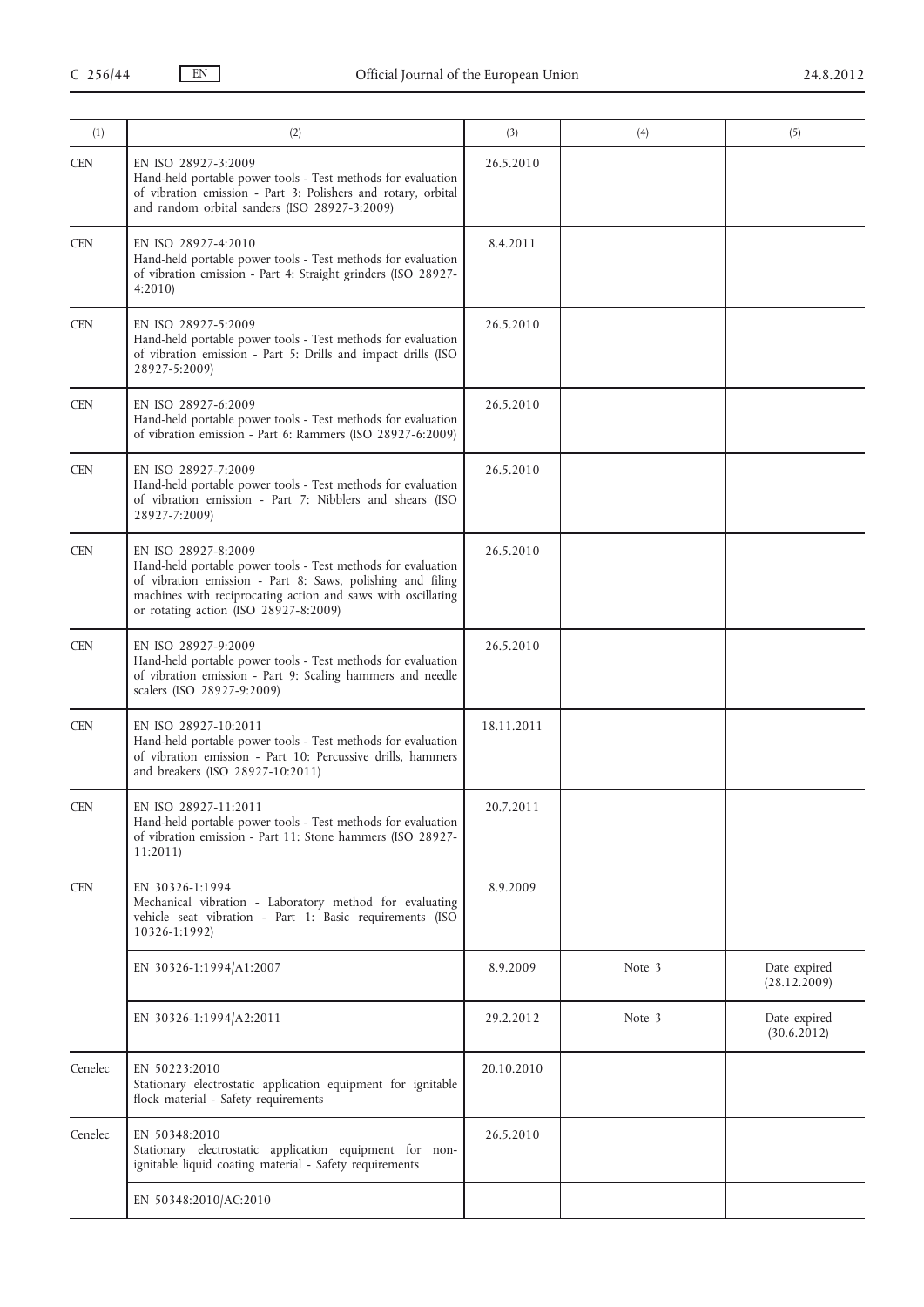| (1)     | (2)                                                                                                                                                                                                                                                                             | (3)        | (4)                                                 | (5)                        |
|---------|---------------------------------------------------------------------------------------------------------------------------------------------------------------------------------------------------------------------------------------------------------------------------------|------------|-----------------------------------------------------|----------------------------|
| Cenelec | EN 50580:2012<br>Safety of hand-held electric motor operated tools - Particular<br>requirements for spray guns                                                                                                                                                                  | 5.6.2012   |                                                     |                            |
| Cenelec | EN 60204-1:2006<br>Safety of machinery - Electrical equipment of machines - Part<br>1: General requirements<br>IEC 60204-1:2005 (Modified)                                                                                                                                      | 26.5.2010  |                                                     |                            |
|         | EN 60204-1:2006/A1:2009<br>IEC 60204-1:2005/A1:2008                                                                                                                                                                                                                             | 26.5.2010  | Note 3                                              | Date expired<br>(1.2.2012) |
|         | EN 60204-1:2006/AC:2010                                                                                                                                                                                                                                                         |            |                                                     |                            |
| Cenelec | EN 60204-11:2000<br>Safety of machinery - Electrical equipment of machines - Part<br>11: Requirements for HV equipment for voltages above<br>1 000 V a.c. or 1 500 V d.c. and not exceeding 36 kV<br>IEC 60204-11:2000                                                          | 26.5.2010  |                                                     |                            |
|         | EN 60204-11:2000/AC:2010                                                                                                                                                                                                                                                        |            |                                                     |                            |
| Cenelec | EN 60204-32:2008<br>Safety of machinery - Electrical equipment of machines - Part<br>32: Requirements for hoisting machines<br>IEC 60204-32:2008                                                                                                                                | 18.12.2009 |                                                     |                            |
| Cenelec | EN 60204-33:2011<br>Safety of machinery - Electrical equipment of machines - Part<br>33: Requirements for semiconductor fabrication equipment<br>IEC 60204-33:2009 (Modified)                                                                                                   | 18.11.2011 |                                                     |                            |
| Cenelec | EN 60335-1:2012<br>Household and similar electrical appliances - Safety - Part 1:<br>General requirements<br>IEC 60335-1:2010 (Modified)                                                                                                                                        | 5.6.2012   | EN 60335-1:2002<br>and its amendments<br>Note $2.1$ | 21.11.2014                 |
| Cenelec | EN 60335-2-67:2009<br>Household and similar electrical appliances - Safety - Part<br>2-67: Particular requirements for floor treatment and floor<br>cleaning machines for commercial use<br>IEC 60335-2-67:2002 (Modified) + A1:2005 (Modified)                                 | 18.12.2009 |                                                     |                            |
| Cenelec | EN 60335-2-68:2009<br>Household and similar electrical appliances - Safety - Part<br>2-68: Particular requirements for spray extraction machines<br>for commercial use<br>IEC 60335-2-68:2002 (Modified) + A1:2005 (Modified) +<br>A2:2007 (Modified)                           | 18.12.2009 |                                                     |                            |
| Cenelec | EN 60335-2-69:2009<br>Household and similar electrical appliances - Safety - Part<br>2-69: Particular requirements for wet and dry vacuum<br>cleaners, including power brush, for commercial use<br>IEC 60335-2-69:2002 (Modified) + A1:2004 (Modified) +<br>A2:2007 (Modified) | 18.12.2009 |                                                     |                            |
| Cenelec | EN 60335-2-72:2009<br>Household and similar electrical appliances - Safety - Part<br>2-72: Particular requirements for automatic machines for<br>floor treatment for commercial use<br>IEC 60335-2-72:2002 (Modified) + A1:2005 (Modified)                                      | 18.12.2009 |                                                     |                            |
| Cenelec | EN 60335-2-77:2010<br>Safety of household and similar appliances - Part 2-77:<br>Particular requirements for pedestrian-controlled walk-behind<br>electrically powered lawn mowers<br>IEC 60335-2-77:2002 (Modified)                                                            | 8.4.2011   |                                                     |                            |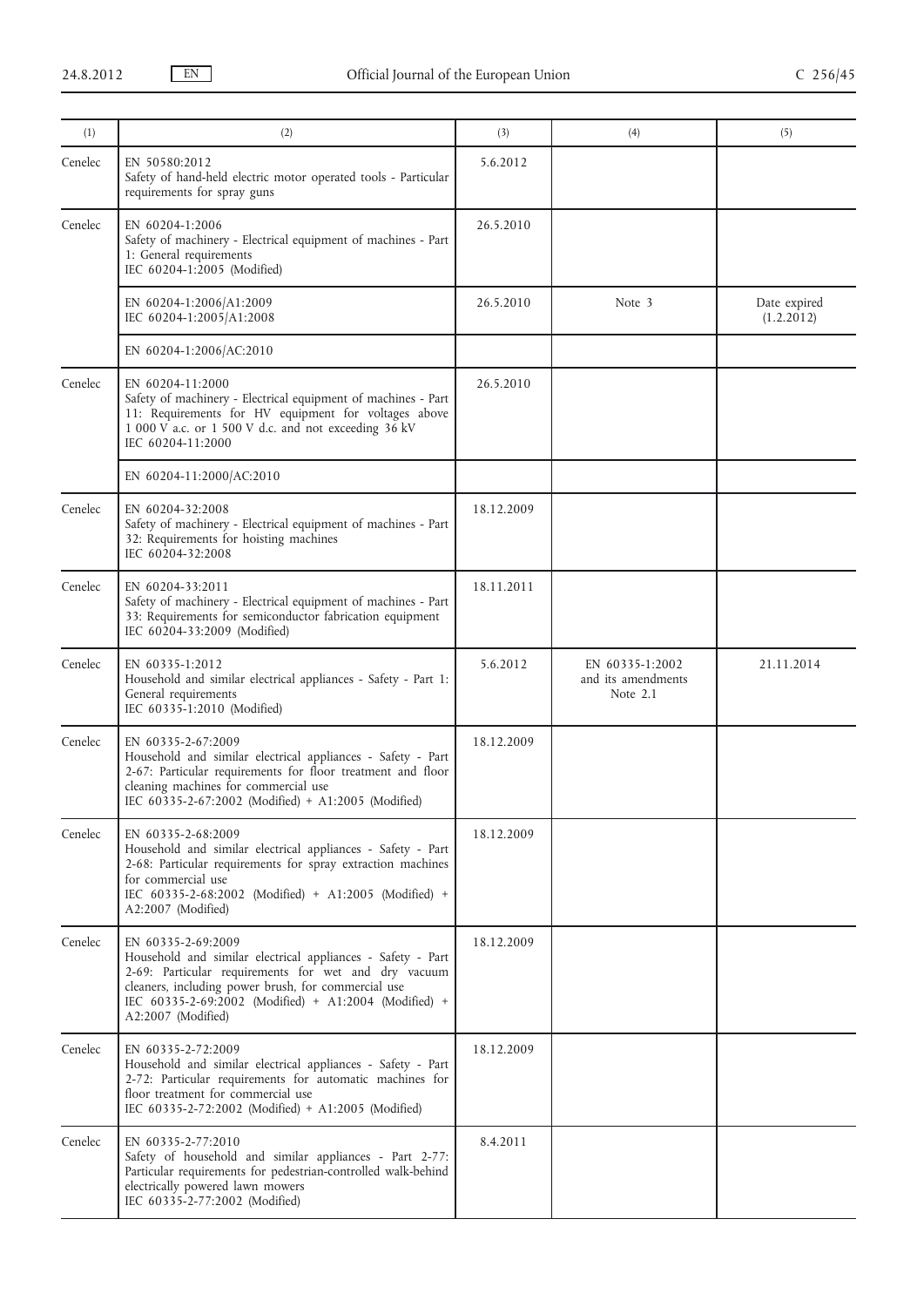| (1)     | (2)                                                                                                                                                                                                                                                | (3)        | (4)    | (5)        |
|---------|----------------------------------------------------------------------------------------------------------------------------------------------------------------------------------------------------------------------------------------------------|------------|--------|------------|
| Cenelec | EN 60335-2-79:2009<br>Household and similar electrical appliances - Safety - Part<br>2-79: Particular requirements for high pressure cleaners and<br>steam cleaners<br>IEC 60335-2-79:2002 (Modified) + A1:2004 (Modified) +<br>A2:2007 (Modified) | 18.12.2009 |        |            |
| Cenelec | EN 60745-1:2009<br>Hand-held motor-operated electric tools - Safety - Part 1:<br>General requirements<br>IEC 60745-1:2006 (Modified)                                                                                                               | 18.12.2009 |        |            |
|         | EN 60745-1:2009/A11:2010                                                                                                                                                                                                                           | 8.4.2011   | Note 3 | 1.10.2013  |
|         | EN 60745-1:2009/AC:2009                                                                                                                                                                                                                            |            |        |            |
| Cenelec | EN 60745-2-1:2010<br>Hand-held motor-operated electric tools - Safety - Part 2-1:<br>Particular requirements for drills and impact drills<br>IEC 60745-2-1:2003 (Modified) + A1:2008                                                               | 20.10.2010 |        |            |
| Cenelec | EN 60745-2-2:2010<br>Hand-held motor-operated electric tools - Safety - Part 2-2:<br>Particular requirements for screwdrivers and impact wrenches<br>IEC 60745-2-2:2003 (Modified) + A1:2008                                                       | 20.10.2010 |        |            |
| Cenelec | EN 60745-2-3:2011<br>Hand-held motor-operated electric tools - Safety - Part 2-3:<br>Particular requirements for grinders, polishers and disk-type<br>sanders<br>IEC 60745-2-3:2006 (Modified) + A1:2010 (Modified)                                | 18.11.2011 |        |            |
| Cenelec | EN 60745-2-4:2009<br>Hand-held motor-operated electric tools - Safety - Part 2-4:<br>Particular requirements for sanders and polishers other than<br>disk type<br>IEC 60745-2-4:2002 (Modified) + A1:2008 (Modified)                               | 26.5.2010  |        |            |
|         | EN 60745-2-4:2009/A11:2011                                                                                                                                                                                                                         | 29.2.2012  | Note 3 | 14.11.2014 |
| Cenelec | EN 60745-2-5:2010<br>Hand-held motor-operated electric tools - Safety - Part 2-5:<br>Particular requirements for circular saws<br>IEC 60745-2-5:2010 (Modified)                                                                                    | 8.4.2011   |        |            |
| Cenelec | EN 60745-2-6:2010<br>Hand-held motor-operated electric tools - Safety - Part 2-6:<br>Particular requirements for hammers<br>IEC 60745-2-6:2003 (Modified) + A1:2006 + A2:2008                                                                      | 20.10.2010 |        |            |
| Cenelec | EN 60745-2-8:2009<br>Hand-held motor-operated electric tools - Safety - Part 2-8:<br>Particular requirements for shears and nibblers<br>IEC 60745-2-8:2003 (Modified) + A1:2008                                                                    | 18.12.2009 |        |            |
| Cenelec | EN 60745-2-9:2009<br>Hand-held motor-operated electric tools - Safety - Part 2-9:<br>Particular requirements for tappers<br>IEC 60745-2-9:2003 (Modified) + A1:2008                                                                                | 18.12.2009 |        |            |
| Cenelec | EN 60745-2-11:2010<br>Hand-held motor-operated electric tools - Safety - Part 2-11:<br>Particular requirements for reciprocating saws (jig and sabre<br>saws)<br>IEC 60745-2-11:2003 (Modified) + A1:2008                                          | 20.10.2010 |        |            |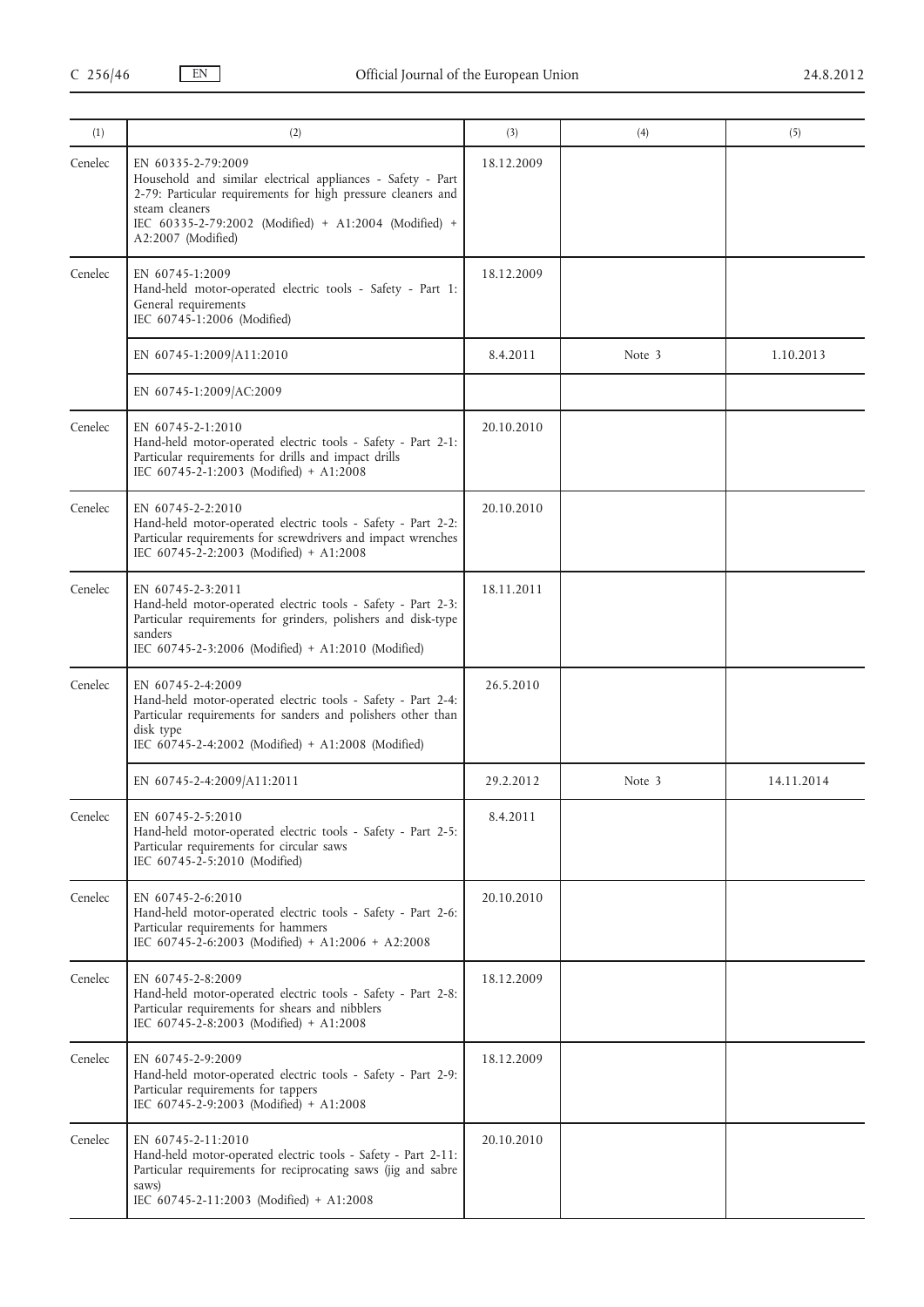| (1)     | (2)                                                                                                                                                                               | (3)        | (4)    | (5)       |
|---------|-----------------------------------------------------------------------------------------------------------------------------------------------------------------------------------|------------|--------|-----------|
| Cenelec | EN 60745-2-12:2009<br>Hand-held motor-operated electric tools - Safety - Part 2-12:<br>Particular requirements for concrete vibrators<br>IEC 60745-2-12:2003 (Modified) + A1:2008 | 18.12.2009 |        |           |
| Cenelec | EN 60745-2-13:2009<br>Hand-held motor-operated electric tools - Safety - Part 2-13:<br>Particular requirements for chain saws<br>IEC 60745-2-13:2006 (Modified)                   | 18.12.2009 |        |           |
|         | EN 60745-2-13:2009/A1:2010<br>IEC 60745-2-13:2006/A1:2009                                                                                                                         | 20.7.2011  | Note 3 | 1.12.2013 |
| Cenelec | EN 60745-2-14:2009<br>Hand-held motor-operated electric tools - Safety - Part 2-14:<br>Particular requirements for planers<br>IEC 60745-2-14:2003 (Modified) + A1:2006 (Modified) | 18.12.2009 |        |           |
|         | EN 60745-2-14:2009/A2:2010<br>IEC 60745-2-14:2003/A2:2010                                                                                                                         | 8.4.2011   | Note 3 | 1.6.2013  |
| Cenelec | EN 60745-2-15:2009<br>Hand-held motor-operated electric tools - Safety - Part 2-15:<br>Particular requirements for hedge trimmers<br>IEC 60745-2-15:2006 (Modified)               | 18.12.2009 |        |           |
| Cenelec | EN 60745-2-16:2010<br>Hand-held motor-operated electric tools - Safety - Part 2-16:<br>Particular requirements for tackers<br>IEC 60745-2-16:2008 (Modified)                      | 8.4.2011   |        |           |
| Cenelec | EN 60745-2-17:2010<br>Hand-held motor-operated electric tools - Safety - Part 2-17:<br>Particular requirements for routers and trimmers<br>IEC 60745-2-17:2010 (Modified)         | 8.4.2011   |        |           |
| Cenelec | EN 60745-2-18:2009<br>Hand-held motor-operated electric tools - Safety - Part 2-18:<br>Particular requirements for strapping tools<br>IEC 60745-2-18:2003 (Modified) + A1:2008    | 18.12.2009 |        |           |
| Cenelec | EN 60745-2-19:2009<br>Hand-held motor-operated electric tools - Safety - Part 2-19:<br>Particular requirements for jointers<br>IEC 60745-2-19:2005 (Modified)                     | 18.12.2009 |        |           |
|         | EN 60745-2-19:2009/A1:2010<br>IEC 60745-2-19:2005/A1:2010                                                                                                                         | 8.4.2011   | Note 3 | 1.6.2013  |
| Cenelec | EN 60745-2-20:2009<br>Hand-held motor-operated electric tools - Safety - Part 2-20:<br>Particular requirements for band saws<br>IEC 60745-2-20:2003 (Modified) + A1:2008          | 18.12.2009 |        |           |
| Cenelec | EN 60745-2-21:2009<br>Hand-held motor-operated electric tools - Safety - Part 2-21:<br>Particular requirements for drain cleaners<br>IEC 60745-2-21:2002 (Modified)               | 18.12.2009 |        |           |
|         | EN 60745-2-21:2009/A1:2010<br>IEC 60745-2-21:2002/A1:2008                                                                                                                         | 20.7.2011  | Note 3 | 1.12.2013 |
| Cenelec | EN 60745-2-22:2011<br>Hand-held motor-operated electric tools - Safety - Part 2-22:<br>Particular requirements for cut-off machines<br>IEC 60745-2-22:2011 (Modified)             | 18.11.2011 |        |           |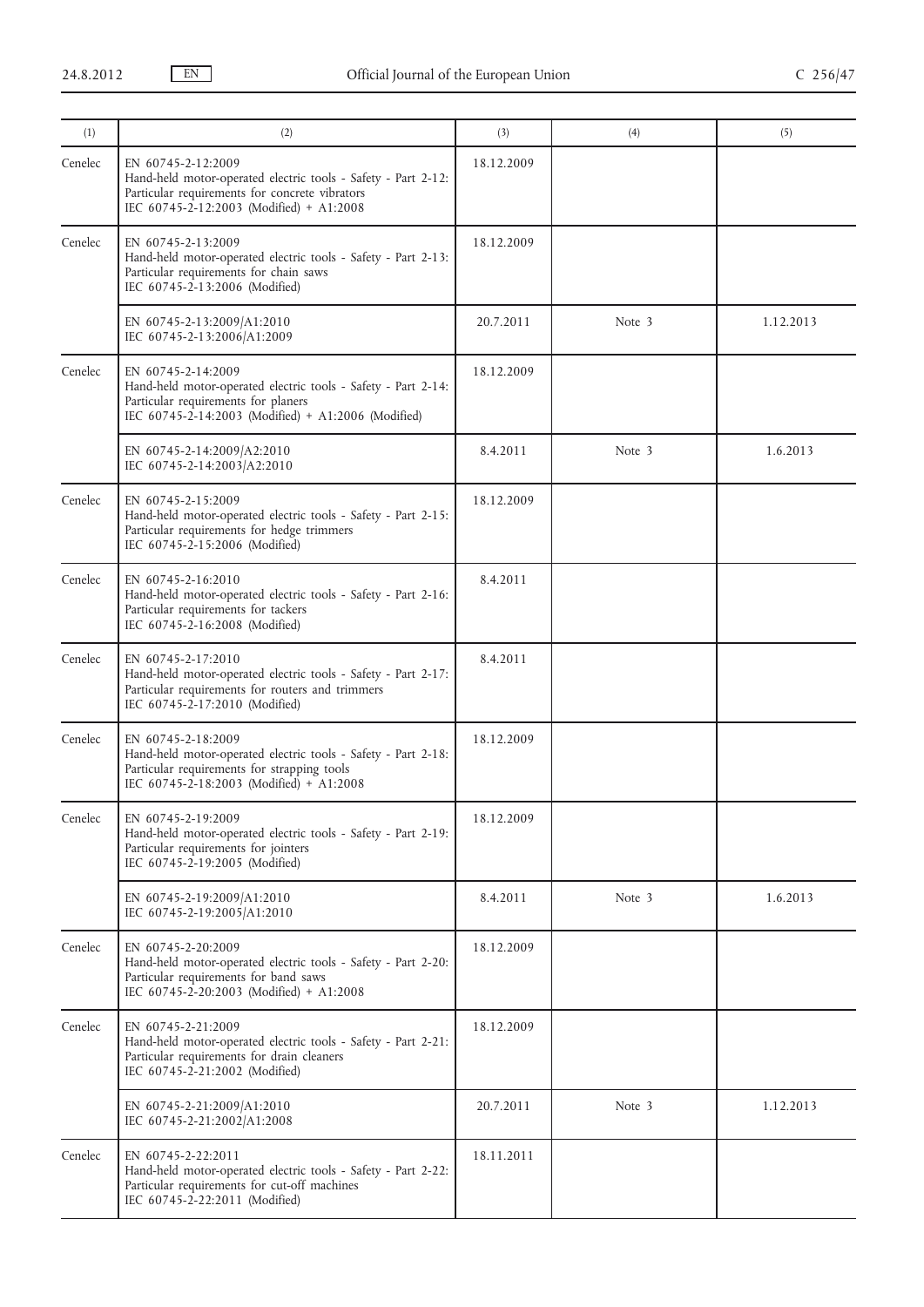| (1)     | (2)                                                                                                                                                                                                            | (3)        | (4)    | (5)       |
|---------|----------------------------------------------------------------------------------------------------------------------------------------------------------------------------------------------------------------|------------|--------|-----------|
| Cenelec | EN 61029-1:2009<br>Safety of transportable motor-operated electric tools - Part 1:<br>General requirements<br>IEC 61029-1:1990 (Modified)                                                                      | 18.12.2009 |        |           |
|         | EN 61029-1:2009/A11:2010                                                                                                                                                                                       | 8.4.2011   | Note 3 | 1.11.2013 |
|         | EN 61029-1:2009/AC:2009                                                                                                                                                                                        |            |        |           |
| Cenelec | EN 61029-2-1:2010<br>Safety of transportable motor-operated electric tools - Part<br>2-1: Particular requirements for circular saw benches<br>IEC 61029-2-1:1993 (Modified) + A1:1999 + A2:2001                | 20.10.2010 |        |           |
| Cenelec | EN 61029-2-3:2011<br>Safety of transportable motor-operated electric tools - Part<br>2-3: Particular requirements for planers and thicknessers<br>IEC 61029-2-3:1993 (Modified) + A1:2001                      | 18.11.2011 |        |           |
| Cenelec | EN 61029-2-4:2011<br>Safety of transportable motor-operated electric tools - Part<br>2-4: Particular requirements for bench grinders<br>IEC 61029-2-4:1993 (Modified) + A1:2001 (Modified)                     | 18.11.2011 |        |           |
| Cenelec | EN 61029-2-6:2010<br>Safety of transportable motor-operated electric tools - Part<br>2-6: Particular requirements for diamond drills with water<br>supply<br>IEC 61029-2-6:1993 (Modified)                     | 20.10.2010 |        |           |
| Cenelec | EN 61029-2-8:2010<br>Safety of transportable motor-operated electric tools - Part<br>2-8: Particular requirements for single spindle vertical<br>moulders<br>IEC 61029-2-8:1995 (Modified) + A1:1999 + A2:2001 | 20.10.2010 |        |           |
| Cenelec | EN 61029-2-9:2009<br>Safety of transportable motor-operated electric tools - Part<br>2-9: Particular requirements for mitre saws<br>IEC 61029-2-9:1995 (Modified)                                              | 18.12.2009 |        |           |
| Cenelec | EN 61029-2-10:2010<br>Safety of transportable motor-operated electric tools - Part<br>2-10: Particular requirements for cutting-off grinders<br>IEC 61029-2-10:1998 (Modified)                                 | 20.10.2010 |        |           |
| Cenelec | EN 61029-2-11:2009<br>Safety of transportable motor-operated electric tools - Part<br>2-11: Particular requirements for combined mitre and bench<br>saws<br>IEC 61029-2-11:2001 (Modified)                     | 18.12.2009 |        |           |
| Cenelec | EN 61029-2-12:2011<br>Safety of transportable motor-operated electric tools - Part<br>2-12: Particular requirements for threading machines<br>IEC 61029-2-12:2010 (Modified)                                   | 18.11.2011 |        |           |
| Cenelec | EN 61310-1:2008<br>Safety of machinery - Indication, marking and actuation - Part<br>1: Requirements for visual, acoustic and tactile signals<br>IEC 61310-1:2007                                              | 18.12.2009 |        |           |
| Cenelec | EN 61310-2:2008<br>Safety of machinery - Indication, marking and actuation - Part<br>2: Requirements for marking<br>IEC 61310-2:2007                                                                           | 18.12.2009 |        |           |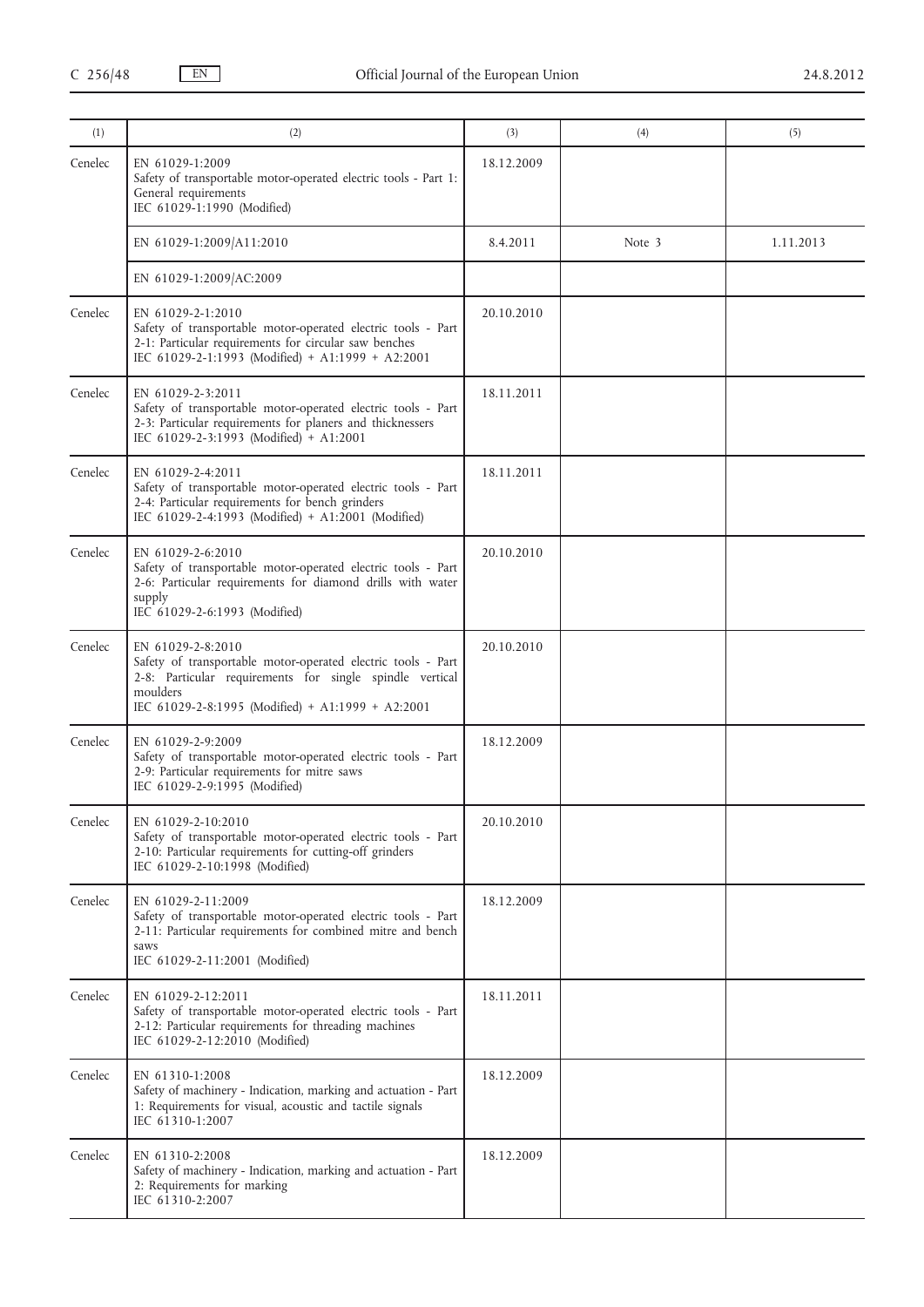| (1)     | (2)                                                                                                                                                                    | (3)        | (4)    | (5)                        |
|---------|------------------------------------------------------------------------------------------------------------------------------------------------------------------------|------------|--------|----------------------------|
| Cenelec | EN 61310-3:2008<br>Safety of machinery - Indication, marking and actuation - Part<br>3: Requirements for the location and operation of actuators<br>IEC 61310-3:2007   | 18.12.2009 |        |                            |
| Cenelec | EN 61496-1:2004<br>Safety of machinery - Electro-sensitive protective equipment -<br>Part 1: General requirements and tests<br>IEC 61496-1:2004 (Modified)             | 26.5.2010  |        |                            |
|         | EN 61496-1:2004/A1:2008<br>IEC 61496-1:2004/A1:2007                                                                                                                    | 26.5.2010  | Note 3 | Date expired<br>(1.6.2011) |
|         | EN 61496-1:2004/AC:2010                                                                                                                                                |            |        |                            |
| Cenelec | EN 61800-5-2:2007<br>Adjustable speed electrical power drive systems - Part 5-2:<br>Safety requirements - Functional<br>IEC 61800-5-2:2007                             | 18.12.2009 |        |                            |
| Cenelec | $EN$ 62061.2005<br>Safety of machinery - Functional safety of safety-related elec-<br>trical, electronic and programmable electronic control systems<br>IEC 62061:2005 | 26.5.2010  |        |                            |
|         | EN 62061:2005/AC:2010                                                                                                                                                  |            |        |                            |

( 1) ESO: European Standards Organisation:

— CEN: Avenue Marnix 17, 1000 Bruxelles/Brussel, BELGIQUE/BELGIË, Tel. +32 25500811; fax +32 25500819 ([http://www.cen.eu\)](http://www.cen.eu)

— Cenelec: Avenue Marnix 17, 1000 Bruxelles/Brussel, BELGIQUE/BELGIË, Tel. +32 25196871; fax +32 25196919 ([http://www.cenelec.eu\)](http://www.cenelec.eu)

— ETSI: 650 route des Lucioles, 06921 Sophia Antipolis, FRANCE, Tel. +33 492944200; fax +33 493654716, (<http://www.etsi.eu>)

- Note 1: Generally the date of cessation of presumption of conformity will be the date of withdrawal ('dow'), set by the European Standardisation Organisation, but attention of users of these standards is drawn to the fact that in certain exceptional cases this can be otherwise.
- Note 2.1: The new (or amended) standard has the same scope as the superseded standard. On the date stated, the superseded standard ceases to give presumption of conformity with the essential requirements of the directive.
- Note 2.2: The new standard has a broader scope than the superseded standard. On the date stated the superseded standard ceases to give presumption of conformity with the essential requirements of the directive.
- Note 2.3: The new standard has a narrower scope than the superseded standard. On the date stated the (partially) superseded standard ceases to give presumption of conformity with the essential requirements of the directive for those products that fall within the scope of the new standard. Presumption of conformity with the essential requirements of the directive for products that still fall within the scope of the (partially) superseded standard, but that do not fall within the scope of the new standard, is unaffected.
- Note 3: In case of amendments, the referenced standard is EN CCCCC:YYYY, its previous amendments, if any, and the new, quoted amendment. The superseded standard therefore consists of EN CCCCC:YYYY and its previous amendments, if any, but without the new quoted amendment. On the date stated, the superseded standard ceases to give presumption of conformity with the essential requirements of the directive.

NOTE:

— Any information concerning the availability of the standards can be obtained either from the European Standardisation Organisations or from the national standardisation bodies of which the list is annexed to the Directive 98/34/EC of the European Parliament and Council (1) amended by the Directive 98/48/EC (2).

<sup>(</sup> 1) OJ L 204, 21.7.1998, p. 37.

<sup>(</sup> 2) OJ L 217, 5.8.1998, p. 18.